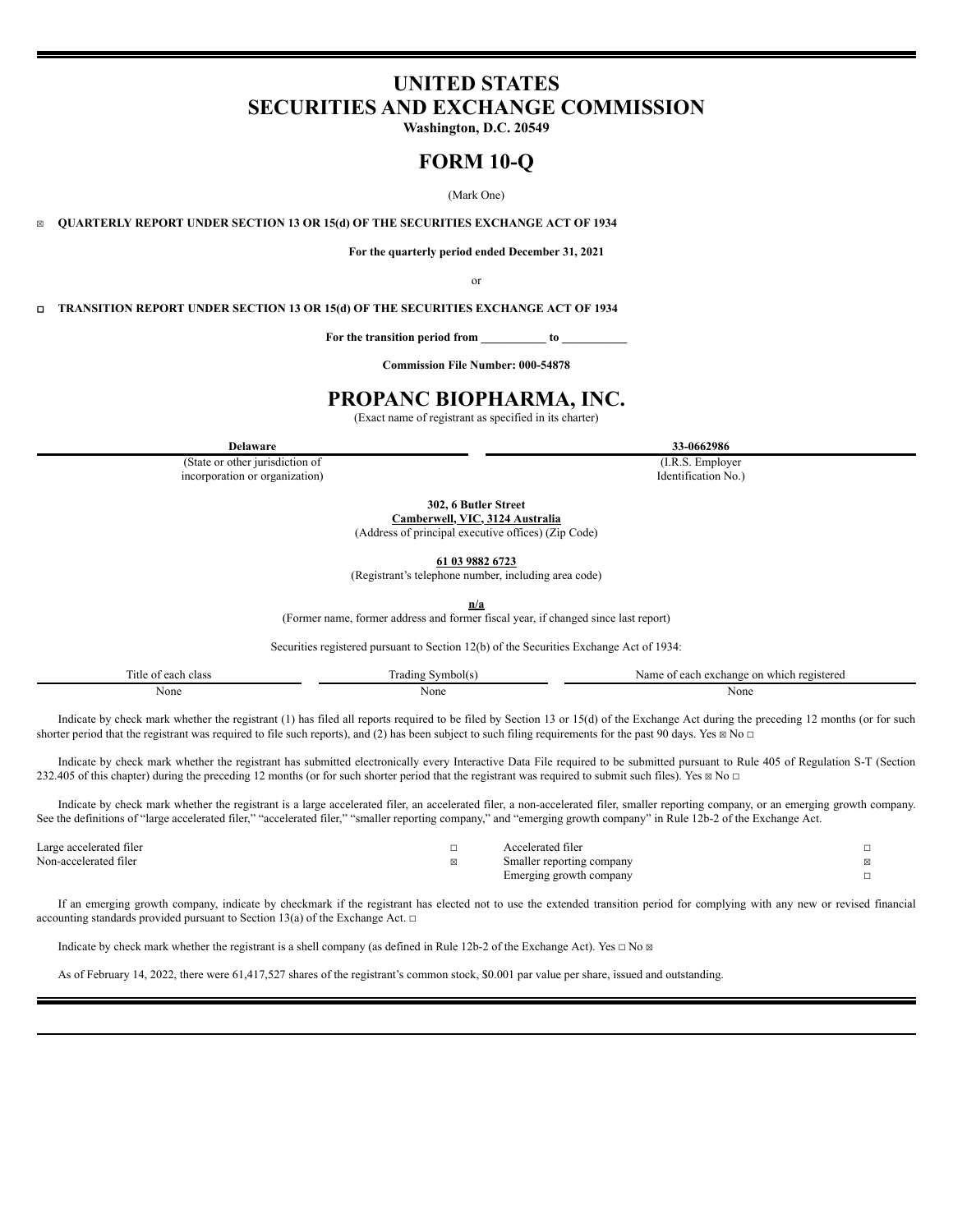# **PROPANC BIOPHARMA INC.**

# **Table of Contents**

**Page**

# **PART I - FINANCIAL [INFORMATION](#page-2-0)**

| Item 1.    | <b>Financial Statements</b>                                                                  | $F-1$    |
|------------|----------------------------------------------------------------------------------------------|----------|
| Item 2.    | <u>Management's Discussion and Analysis of Financial Condition and Results of Operations</u> |          |
| Item 3.    | Quantitative and Qualitative Disclosures About Market Risk                                   | 8        |
| Item 4.    | <b>Controls and Procedures</b>                                                               | $\Delta$ |
|            |                                                                                              |          |
|            | <b>PART II - OTHER INFORMATION</b>                                                           |          |
|            |                                                                                              |          |
| Item 1.    | <b>Legal Proceedings</b>                                                                     | 10       |
| Item 1A.   | <b>Risk Factors</b>                                                                          | 10       |
| Item 2.    | Unregistered Sales of Equity Securities and Use of Proceeds                                  | 10       |
| Item 3.    | <b>Defaults Upon Senior Securities</b>                                                       | 10       |
| Item 4.    | <b>Mine Safety Disclosures</b>                                                               | -1-1     |
| Item 5.    | Other Information                                                                            | 11       |
| Item $6$ . | Exhibits                                                                                     |          |
|            | <b>Signatures</b>                                                                            | 12       |
|            |                                                                                              |          |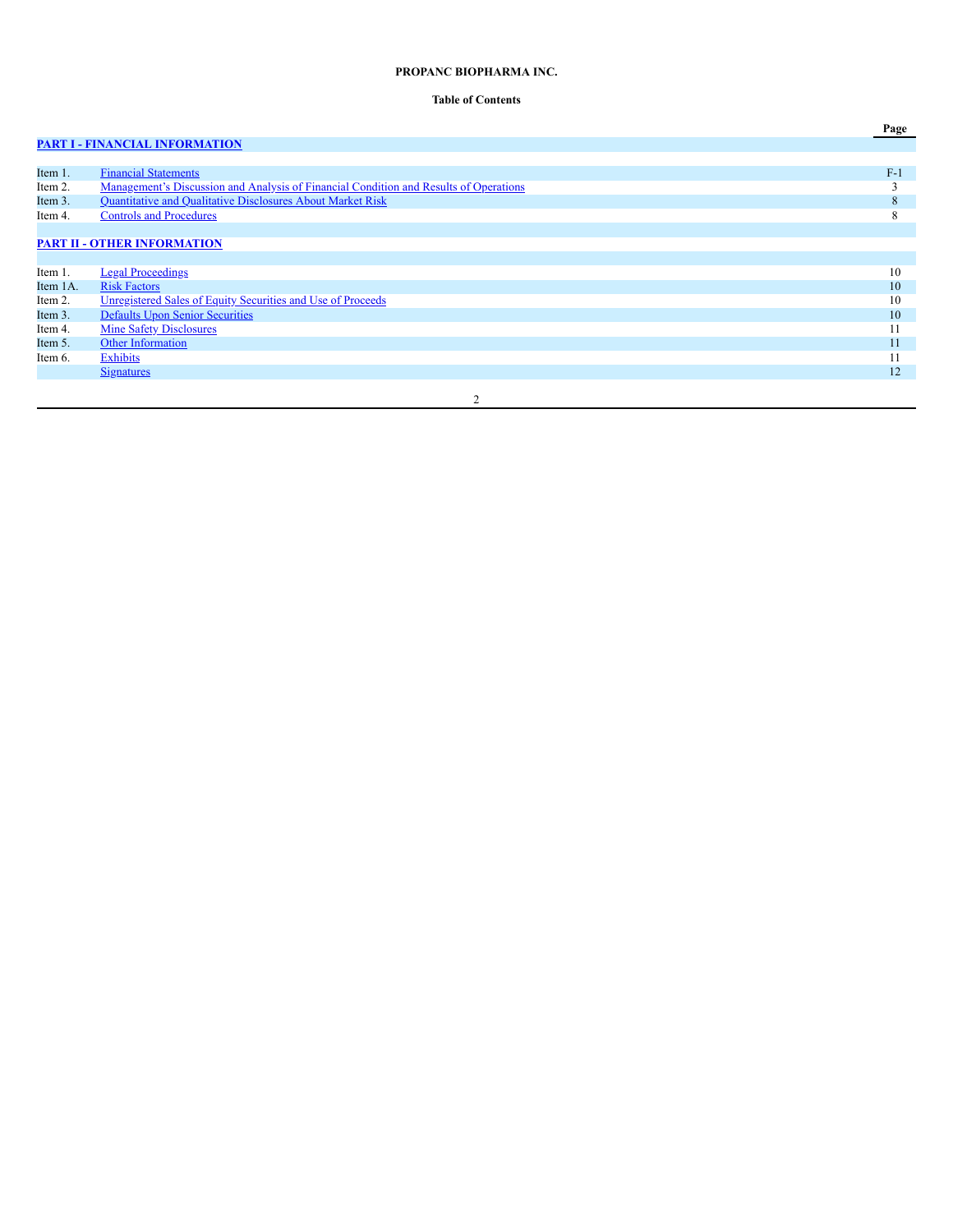This Quarterly Report on Form 10-Q contains forward-looking statements within the meaning of the Private Securities Litigation Reform Act of 1995. All statements contained in this Quarterly Report on Form 10-Q other than statements of historical fact, including statements regarding our future results of operations and financial position, our business strategy and plans, and our objectives for future operations, are forward-looking statements. The words "believe," "may," "will," "estimate," "continue," "anticipate," "intend," "expect," and similar expressions are intended to identify forward-looking statements. We have based these forward-looking statements largely on our current expectations and projections about future events and trends that we believe may affect our financial condition, results of operations, business strategy, short-term and long-term business operations and objectives, and financial needs. These forward-looking statements are subject to a number of risks, uncertainties and assumptions. Moreover, we operate in a very competitive and rapidly changing environment. New risks emerge from time to time. It is not possible for our management to predict all risks, nor can we assess the impact of all factors on our business or the extent to which any factor, or combination of factors, may cause actual results to differ materially from those contained in any forward-looking statements we may make. In light of these risks, uncertainties and assumptions, the future events and trends discussed in this Quarterly Report on Form 10-Q may not occur and actual results could differ materially and adversely from those anticipated or implied in the forward-looking statements. We undertake no obligation to revise or publicly release the results of any revision to these forward-looking statements, except as required by law. Given these risks and uncertainties, readers are cautioned not to place undue reliance on such forward-looking statements.

Unless expressly indicated or the context requires otherwise, the terms "Propanc," "company," "we," "us," and "our" in this document refer to Propanc Biopharma, Inc., a Delaware corporation, and, where appropriate, its wholly owned subsidiary.

# **PART I — FINANCIAL INFORMATION**

# <span id="page-2-1"></span><span id="page-2-0"></span>**Item 1. Financial Statements.**

The following unaudited interim condensed consolidated financial statements of Propanc Biopharma, Inc. are included in this Quarterly Report on Form 10-Q:

# **INDEX TO FINANCIAL STATEMENTS**

|                                                                                                                                                                       | Page  |  |
|-----------------------------------------------------------------------------------------------------------------------------------------------------------------------|-------|--|
| Condensed Consolidated Balance Sheets at December 31, 2021(unaudited) and June 30, 2021                                                                               | $F-2$ |  |
|                                                                                                                                                                       |       |  |
| Condensed Consolidated Statements of Operations and Comprehensive Income (Loss) for the three and six months ended December 31, 2021 and 2020 (unaudited)             | $F-3$ |  |
|                                                                                                                                                                       |       |  |
| Condensed Consolidated Statements of Changes in Stockholders' Deficit for each of the three and six months in the period ended December 31, 2021 and 2020 (unaudited) | $F-4$ |  |
|                                                                                                                                                                       |       |  |
| Condensed Consolidated Statements of Cash Flows for the six months ended December 31, 2021 and 2020 (unaudited)                                                       | $F-5$ |  |
|                                                                                                                                                                       |       |  |
| Notes to the Condensed Consolidated Financial Statements (unaudited)                                                                                                  | $F-6$ |  |
|                                                                                                                                                                       |       |  |
| F-1                                                                                                                                                                   |       |  |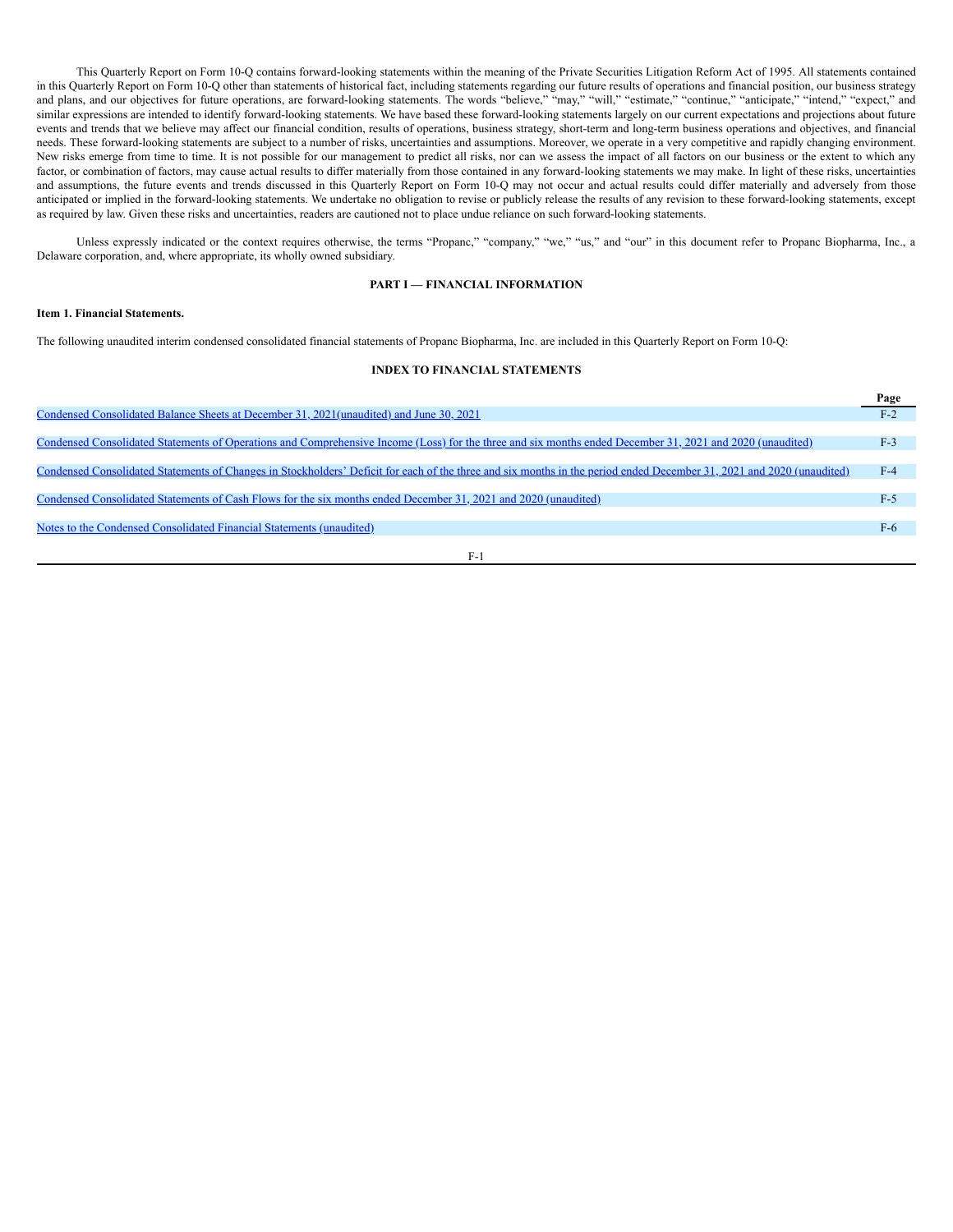# **PROPANC BIOPHARMA, INC. AND SUBSIDIARY CONDENSED CONSOLIDATED BALANCE SHEETS**

<span id="page-3-0"></span>

|                                                                                                              |             | December 31, 2021 |               | June 30, 2021  |
|--------------------------------------------------------------------------------------------------------------|-------------|-------------------|---------------|----------------|
|                                                                                                              |             | (Unaudited)       |               |                |
| <b>ASSETS</b>                                                                                                |             |                   |               |                |
|                                                                                                              |             |                   |               |                |
| <b>CURRENT ASSETS:</b>                                                                                       |             |                   |               |                |
| Cash                                                                                                         | $\mathbf S$ | 73,616            | \$            | 2,255          |
| GST tax receivable                                                                                           |             | 5,625             |               | 4,341          |
| Prepaid expenses and other current assets                                                                    |             | 5,637             |               |                |
| <b>TOTAL CURRENT ASSETS</b>                                                                                  |             | 84,878            |               | 6,596          |
|                                                                                                              |             |                   |               |                |
| Deferred offering costs                                                                                      |             | 20.000            |               |                |
| Security deposit - related party                                                                             |             | 2,181             |               | 2,250          |
| Property and equipment, net                                                                                  |             | 3,118             |               | 4,255          |
|                                                                                                              |             |                   |               |                |
| <b>TOTAL ASSETS</b>                                                                                          |             | 110,177           |               | 13,101         |
| <b>LIABILITIES AND STOCKHOLDERS' DEFICIT</b>                                                                 |             |                   |               |                |
|                                                                                                              |             |                   |               |                |
| <b>CURRENT LIABILITIES:</b>                                                                                  |             |                   |               |                |
| Accounts payable                                                                                             | $\mathbf S$ | 920.692           | $\mathbb{S}$  | 1.002.335      |
| Accrued expenses and other payables                                                                          |             | 420,257           |               | 892,151        |
| Convertible notes and related accrued interest, net of discounts and premiums                                |             | 972,670           |               | 624,583        |
| Embedded conversion option liabilities                                                                       |             | 221,977           |               | 54,220         |
| Due to former director - related party                                                                       |             | 32,329            |               | 33,347         |
| Loan from former director - related party                                                                    |             | 53,805            |               | 55,500         |
| Employee benefit liability                                                                                   |             | 418,640           |               | 418,538        |
| <b>TOTAL CURRENT LIABILITIES</b>                                                                             |             | 3,040,370         |               | 3,080,674      |
|                                                                                                              |             |                   |               |                |
| <b>TOTAL LIABILITIES</b>                                                                                     |             | 3,040,370         |               | 3,080,674      |
| <b>Commitments and Contingencies (See Note 8)</b>                                                            |             |                   |               |                |
| <b>STOCKHOLDERS' DEFICIT:</b>                                                                                |             |                   |               |                |
| Preferred stock, 1,500,005 shares authorized, \$0.01 par value:                                              |             |                   |               |                |
| Series A preferred stock, \$0.01 par value; 500,000 shares authorized; 500,000 shares issued and outstanding |             |                   |               |                |
| as of December 31, 2021 and June 30, 2021                                                                    | $\mathbf S$ | 5.000             | <sup>\$</sup> | 5,000          |
| Series B preferred stock, \$0.01 par value; 5 shares authorized; 1 share issued and outstanding as of        |             |                   |               |                |
| December 31, 2021 and June 30, 2021                                                                          |             |                   |               |                |
| Common stock, \$0.001 par value; 1,000,000,000 shares authorized; 53,062,209 and 14,055,393 shares issued    |             |                   |               |                |
| and outstanding as of December 31, 2021 and June 30, 2021, respectively                                      |             | 53,062            |               | 14,056         |
| Common stock issuable (59 shares as of December 31, 2021 and June 30, 2021)                                  |             |                   |               |                |
| Additional paid-in capital                                                                                   |             | 55,614,865        |               | 54,074,110     |
| Accumulated other comprehensive income                                                                       |             | 1,141,700         |               | 1,085,204      |
| Accumulated deficit                                                                                          |             | (59, 698, 343)    |               | (58, 199, 466) |
| Treasury stock (1 share)                                                                                     |             | (46, 477)         |               | (46, 477)      |
| TOTAL STOCKHOLDERS' DEFICIT                                                                                  |             | (2,930,193)       |               | (3,067,573)    |
| <b>TOTAL LIABILITIES AND STOCKHOLDERS' DEFICIT</b>                                                           |             | 110,177           |               | 13,101         |
|                                                                                                              |             |                   |               |                |

The accompanying unaudited condensed notes are an integral part of these unaudited condensed consolidated financial statements.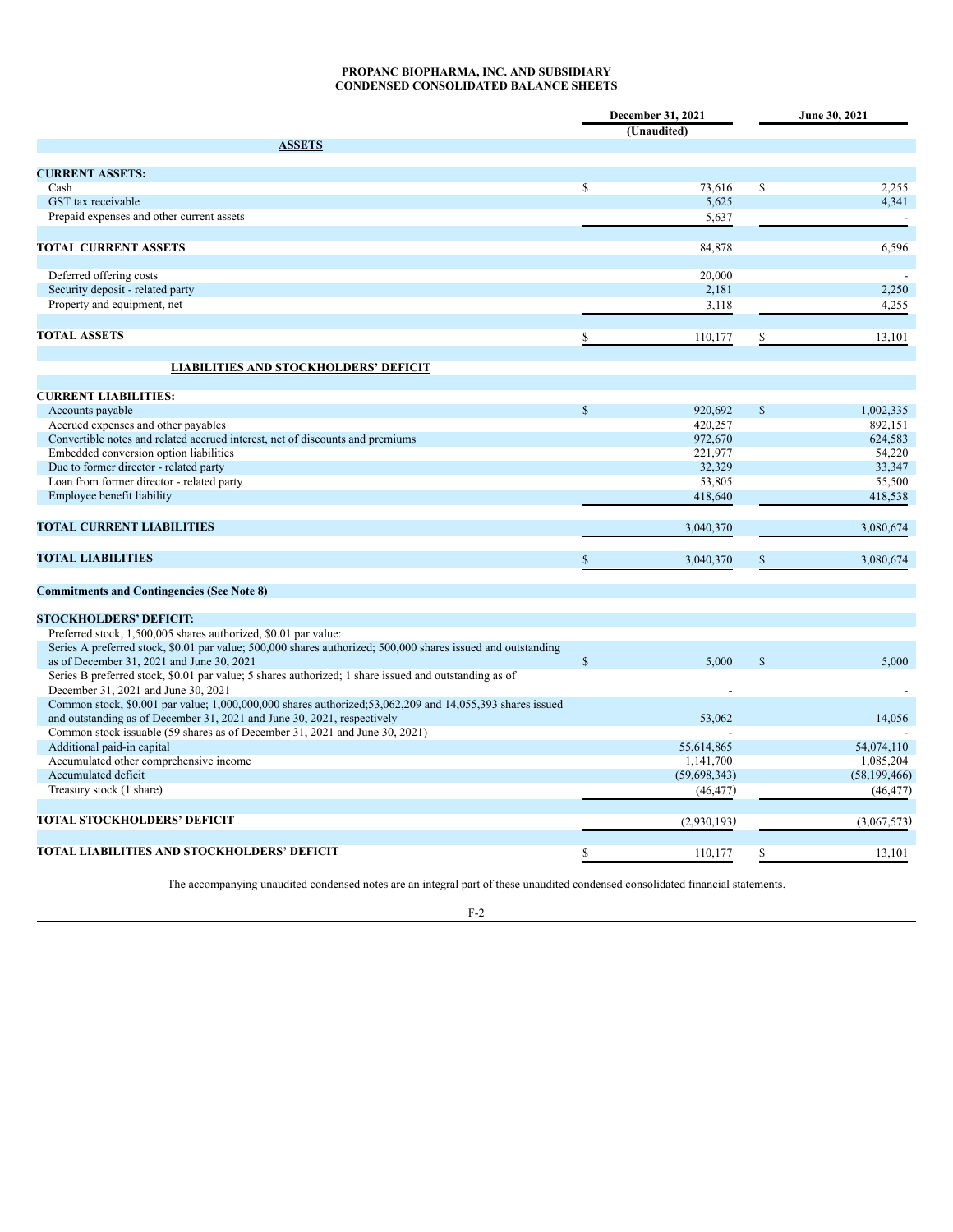### **PROPANC BIOPHARMA, INC. AND SUBSIDIARY CONDENSED CONSOLIDATED STATEMENTS OF OPERATIONS AND COMPREHENSIVE INCOME (LOSS) (Unaudited)**

<span id="page-4-0"></span>

|                                                     |    | <b>Three Months Ended December 31,</b> |     |              | <b>Six Months Ended December 31,</b> |    |             |  |  |  |
|-----------------------------------------------------|----|----------------------------------------|-----|--------------|--------------------------------------|----|-------------|--|--|--|
|                                                     |    | 2021                                   |     | 2020         | 2021                                 |    | 2020        |  |  |  |
| <b>REVENUE</b>                                      |    |                                        |     |              |                                      |    |             |  |  |  |
| Revenue                                             |    |                                        |     |              |                                      |    |             |  |  |  |
| <b>OPERATING EXPENSES</b>                           |    |                                        |     |              |                                      |    |             |  |  |  |
| Administration expenses                             |    | 346,164                                |     | 216,179      | 777,904                              |    | 539,290     |  |  |  |
| Occupancy expenses                                  |    | 6,550                                  |     | 7,750        | 14.286                               |    | 16,954      |  |  |  |
| Research and development                            |    | 50,753                                 |     | 50,165       | 97,307                               |    | 101,011     |  |  |  |
| <b>TOTAL OPERATING EXPENSES</b>                     |    | 403,467                                |     | 274,094      | 889,497                              |    | 657,255     |  |  |  |
| <b>LOSS FROM OPERATIONS</b>                         |    | (403, 467)                             |     | (274, 094)   | (889, 497)                           |    | (657, 255)  |  |  |  |
| <b>OTHER INCOME (EXPENSE)</b>                       |    |                                        |     |              |                                      |    |             |  |  |  |
| Interest expense                                    |    | (177,905)                              |     | (157, 835)   | (287,758)                            |    | (317, 116)  |  |  |  |
| Interest income                                     |    |                                        |     | $\mathbf{1}$ |                                      |    |             |  |  |  |
| Change in fair value of derivative liabilities      |    | (163, 853)                             |     | (16,950)     | (167, 757)                           |    | 48,002      |  |  |  |
| Gain on extinguishment of debt, net                 |    |                                        |     |              |                                      |    | 49,985      |  |  |  |
| Foreign currency transaction gain (loss)            |    | (110,215)                              |     | 45,235       | (1,086)                              |    | 47,195      |  |  |  |
| <b>TOTAL OTHER EXPENSE, NET</b>                     |    | (451, 973)                             |     | (129, 549)   | (456, 601)                           |    | (171, 933)  |  |  |  |
| <b>LOSS BEFORE TAXES</b>                            |    | (855, 440)                             |     | (403, 643)   | (1,346,098)                          |    | (829, 188)  |  |  |  |
| Tax benefit                                         |    | 55,463                                 |     |              | 55,463                               |    |             |  |  |  |
| <b>NET LOSS</b>                                     |    | (799, 977)                             |     | (403, 643)   | (1,290,635)                          |    | (829, 188)  |  |  |  |
| <b>Deemed Dividend</b>                              |    | (93, 398)                              |     |              | (208, 242)                           |    |             |  |  |  |
|                                                     |    |                                        |     |              |                                      |    |             |  |  |  |
| NET LOSS AVAILABLE TO COMMON STOCKHOLDERS           |    | (893,375)                              |     | (403, 643)   | (1,498,877)                          |    | (829, 188)  |  |  |  |
| <b>BASIC AND DILUTED NET LOSS PER SHARE</b>         |    | (0.02)                                 |     | (0.45)       | (0.04)                               | \$ | (1.13)      |  |  |  |
| <b>BASIC AND DILUTED WEIGHTED AVERAGE SHARES</b>    |    |                                        |     |              |                                      |    |             |  |  |  |
| <b>OUTSTANDING</b>                                  |    | 49,373,565                             |     | 900,626      | 38,318,783                           |    | 735,289     |  |  |  |
| NET LOSS AVAILABLE TO COMMON STOCKHOLDERS           | \$ | (893, 375)                             | \$  | (403, 643)   | \$<br>(1, 498, 877)                  | \$ | (829, 188)  |  |  |  |
| <b>OTHER COMPREHENSIVE INCOME (LOSS)</b>            |    |                                        |     |              |                                      |    |             |  |  |  |
| Unrealized foreign currency translation gain (loss) |    | (7,697)                                |     | (167,765)    | 56,496                               |    | (243, 520)  |  |  |  |
| TOTAL OTHER COMPREHENSIVE INCOME (LOSS)             |    | (7,697)                                |     | (167,765)    | 56,496                               |    | (243, 520)  |  |  |  |
| <b>TOTAL COMPREHENSIVE LOSS</b>                     | S  | (901, 072)                             | \$. | (571, 408)   | (1,442,381)                          |    | (1,072,708) |  |  |  |
|                                                     |    |                                        |     |              |                                      |    |             |  |  |  |

The accompanying unaudited condensed notes are an integral part of these unaudited condensed consolidated financial statements.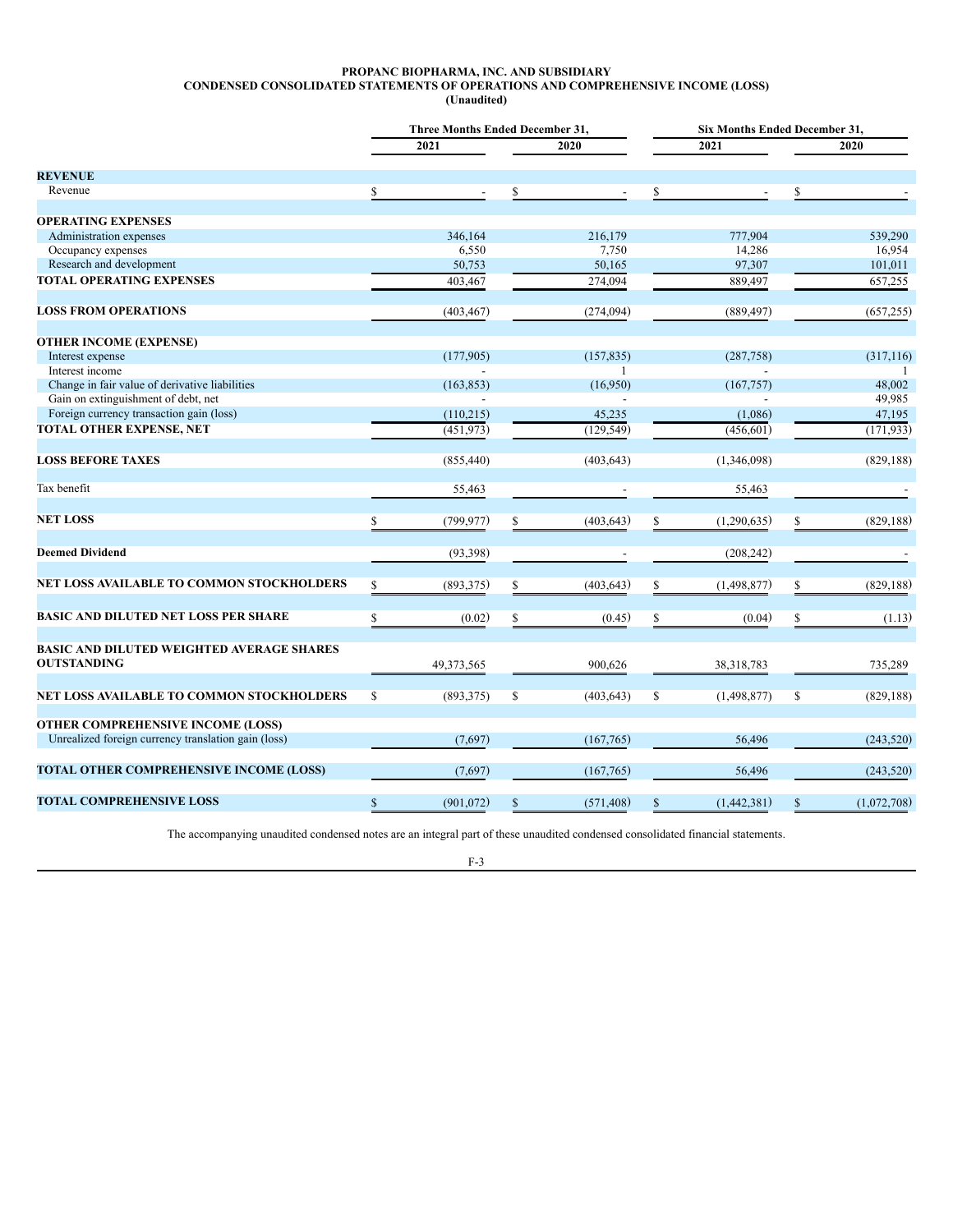### **PROPANC BIOPHARMA, INC. AND SUBSIDIARY**

#### <span id="page-5-0"></span>CONDENSED CONSOLIDATED STATEMENTS OF CHANGES IN STOCKHOLDERS' DEFICIT FOR THE THREE AND SIX MONTHS ENDED DECEMBER 31, 2021 **AND 2020**

**(Unaudited)**

|                                                                                                                                    |                                            | <b>Preferred Stock</b> |                                                  |                |                          |                                                |       |                                                                   |        |                                         |            |                                     |                                                        |                                 |                                          |
|------------------------------------------------------------------------------------------------------------------------------------|--------------------------------------------|------------------------|--------------------------------------------------|----------------|--------------------------|------------------------------------------------|-------|-------------------------------------------------------------------|--------|-----------------------------------------|------------|-------------------------------------|--------------------------------------------------------|---------------------------------|------------------------------------------|
|                                                                                                                                    | <b>Series A</b><br>No. of<br><b>Shares</b> | Value                  | <b>Series B</b><br>No. of<br><b>Shares</b> Value |                |                          | <b>Common Stock</b><br>No. of<br><b>Shares</b> | Value | <b>Common Stock</b><br><b>Issuable</b><br>No. of<br><b>Shares</b> | Value  | <b>Additional</b><br>Paid-in<br>Capital | Receivable | Subscription Accumulated<br>Deficit | Accumulated<br>Other<br>Comprehensive<br><b>Income</b> | <b>Treasury</b><br><b>Stock</b> | <b>Total</b><br>Stockholders'<br>Deficit |
| <b>Balance</b> at<br>June 30, 2020                                                                                                 | 500,000 \$5,000                            |                        |                                                  | 1 <sub>s</sub> | $\overline{\phantom{a}}$ | 258,120 \$ 258                                 |       |                                                                   | $-$ \$ | $-$ \$50,913,893 \$                     |            | $-$ \$ $(55,781,770)$ \$            | 1,267,671                                              | $$ (46, 477)$ \$                | (3,641,425)                              |
| Issuance of<br>common stock<br>for conversion<br>of convertible<br>debt and<br>accrued interest                                    |                                            |                        |                                                  |                |                          | 442,031                                        | 442   |                                                                   |        | 480,133                                 |            |                                     |                                                        |                                 | 480,575                                  |
| Reclassification<br>of put premium<br>upon debt<br>conversion                                                                      |                                            |                        |                                                  |                |                          |                                                |       |                                                                   |        | 204,919                                 |            |                                     |                                                        |                                 | 204,919                                  |
| Issuance of<br>common stock<br>for exercise of<br>warrants                                                                         |                                            |                        |                                                  |                |                          | 15,445                                         | 15    |                                                                   |        | 201,029                                 |            |                                     |                                                        |                                 | 201,044                                  |
| Stock based<br>compensation<br>in connection<br>with fair value<br>of warrants<br>issued for<br>services                           |                                            |                        |                                                  |                |                          |                                                |       |                                                                   |        | 20,718                                  |            |                                     |                                                        |                                 | 20,718                                   |
| Foreign<br>currency<br>translation gain                                                                                            |                                            |                        |                                                  |                |                          |                                                |       |                                                                   |        |                                         |            |                                     | (75, 755)                                              |                                 | (75, 755)                                |
| Net loss for the<br>three months<br>ended<br>September 31,<br>2020                                                                 |                                            |                        |                                                  |                |                          |                                                |       |                                                                   |        |                                         |            | (425, 545)                          |                                                        |                                 | (425, 545)                               |
| <b>Balance</b> at<br>September 30,<br>2020                                                                                         | 500,000 \$5,000                            |                        |                                                  | 1 <sub>s</sub> |                          | 715,596                                        | 715   |                                                                   |        | 51,820,692                              |            | (56,207,315)                        | 1,191,916                                              | (46, 477)                       | (3,235,469)                              |
| Issuance of<br>common stock<br>for conversion<br>of convertible<br>debt and<br>accrued interest                                    |                                            |                        |                                                  |                |                          | 702,623                                        | 703   |                                                                   |        | 141,126                                 |            |                                     |                                                        |                                 | 141,829                                  |
| Reversal of<br>common stock<br>issuable due to<br>cancellation of<br>conversions of<br>convertible<br>debt and<br>accrued interest |                                            |                        |                                                  |                |                          | (24, 427)                                      | (24)  |                                                                   |        | (19,992)                                |            |                                     |                                                        |                                 | (20,016)                                 |
| Reversal of put<br>premium upon<br>cancellation of<br>conversions of<br>convertible<br>debt                                        |                                            |                        |                                                  |                |                          |                                                |       |                                                                   |        | (11, 785)                               |            |                                     |                                                        |                                 | (11,785)                                 |
| Reclassification<br>of put premium<br>upon debt<br>conversion                                                                      |                                            |                        |                                                  |                |                          |                                                |       |                                                                   |        | 68,090                                  |            |                                     |                                                        |                                 | 68,090                                   |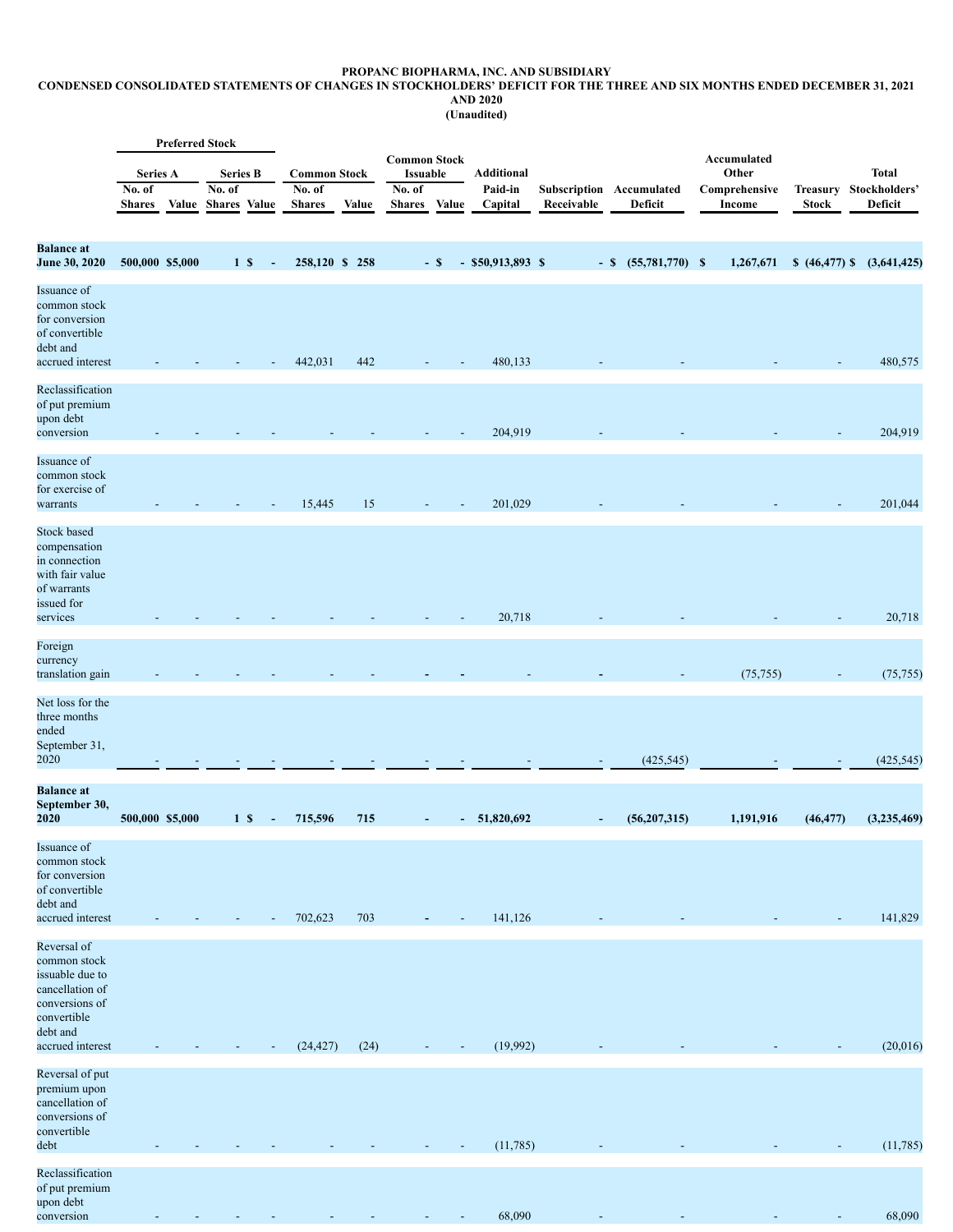| Issuance of                      |                 |  |   |                   |    |         |     |                                |                          |                   |    |           |              |             |
|----------------------------------|-----------------|--|---|-------------------|----|---------|-----|--------------------------------|--------------------------|-------------------|----|-----------|--------------|-------------|
| common stock                     |                 |  |   |                   |    |         |     |                                |                          |                   |    |           |              |             |
| for cashless                     |                 |  |   |                   |    |         |     |                                |                          |                   |    |           |              |             |
| exercise of                      |                 |  |   |                   |    |         |     |                                |                          |                   |    |           |              |             |
| warrants                         |                 |  |   | 52,900            | 53 | 147,099 | 147 | (200)                          |                          |                   |    |           |              |             |
|                                  |                 |  |   |                   |    |         |     |                                |                          |                   |    |           |              |             |
| Stock based                      |                 |  |   |                   |    |         |     |                                |                          |                   |    |           |              |             |
| compensation                     |                 |  |   |                   |    |         |     |                                |                          |                   |    |           |              |             |
| in connection                    |                 |  |   |                   |    |         |     |                                |                          |                   |    |           |              |             |
| with stock                       |                 |  |   |                   |    |         |     |                                |                          |                   |    |           |              |             |
| option grants                    |                 |  |   |                   |    |         |     | 20,718                         |                          |                   |    |           |              | 20,718      |
| Vested                           |                 |  |   |                   |    |         |     |                                |                          |                   |    |           |              |             |
| restricted stock                 |                 |  |   |                   |    |         |     |                                |                          |                   |    |           |              |             |
| units                            |                 |  |   |                   |    | 59      |     |                                |                          |                   |    |           |              |             |
|                                  |                 |  |   |                   |    |         |     |                                |                          |                   |    |           |              |             |
| Foreign                          |                 |  |   |                   |    |         |     |                                |                          |                   |    |           |              |             |
| currency                         |                 |  |   |                   |    |         |     |                                |                          |                   |    |           |              |             |
| translation loss                 |                 |  |   |                   |    |         |     |                                |                          |                   |    | (167,765) |              | (167,765)   |
| Fractional                       |                 |  |   |                   |    |         |     |                                |                          |                   |    |           |              |             |
|                                  |                 |  |   |                   |    |         |     |                                |                          |                   |    |           |              |             |
| difference due<br>to the reverse |                 |  |   |                   |    |         |     |                                |                          |                   |    |           |              |             |
|                                  |                 |  |   | 142               |    |         |     |                                |                          |                   |    |           |              |             |
| stock-split                      |                 |  |   |                   |    |         |     |                                |                          |                   |    |           |              |             |
| Net loss for the                 |                 |  |   |                   |    |         |     |                                |                          |                   |    |           |              |             |
| three months                     |                 |  |   |                   |    |         |     |                                |                          |                   |    |           |              |             |
| ended                            |                 |  |   |                   |    |         |     |                                |                          |                   |    |           |              |             |
| December 31,                     |                 |  |   |                   |    |         |     |                                |                          |                   |    |           |              |             |
| 2020                             |                 |  |   |                   |    |         |     |                                |                          | (403, 643)        |    |           |              | (403, 643)  |
| <b>Balance</b> at                |                 |  |   |                   |    |         |     |                                |                          |                   |    |           |              |             |
| December 31,                     |                 |  |   |                   |    |         |     |                                |                          |                   |    |           |              |             |
| 2020                             | 500,000 \$5,000 |  | S | 1,446,834 \$1,447 |    |         |     | 147,158 \$ 147 \$52,018,649 \$ | $\overline{\phantom{a}}$ | (56,610,958)<br>S | -S | 1,024,151 | \$ (46, 477) | (3,608,041) |
|                                  |                 |  |   |                   |    |         |     |                                |                          |                   |    |           |              |             |

|                                                                                                              | <b>Preferred Stock</b>                                 |         |               |                               |               |                                                  |               |                              |              |             |                      |                                  |                               |                    |
|--------------------------------------------------------------------------------------------------------------|--------------------------------------------------------|---------|---------------|-------------------------------|---------------|--------------------------------------------------|---------------|------------------------------|--------------|-------------|----------------------|----------------------------------|-------------------------------|--------------------|
|                                                                                                              | <b>Series A</b><br><b>Series B</b><br>No. of<br>No. of |         |               | <b>Common Stock</b><br>No. of |               | <b>Common Stock</b><br><b>Issuable</b><br>No. of |               | <b>Additional</b><br>Paid-in | Subscription | Accumulated | Accumulated<br>Other | Comprehensive<br><b>Treasury</b> | <b>Total</b><br>Stockholders' |                    |
|                                                                                                              | <b>Shares</b>                                          | Value   | <b>Shares</b> | Value                         | <b>Shares</b> | Value                                            | <b>Shares</b> | Value                        | Capital      | Receivable  | Deficit              | Income                           | Stock                         | Deficit            |
| Balance at June 30, 2021                                                                                     | 500,000                                                | \$5,000 | 1             | S                             | 14,055,393    | \$14,056                                         | 59            | S                            | \$54,074,110 | -S          | $$ (58,199,466)$ S   | 1,085,204                        | \$(46, 477)                   | (3,067,573)<br>- S |
| Issuance of common<br>stock for conversion of<br>convertible debt,<br>conversion fee and<br>accrued interest |                                                        |         |               |                               | 9,445,009     | 9,445                                            |               |                              | 190,741      |             |                      |                                  |                               | 200,186            |
| Issuance of common<br>stock for services and<br>accrued expenses                                             |                                                        |         |               |                               | 17,934,379    | 17,934                                           |               |                              | 563,927      |             |                      |                                  |                               | 581,861            |
| Issuance of common<br>stock for exercise of<br>warrants                                                      |                                                        |         |               |                               | 6,875         | $7\phantom{.0}$                                  | 2,500         | $\overline{2}$               | 374,991      | (100,000)   |                      |                                  |                               | 275,000            |
| Issuance of common<br>stock for alternate<br>cashless exercise of<br>warrants                                |                                                        |         |               |                               | 2,399,988     | 2,400                                            | 1,999,990     | 2,000                        | (4,400)      |             |                      |                                  |                               |                    |
| Reclassification of put<br>premium upon debt<br>conversion                                                   |                                                        |         |               |                               |               |                                                  |               |                              | 109,643      |             |                      |                                  |                               | 109,643            |
| <b>Stock based</b><br>compensation in<br>connection with stock<br>option grants                              |                                                        |         |               |                               |               |                                                  |               |                              | 20,718       |             |                      |                                  |                               | 20,718             |
| Foreign currency<br>translation loss                                                                         |                                                        |         |               |                               |               |                                                  |               |                              |              |             |                      | 64,193                           |                               | 64,193             |
| Deemed dividend upon<br>alternate cashless exercise<br>of warrants                                           |                                                        |         |               |                               |               |                                                  |               |                              | 114,844      |             | (114, 844)           |                                  |                               |                    |
| Net loss for the three<br>months ended September<br>30, 2021                                                 |                                                        |         |               |                               |               |                                                  |               |                              |              |             | (490, 658)           |                                  |                               | (490, 658)         |
| <b>Balance at September</b><br>30, 2021                                                                      | 500,000                                                | 5,000   |               |                               | 43,841,644    | 43,842                                           | 2,002,549     | 2,002                        | 55,444,574   | (100, 000)  | (58, 804, 968)       | 1,149,397                        | (46, 477)                     | (2,306,630)        |
| Issuance of common<br>stock for conversion of<br>convertible debt and<br>accrued interest                    |                                                        |         |               |                               | 1,818,097     | 1,818                                            |               |                              | 24,908       |             |                      |                                  |                               | 26,726             |
| Issuance of common<br>stock for deferred offering<br>cost                                                    |                                                        |         |               |                               | 1,000,000     | 1,000                                            |               |                              | 19,000       |             |                      |                                  |                               | 20,000             |
| Issuance of common<br>stock for exercise of<br>warrants                                                      |                                                        |         |               |                               | 2,500         | $\overline{2}$                                   | (2,500)       | (2)                          |              | 100,000     |                      |                                  |                               | 100,000            |
| Issuance of common<br>stock for alternate<br>cashless exercise of<br>warrants                                |                                                        |         |               |                               | 6,399,968     | 6,400                                            | (1,999,990)   | (2,000)                      | (4,400)      |             |                      |                                  |                               |                    |
|                                                                                                              |                                                        |         |               |                               |               |                                                  |               |                              |              |             |                      |                                  |                               |                    |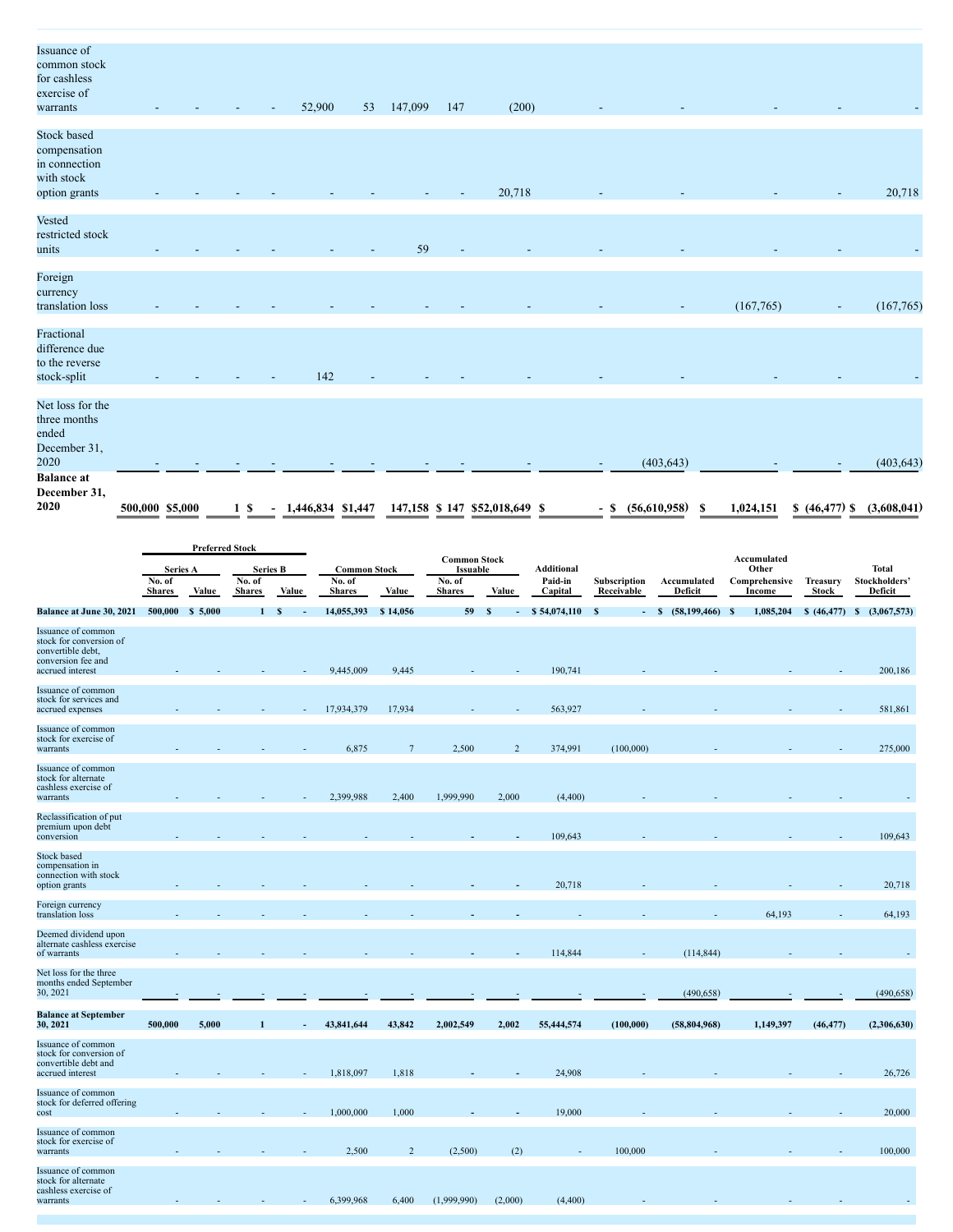| 31, 2021                                                                        |  |  |  | $\overline{\phantom{a}}$ | 93,398 | $\sim$ | (93,398)<br>(799, 977) | $\overline{\phantom{a}}$ |           | (799, 977) |
|---------------------------------------------------------------------------------|--|--|--|--------------------------|--------|--------|------------------------|--------------------------|-----------|------------|
| Net loss for the three<br>months ended December                                 |  |  |  |                          |        |        |                        |                          |           |            |
| Deemed dividend upon<br>alternate cashless exercise<br>of warrants              |  |  |  |                          |        |        |                        |                          |           |            |
| Foreign currency<br>translation loss                                            |  |  |  |                          |        |        | $\sim$                 | (7,697)                  | $\sim$    | (7,697)    |
| <b>Stock based</b><br>compensation in<br>connection with stock<br>option grants |  |  |  |                          | 20,718 | $\sim$ |                        | $\sim$                   | $\sim$    | 20,718     |
| Reclassification of put<br>premium upon debt<br>conversion                      |  |  |  |                          | 16,667 |        |                        | $\overline{\phantom{a}}$ | <b>CH</b> | 16,667     |

The accompanying unaudited condensed notes are an integral part of these unaudited condensed consolidated financial statements.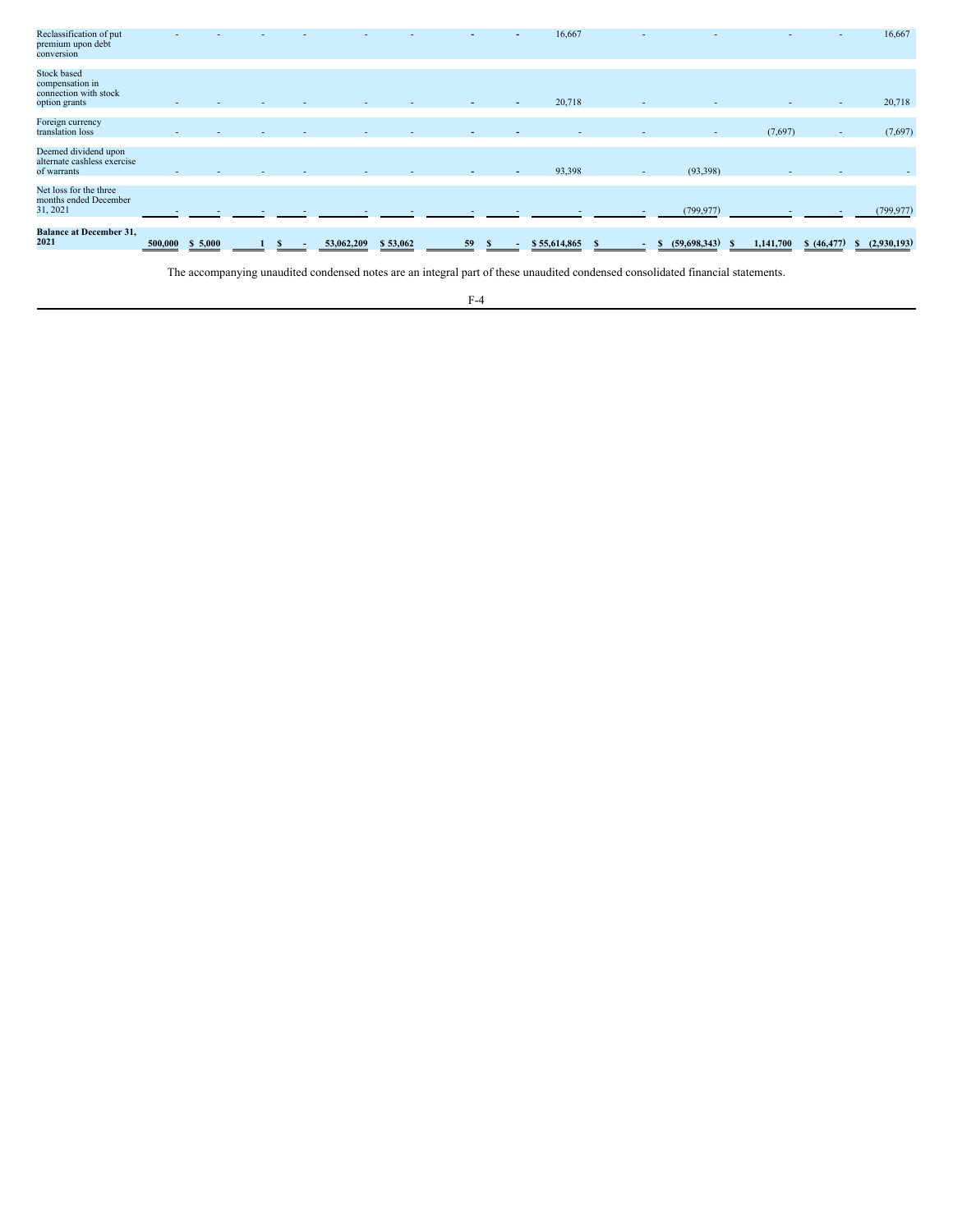### **PROPANC BIOPHARMA, INC. AND SUBSIDIARY CONDENSED CONSOLIDATED STATEMENTS OF CASH FLOWS (Unaudited)**

<span id="page-8-0"></span>

|                                                                                                          | Six Months Ended December 31, |             |                         |                          |  |
|----------------------------------------------------------------------------------------------------------|-------------------------------|-------------|-------------------------|--------------------------|--|
|                                                                                                          |                               | 2021        |                         | 2020                     |  |
| <b>CASH FLOWS FROM OPERATING ACTIVITIES:</b>                                                             |                               |             |                         |                          |  |
| Net loss                                                                                                 | \$                            | (1,290,635) | \$                      | (829, 188)               |  |
| Adjustments to Reconcile Net Loss to Net Cash Used in Operating Activities:                              |                               |             |                         |                          |  |
| Issuance and amortization of common stock for services                                                   |                               | 133,422     |                         |                          |  |
| Foreign currency transaction gain                                                                        |                               | 1,086       |                         | (47, 195)                |  |
| Depreciation expense                                                                                     |                               | 1,013       |                         | 944                      |  |
| Amortization of debt discounts                                                                           |                               | 11,295      |                         | 126,299                  |  |
| Change in fair value of derivative liabilities                                                           |                               | 167,757     |                         | (48,002)                 |  |
| Gain on extinguishment of debt, net                                                                      |                               |             |                         | (49, 985)                |  |
| Stock option and restricted stock expense                                                                |                               | 41,436      |                         | 41,436                   |  |
| Non-cash interest expense                                                                                |                               | 2,250       |                         | 8,250                    |  |
| Accretion of put premium                                                                                 |                               | 245,000     |                         | 129,333                  |  |
| Changes in Assets and Liabilities:                                                                       |                               |             |                         |                          |  |
| GST receivable                                                                                           |                               | (1, 417)    |                         | 314                      |  |
| Prepaid expenses and other assets                                                                        |                               | (5,637)     |                         |                          |  |
| Accounts payable                                                                                         |                               | (51,037)    |                         | 77,749                   |  |
| Deferred rent                                                                                            |                               |             |                         | 1,249                    |  |
| Employee benefit liability                                                                               |                               | 12,882      |                         | 24,497                   |  |
| Accrued expenses and other payables                                                                      |                               | (6,772)     |                         | 85,297                   |  |
| Accrued interest                                                                                         |                               | 28,264      |                         | 38,027                   |  |
| <b>NET CASH USED IN OPERATING ACTIVITIES</b>                                                             |                               | (711,093)   |                         | (440, 975)               |  |
| <b>CASH FLOWS FROM FINANCING ACTIVITIES:</b>                                                             |                               |             |                         |                          |  |
| Proceeds from convertible promissory notes, net of original issue discounts and issue costs              |                               | 414,500     |                         | 200,000                  |  |
| Repayments of convertible promissory notes                                                               |                               |             |                         | (43,000)                 |  |
| Proceeds from the exercise of warrants                                                                   |                               | 375,000     |                         | 201,044                  |  |
| <b>NET CASH PROVIDED BY FINANCING ACTIVITIES</b>                                                         |                               | 789.500     |                         | 358,044                  |  |
| Effect of exchange rate changes on cash                                                                  |                               | (7,046)     |                         | 37,167                   |  |
| <b>NET INCREASE (DECREASE) IN CASH</b>                                                                   |                               | 71.361      |                         | (45, 764)                |  |
|                                                                                                          |                               |             |                         |                          |  |
| <b>CASH AT BEGINNING OF PERIOD</b>                                                                       |                               | 2,255       |                         | 67,007                   |  |
| <b>CASH AT END OF PERIOD</b>                                                                             | S.                            | 73,616      | $\mathbb{S}$            | 21,243                   |  |
| <b>Supplemental Disclosure of Cash Flow Information</b>                                                  |                               |             |                         |                          |  |
| Cash paid during the period:                                                                             |                               |             |                         |                          |  |
| Interest                                                                                                 | $\mathbb S$                   | 950         | $\mathbb{S}$            | 13,392                   |  |
| Income Tax                                                                                               | $\overline{s}$                |             | $\overline{s}$          |                          |  |
|                                                                                                          |                               |             |                         |                          |  |
| <b>Supplemental Disclosure of Non-Cash Investing and Financing Activities</b>                            |                               |             |                         |                          |  |
| Common stock issued for deferred offering cost                                                           | $\mathbb{S}$                  | 20,000      | \$                      |                          |  |
| Prepaid common stock issued for services                                                                 | $\overline{\mathbb{S}}$       |             | $\overline{\mathbb{S}}$ |                          |  |
| Reduction of put premium related to conversions of convertible notes                                     | $\overline{\mathbb{S}}$       | 126,310     | $\overline{\mathbb{S}}$ | 273,009                  |  |
| Conversion of convertible notes and accrued interest to common stock                                     |                               |             |                         |                          |  |
|                                                                                                          | $\overline{\mathbb{S}}$       | 224,662     | $\overline{\mathbb{S}}$ | 557,999                  |  |
| Reversal of common stock issuable and put premium due to cancellation of conversions of convertible debt |                               |             |                         |                          |  |
| and accrued interest                                                                                     | \$                            |             | \$                      | 31.801                   |  |
| Common stock issued for accrued services                                                                 | $\overline{\mathbb{S}}$       | 448,440     | \$                      |                          |  |
| Deemed dividend upon alternate cashless exercise of warrants                                             | \$                            | 208,242     | Ś                       | $\overline{\phantom{a}}$ |  |

The accompanying unaudited condensed notes are an integral part of these unaudited condensed consolidated financial statements.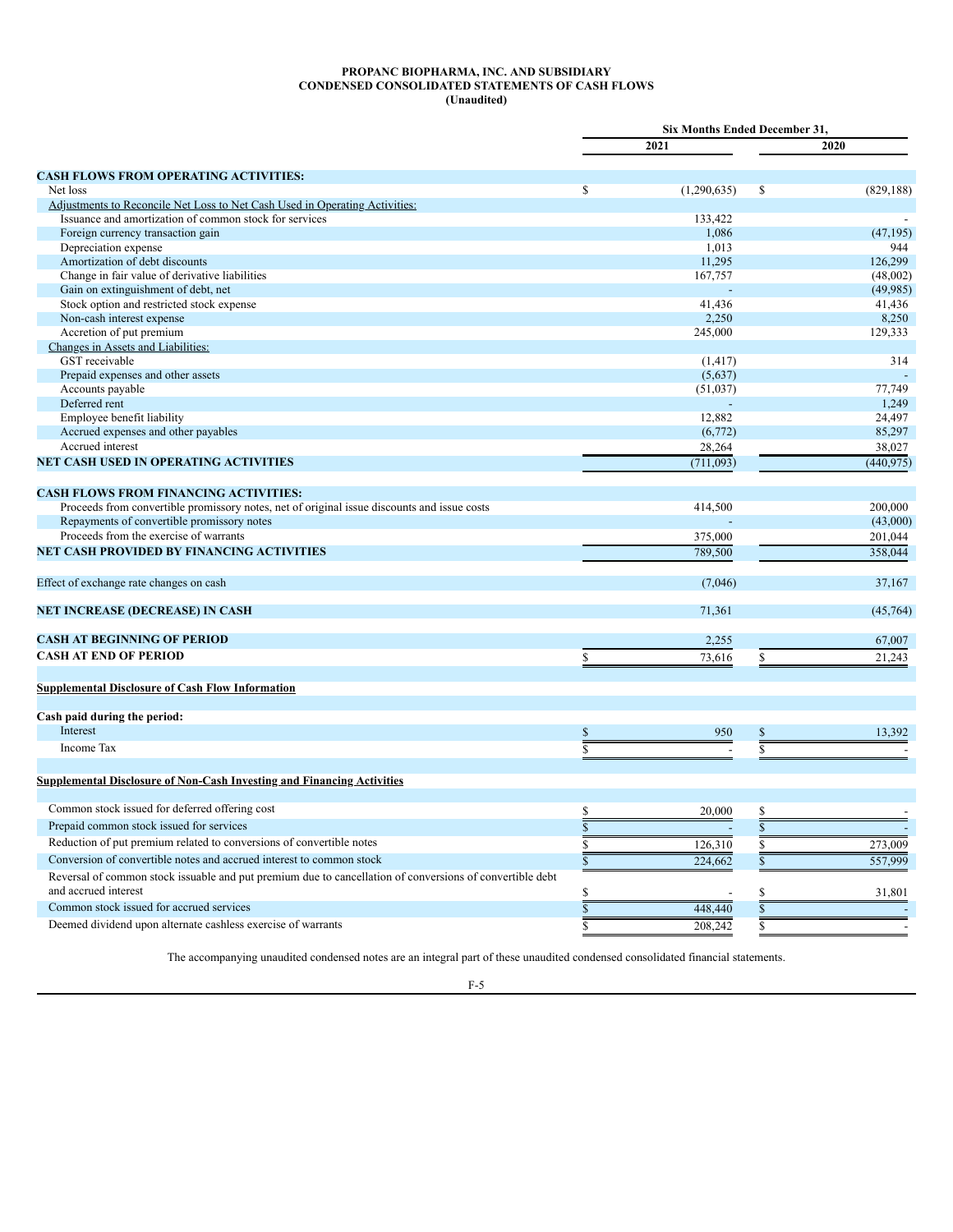# <span id="page-9-0"></span>**NOTE 1 – NATURE OF OPERATIONS AND SUMMARY OF SIGNIFICANT ACCOUNTING AND REPORTING POLICIES**

#### Nature of Operations

Propanc Biopharma, Inc. (the "Company," "we," "us" or "our") was originally incorporated in Melbourne, Victoria Australia on October 15, 2007 as Propanc PTY LTD, and continues to be based in Camberwell, Victoria Australia. Since its inception, substantially all of the operations of the Company have been focused on the development of new cancer treatments targeting high-risk patients, particularly cancer survivors, who need a follow-up, non-toxic, long-term therapy designed to prevent the cancer from returning and spreading. The Company anticipates establishing global markets for its technologies. Our lead product candidate, which we refer to as PRP, is an enhanced pro-enzyme formulation designed to enhance the anti-cancer effects of multiple enzymes acting synergistically. It is currently in the preclinical phase of development.

On November 23, 2010, the Company was incorporated in the state of Delaware as Propanc Health Group Corporation. In January 2011, to reorganize the Company, we acquired all of the outstanding shares of Propanc PTY LTD on a one-for-one basis making it a wholly-owned subsidiary of the Company.

On July 22, 2016, the Company formed a wholly owned subsidiary, Propanc (UK) Limited under the laws of England and Wales for the purpose of submitting an orphan drug application to the European Medicines Agency as a small and medium-sized enterprise. As of December 31, 2021, there has been no activity within this entity.

Effective April 20, 2017, the Company changed its name to "Propanc Biopharma, Inc." to better reflect the Company's stage of operations and development.

In July 2020, a world first patent was granted in Australia for the cancer treatment method patent family. Presently, there are 35 granted patents and 30 patents under examination in key global jurisdictions relating to the use of proenzymes against solid tumors, covering the lead product candidate PRP.

The Company hopes to capture and protect additional patentable subject matter based on the Company's field of technology relating to pharmaceutical compositions of proenzymes for treating cancer by filing additional patent applications as it advances its lead product candidate, PRP, through various stages of development.

On November 17, 2020, the Company effected a one-for-one thousand (1:1,000) reverse stock split of the Company's issued and outstanding shares of common stock (the "Reverse Stock Split"). Proportional adjustments for the Reverse Stock Split were made to the Company's outstanding stock options, warrants and equity incentive plans. All share and per-share data and amounts have been retroactively adjusted as of the earliest period presented in the consolidated financial statements to reflect the Reverse Stock Split.

# Basis of Presentation

The Company's interim unaudited condensed consolidated financial statements included in this Quarterly Report on Form 10-Q (this "Quarterly Report") have been prepared in accordance with accounting principles generally accepted in the United States of America ("US GAAP") and pursuant to the rules and regulations of the U.S. Securities and Exchange Commission ("SEC"). In the opinion of the Company's management, all adjustments (consisting of normal recurring adjustments and reclassifications and non-recurring adjustments) necessary to present fairly our results of operations for the three and six months ended December 31, 2021 and 2020 and cash flows for the six months ended December 31, 2021 and 2020 and our financial position at December 31, 2021 have been made. The Company's results of operations for the three and six months ended December 31, 2021 are not necessarily indicative of the operating results to be expected for the full fiscal year ending June 30, 2022.

Certain information and disclosures normally included in the notes to the Company's annual audited consolidated financial statements have been condensed or omitted from the Company's interim unaudited condensed consolidated financial statements included in this Quarterly Report. Accordingly, these interim unaudited condensed consolidated financial statements should be read in conjunction with the Company's audited consolidated financial statements and notes thereto for the fiscal year ended June 30, 2021. The June 30, 2021 balance sheet is derived from those statements.

### Principles of Consolidation

The unaudited condensed consolidated financial statements include the accounts of Propanc Biopharma, Inc., the parent entity, and its wholly-owned subsidiary, Propanc PTY LTD. All inter-company balances and transactions have been eliminated in consolidation. Propanc (UK) Limited was an inactive subsidiary at December 31, 2021.

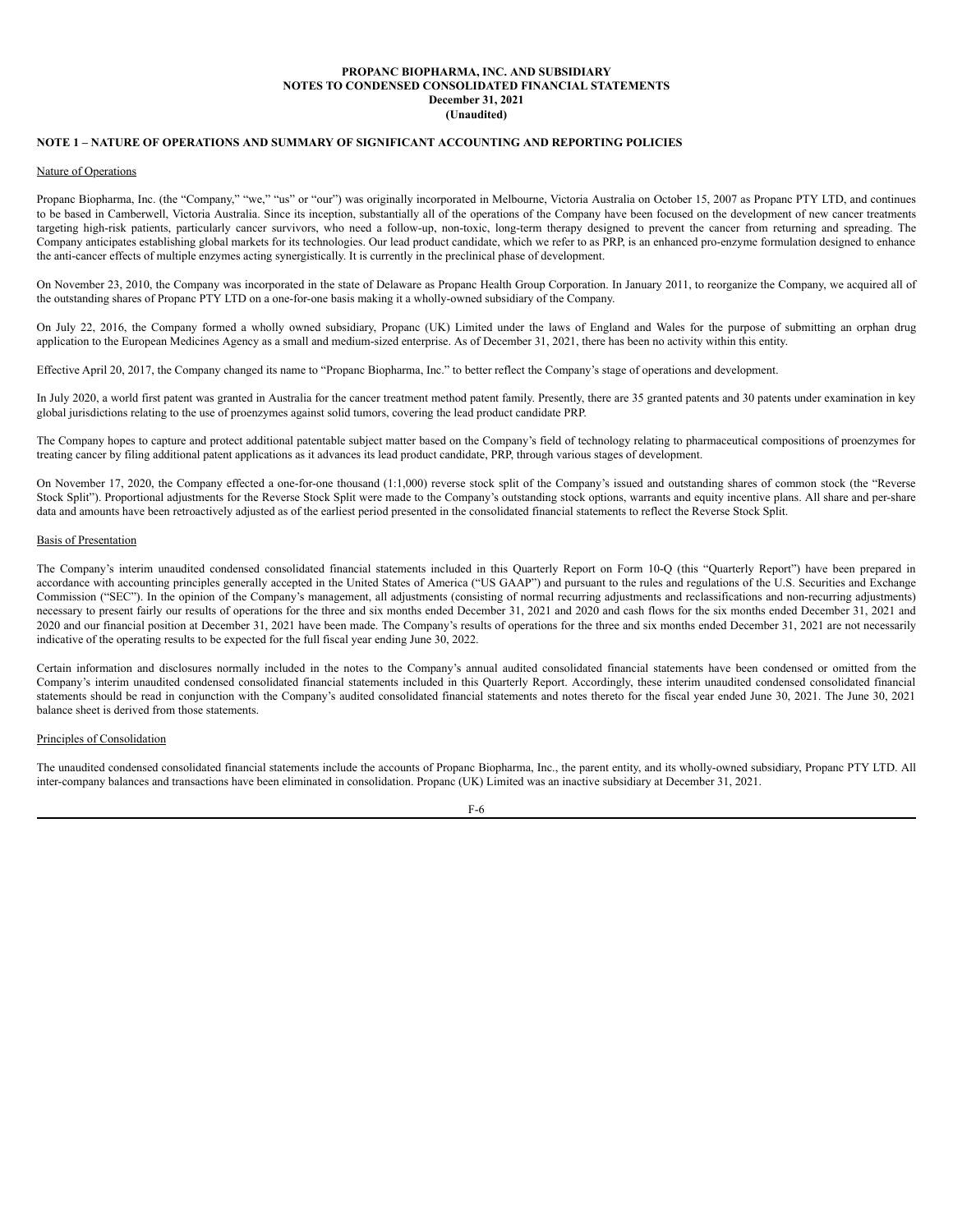### Use of Estimates

The preparation of financial statements in conformity with the accounting principles generally accepted in the United States of America ("US GAAP") requires management to make estimates and assumptions that affect the reported amounts of assets and liabilities and disclosure of contingent assets and liabilities at the date of the consolidated financial statements and the reported amounts of revenues and expenses during the reporting period. Actual results could differ from these estimates. Significant estimates in the accompanying consolidated financial statements include the estimates of useful lives for depreciation, valuation of the operating lease liability and related right-of-use asset, valuation of derivatives, valuation of beneficial conversion features on convertible debt, allowance for uncollectable receivables, valuation of equity based instruments issued for other than cash, the valuation allowance on deferred tax assets and foreign currency translation due to certain average exchange rates applied in lieu of spot rates on transaction dates.

### Foreign Currency Translation and Other Comprehensive Income (Loss)

The Company's wholly owned subsidiary's functional currency is the Australian dollar (AUD). For financial reporting purposes, the Australian dollar has been translated into the Company's reporting currency which is the United States dollar (\$) and/or (USD). Assets and liabilities are translated at the exchange rate in effect at the balance sheet date. Revenues and expenses are translated at the average rate of exchange prevailing during the reporting period. Equity transactions are translated at each historical transaction date spot rate. Translation adjustments arising from the use of different exchange rates from period to period are included as a component of stockholders' equity (deficit) as "Accumulated other comprehensive income (loss)." Gains and losses resulting from foreign currency transactions are included in the statements of operations and comprehensive income (loss) as a component of other comprehensive income (loss). There have been no significant fluctuations in the exchange rate for the conversion of Australian dollars to USD after the balance sheet date.

## Other Comprehensive Income (Loss) for all periods presented includes only foreign currency translation gains (losses).

Assets and liabilities denominated in foreign currencies are translated into the functional currency at the exchange rates prevailing at the consolidated balance sheet date with any transaction gains and losses that arise from exchange rate fluctuations on transactions denominated in a currency other than the functional currency included in the consolidated results of operations as incurred. Effective fiscal year 2021, the parent company determined that these intercompany loans will not be repaid in the foreseeable future and thus, per ASC 830-20- 35-3, gains and losses from measuring the intercompany balances are recorded within cumulative translation adjustment, a component of accumulated other comprehensive income (loss). Prior to July 1, 2020, the Company recorded the foreign currency transaction gains and losses from measuring the intercompany balances as a component of other income (expenses) titled foreign currency transaction gain (loss). For the three months ended December 31, 2021 and 2020, the Company recognized an exchange loss of approximately \$134,000 and \$328,000 respectively and for the six months ended December 31, 2021, and 2020, the Company recognized an exchanged gain (loss) of approximately \$485,000 and (\$912,000) on intercompany loans made by the parent to the subsidiary which have not been repaid as of December 31, 2021.

As of December 31, 2021 and June 30, 2021, the exchange rates used to translate amounts in Australian dollars into USD for the purposes of preparing the consolidated financial statements were as follows:

|                                                                                                                                 | December 31, 2021 | June 30, 2021              |
|---------------------------------------------------------------------------------------------------------------------------------|-------------------|----------------------------|
| Exchange rate on balance sheet dates                                                                                            |                   |                            |
| USD : AUD exchange rate                                                                                                         | 0.7271            | 0.7500                     |
|                                                                                                                                 |                   |                            |
| Average exchange rate for the period                                                                                            |                   |                            |
| USD : AUD exchange rate                                                                                                         | 0.7317            | 0.7473                     |
| The change in Accumulated Other Comprehensive Income by component during the six months ended December 31, 2021 was as follows: |                   | Foreign<br>Currency Items: |
| Balance, June 30, 2021                                                                                                          |                   | 1,085,204                  |
| Unrealized foreign currency translation gain                                                                                    |                   | 56,496                     |
| Ending balance, December 31, 2021                                                                                               |                   | 1.141.700                  |

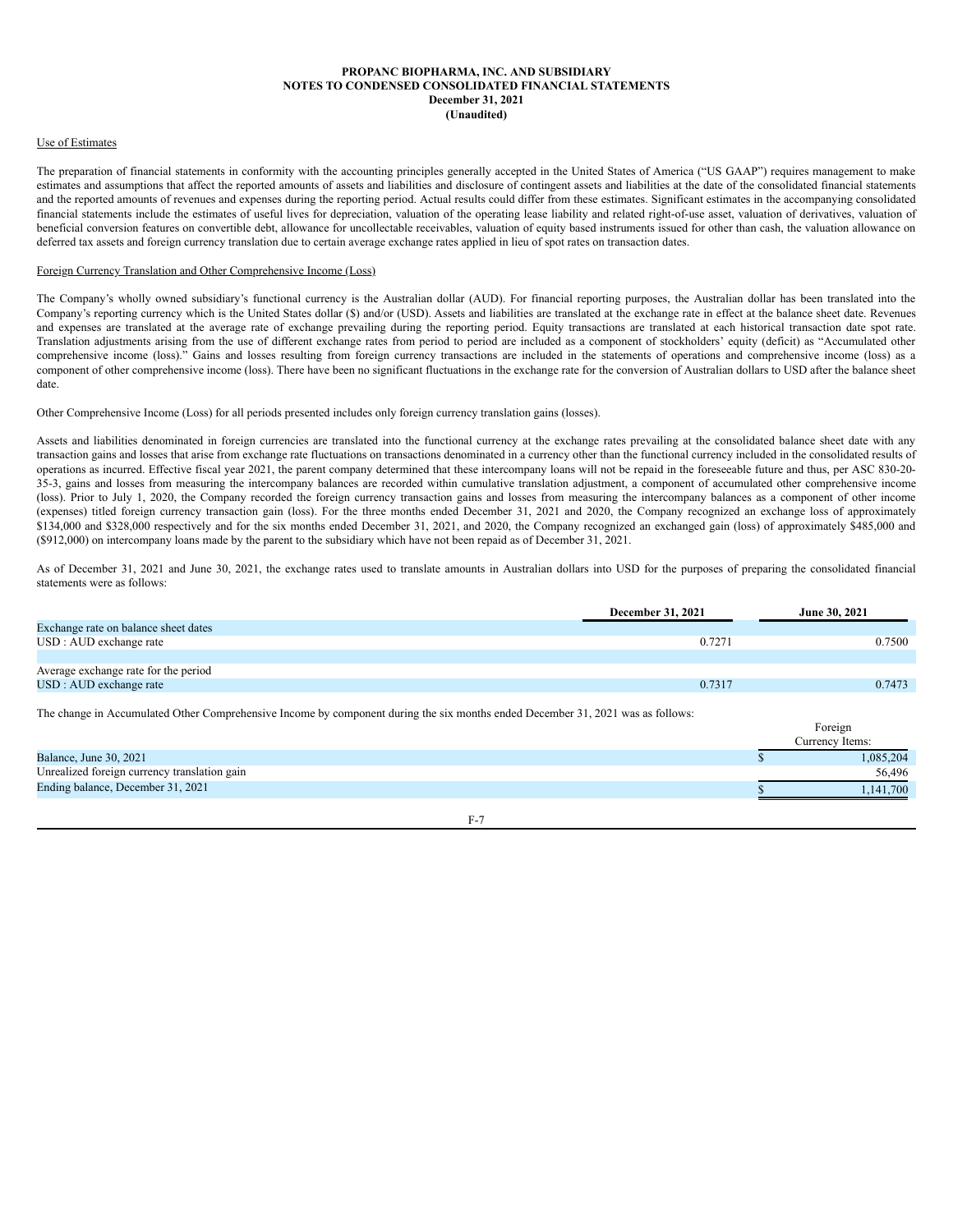### Fair Value of Financial Instruments and Fair Value Measurements

The Company measures its financial assets and liabilities in accordance with US GAAP. For certain financial instruments, including cash and cash equivalents, accounts receivable, accounts payable and accrued liabilities, the carrying amounts approximate fair value due to their short maturities. Amounts recorded for notes payable, net of discount, and loans payable also approximate fair value because current interest rates available for debt with similar terms and maturities are substantially the same.

The Company follows accounting guidance for financial assets and liabilities. This standard defines fair value, provides guidance for measuring fair value and requires certain disclosures. This standard does not require any new fair value measurements, but rather applies to all other accounting pronouncements that require or permit fair value measurements. This guidance does not apply to measurements related to share-based payments. This guidance discusses valuation techniques, such as the market approach (comparable market prices), the income approach (present value of future income or cash flow), and the cost approach (cost to replace the service capacity of an asset or replacement cost).

The guidance utilizes a fair value hierarchy that prioritizes the inputs to valuation techniques used to measure fair value into three broad levels. The following is a brief description of those three levels:

Level 1: Observable inputs such as quoted prices (unadjusted) in active markets for identical assets or liabilities.

Level 2: Inputs, other than quoted prices that are observable, either directly or indirectly. These include quoted prices for similar assets or liabilities in active markets and quoted prices for identical or similar assets or liabilities in markets that are not active.

Level 3: Unobservable inputs in which little or no market data exists, therefore developed using estimates and assumptions developed by us, which reflect those that a market participant would use.

Also see Note 11 - Derivative Financial Instruments and Fair Value Measurements.

### Cash and Cash Equivalents

Cash and cash equivalents include cash on hand and at banks, short-term deposits with an original maturity of three months or less with financial institutions, and bank overdrafts. Bank overdrafts are reflected as a current liability on the balance sheets. There were no cash equivalents as of December 31, 2021 or June 30, 2021.

# Property and Equipment

Property and equipment are stated at cost, net of accumulated depreciation. Expenditures for maintenance and repairs are expensed as incurred; additions, renewals, and betterments are capitalized. When property and equipment are retired or otherwise disposed of, the related cost and accumulated depreciation are removed from the respective accounts, and any gain or loss is included in operations. Depreciation of property and equipment is provided using the declining balance method. The depreciable amount is the cost less its residual value.

The estimated useful lives are as follows:

| Machinery and equipment | - 5 years |
|-------------------------|-----------|
| Furniture               | - 7 years |

#### Patents

Patents are stated at cost and amortized on a straight-line basis over the estimated future periods if and once the patent has been granted by a regulatory agency. However, the Company will expense any patent costs as long as we are in the startup stage. Accordingly, as the Company's products are not currently approved for market, all patent costs incurred from 2013 through December 31, 2021 were expensed immediately. This practice of expensing patent costs immediately ends when a product receives market authorization from a government regulatory agency.

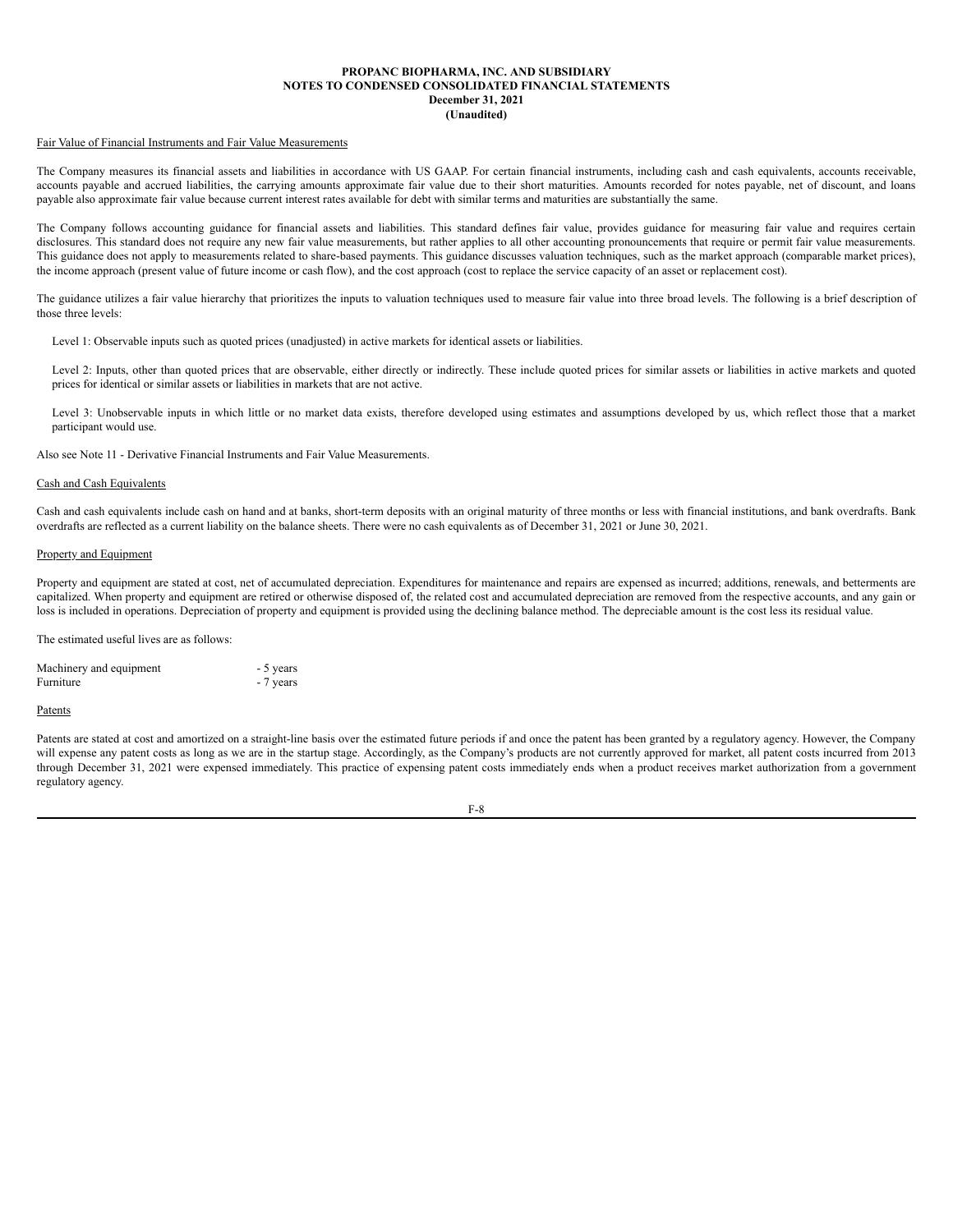### Impairment of Long-Lived Assets

In accordance with ASC 360-10, "*Long-lived assets,"* which include property and equipment and intangible assets, are reviewed for impairment whenever events or changes in circumstances indicate that the carrying amount of an asset may not be recoverable. Recoverability of long-lived assets to be held and used is measured by a comparison of the carrying amount of an asset to the estimated undiscounted future cash flows expected to be generated by the asset. If the carrying amount of an asset exceeds its estimated undiscounted future cash flows, an impairment charge is recognized by the amount by which the carrying amount of the asset exceeds the fair value of the assets. Fair value is generally determined using the asset's expected future discounted cash flows or market value, if readily determinable.

### Employee Benefit Liability

Liabilities arising in respect of wages and salaries, accumulated annual leave, accumulated long service leave and any other employee benefits expected to be settled within twelve months of the reporting date are measured based on the employee's remuneration rates applicable at the reporting date. All other employee benefit liabilities are measured at the present value of the estimated future cash outflow to be made in respect of services provided by employees up to the reporting date. All employee benefit liabilities are owed within the next twelve months.

### Australian Goods and Services Tax ("GST")

Revenues, expenses and balance sheet items are recognized net of the amount of GST, except payable and receivable balances which are shown inclusive of GST. The GST incurred is payable on revenues to, and recoverable on purchases from, the Australian Taxation Office.

Cash flows are presented in the statements of cash flow on a gross basis, except for the GST component of investing and financing activities, which are disclosed as operating cash flows.

As of December 31, 2021, and June 30, 2021, the Company was owed \$5,625 and \$4,341, respectively, from the Australian Taxation Office. These amounts were fully collected subsequent to the balance sheet reporting dates.

### Derivative Instruments

ASC Topic 815, *Derivatives and Hedging* ("ASC Topic 815"), establishes accounting and reporting standards for derivative instruments and for hedging activities by requiring that all derivatives be recognized in the balance sheet and measured at fair value. Gains or losses resulting from changes in the fair value of derivatives are recognized in earnings. On the date of conversion or payoff of debt, the Company records the fair value of the conversion shares, removes the fair value of the related derivative liability, removes any discounts and records a net gain or loss on debt extinguishment. On July 1, 2019 the Company adopted ASU 2017-11 under which down-round Features in Financial Instruments will no longer cause derivative treatment. The Company applies the modified prospective method of adoption. There were no cumulative effects on adoption.

# Convertible Notes With Variable Conversion Options

The Company has entered into convertible notes, some of which contain variable conversion options, whereby the outstanding principal and accrued interest may be converted, by the holder, into common shares at a fixed discount to the price of the common stock at or around the time of conversion. The Company treats these convertible notes as stock settled debt under ASC 480, "*Distinguishing Liabilities from Equity*" and measures the fair value of the notes at the time of issuance, which is the result of the share price discount at the time of conversion and records the put premium as interest expense.

#### Income Taxes

The Company is governed by Australia and United States income tax laws, which are administered by the Australian Taxation Office and the United States Internal Revenue Service, respectively. The Company follows ASC 740 "*Accounting for Income Taxes*," when accounting for income taxes, which requires an asset and liability approach to financial accounting and reporting for income taxes. Deferred income tax assets and liabilities are computed annually for temporary differences between the financial statements and tax bases of assets and liabilities that will result in taxable or deductible amounts in the future based on enacted tax laws and rates applicable to the periods in which the differences are expected to affect taxable income. Valuation allowances are established when necessary to reduce deferred tax assets to the amount expected to be realized. Income tax expense is the tax payable or refundable for the period plus or minus the change during the period in deferred tax assets and liabilities.

The Company follows ASC 740, Sections 25 through 60, "*Accounting for Uncertainty in Income Taxes*." These sections provide detailed guidance for the financial statement recognition, measurement and disclosure of uncertain tax positions recognized in the financial statements. Tax positions must meet a "more-likely-than-not" recognition threshold at the effective date to be recognized upon the adoption of ASC 740 and in subsequent periods.

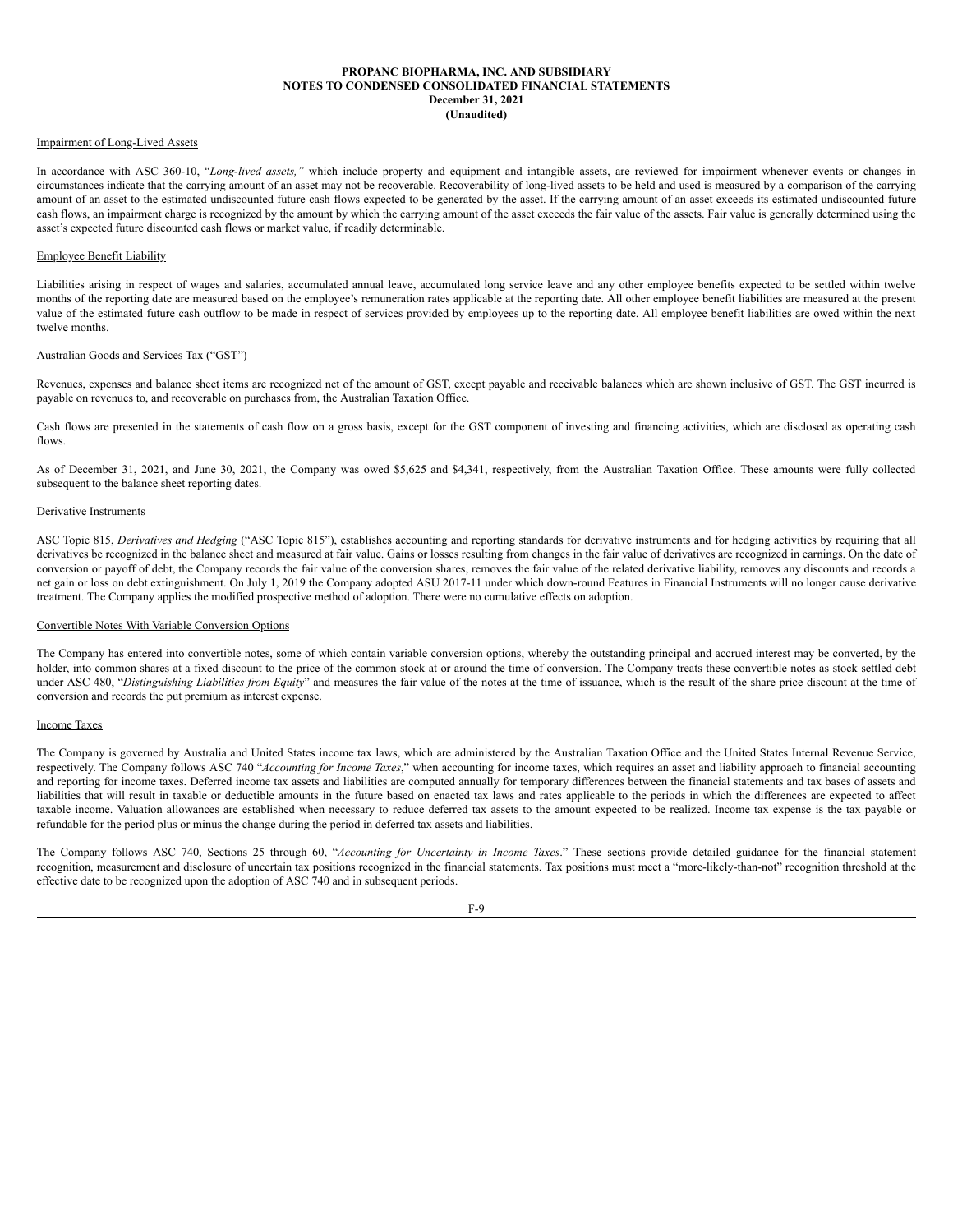### Research and Development Costs and Tax Credits

In accordance with ASC 730-10, *"Research and Development-Overall,"* research and development costs are expensed when incurred. Total research and development costs for the three months ended December 31, 2021 and 2020 were \$50,753 and \$50,165, respectively. Total research and development costs for the six months ended December 31, 2021 and 2020 were \$97,307 and \$101,011, respectively.

The Company may apply for research and development tax concessions with the Australian Taxation Office on an annual basis. Although the amount is possible to estimate at year end, the Australian Taxation Office may reject or materially alter the claim amount. Accordingly, the Company does not recognize the benefit of the claim amount until cash receipt since collectability is not certain until such time. The tax concession is a refundable credit. If the Company has net income, then the Company can receive the credit which reduces its income tax liability. If the Company has net losses, then the Company may still receive a cash payment for the credit, however, the Company's net operating loss carryforwards are reduced by the gross equivalent loss that would produce the credit amount when the income tax rate is applied to that gross amount. The concession is recognized as tax benefit, in operations, upon receipt.

During each of the six months ended December 31, 2021 and 2020, the Company applied for, and received from the Australian Taxation Office, a research and development tax credit in the amount of \$55,463 and \$0, respectively, which is reflected as a tax benefit in the accompanying unaudited condensed consolidated statements of operations and comprehensive income (loss).

### Stock Based Compensation

The Company records stock-based compensation in accordance with ASC 718, "*Stock Compensation*". ASC 718 requires the fair value of all stock-based employee compensation awarded to employees to be recorded as an expense over the shorter of the service period or the vesting period. The Company values employee and non-employee stock-based compensation at fair value using the Black-Scholes Option Pricing Model.

The Company adopted ASU 2018-07 and accounts for non-employee share-based awards in accordance with the measurement and recognition criteria of ASC 718 and recognizes the fair value of such awards over the service period. The Company used the modified prospective method of adoption.

### Revenue Recognition

The Company applies ASC Topic 606, Revenue from Contracts with Customers ("ASC 606"). ASC 606 establishes a single comprehensive model for entities to use in accounting for revenue arising from contracts with customers and supersedes most of the existing revenue recognition guidance. This standard requires an entity to recognize revenue to depict the transfer of promised goods or services to customers in an amount that reflects the consideration to which the entity expects to be entitled in exchange for those goods or services and also requires certain additional disclosures.

Subject to these criteria, the Company intends to recognize revenue relating to royalties on product sales in the period in which the sale occurs and the royalty term has begun.

### Legal Expenses

All legal costs for litigation are charged to expense as incurred.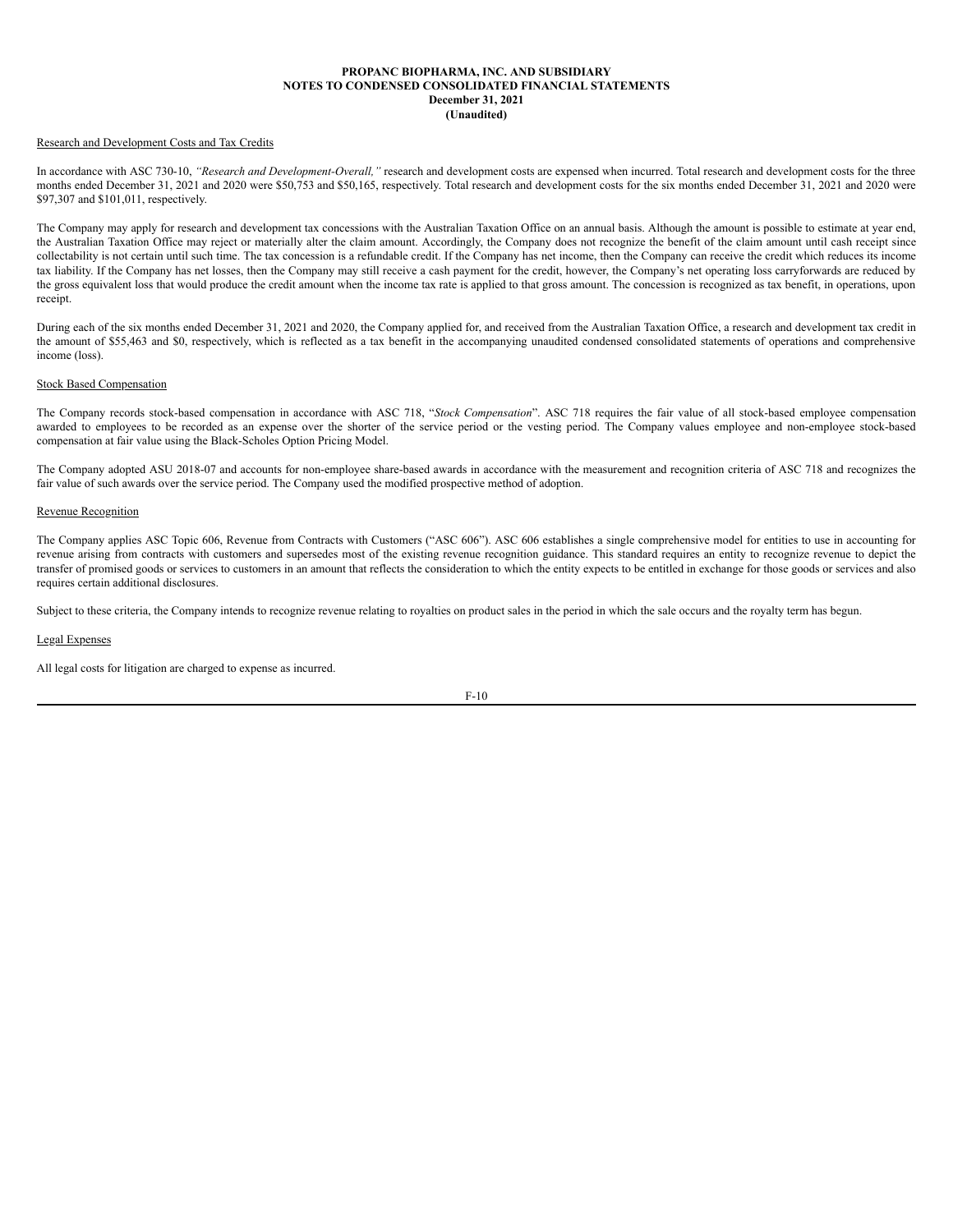### Leases

The Company follows ASC Topic 842, Leases (Topic 842) and applying the package of practical expedients, which permit it not to reassess under the new standard its prior conclusions about lease identification, lease classification and initial direct costs. In addition, the Company elected not to apply ASC Topic 842 to arrangements with lease terms of 12 month or less. Operating lease right of use assets ("ROU") represents the right to use the leased asset for the lease term and operating lease liabilities are recognized based on the present value of future minimum lease payments over the lease term at commencement date. As most leases do not provide an implicit rate, the Company use an incremental borrowing rate based on the information available at the adoption date in determining the present value of future payments. Lease expense for minimum lease payments is amortized on a straight-line basis over the lease term and will be included in general and administrative expenses.

#### Basic and Diluted Net Loss Per Common Share

Basic net loss per share is computed by dividing the net loss by the weighted average number of common shares outstanding during the period. Diluted net loss per common share is computed by dividing the net loss by the weighted average number of common shares outstanding for the period and, if dilutive, potential common shares outstanding during the period. Potentially dilutive securities consist of the incremental common shares issuable upon exercise of common stock equivalents such as stock options, warrants and convertible debt instruments. Potentially dilutive securities are excluded from the computation if their effect is anti-dilutive. As a result, the basic and diluted per share amounts for all periods presented are identical. Each holder of the notes has agreed to a 4.99% beneficial ownership conversion limitation (subject to certain noteholders' ability to increase such limitation to 9.99% upon 60 days' notice to the Company), and each note may not be converted during the first six-month period from the date of issuance. The securities for the period ended December 31, 2021 and 2020 were considered dilutive securities which were excluded from the computation since the effect is anti-dilutive.

|                           | <b>December 31, 2021</b> | December 31, 2020 |
|---------------------------|--------------------------|-------------------|
|                           | (Unaudited)              | (Unaudited)       |
| <b>Stock Options</b>      | 59                       | 60                |
| Stock Warrants            | 111.910                  | 135.724           |
| Unvested restricted stock | 59                       | 59                |
| Convertible Debt          | 28,520,974               | 4,199,847         |
| Total                     | 28,633,002               | 4,335,690         |

### Recent Accounting Pronouncements

We have reviewed the Financial Accounting Standards Board (the "FASB") issued Accounting Standards Update ("ASU") accounting pronouncements and interpretations thereof that have effectiveness dates during the periods reported and in future periods. We have carefully considered the new pronouncements that alter previous generally accepted accounting principles and do not believe that any new or modified principles will have a material impact on the Company's reported financial position or operations in the near term. The applicability of any standard is subject to the formal review of the Company's financial management.

In August 2020, the FASB issued ASU 2020-06, "Debt – Debt with Conversion and Other Options (Subtopic 470-20) and Derivatives and Hedging – Contracts in Entity's Own Equity (Subtopic 815-40)". This ASU reduces the number of accounting models for convertible debt instruments and convertible preferred stock. As well as amend the guidance for the derivatives scope exception for contracts in an entity's own equity to reduce form-over-substance-based accounting conclusions. In addition, this ASU improves and amends the related EPS guidance. This standard is effective for us on July 1, 2022, including interim periods within those fiscal years. Adoption is either a modified retrospective method or a fully retrospective method of transition. The Company is currently assessing the impact the new guidance will have on our consolidated financial statements.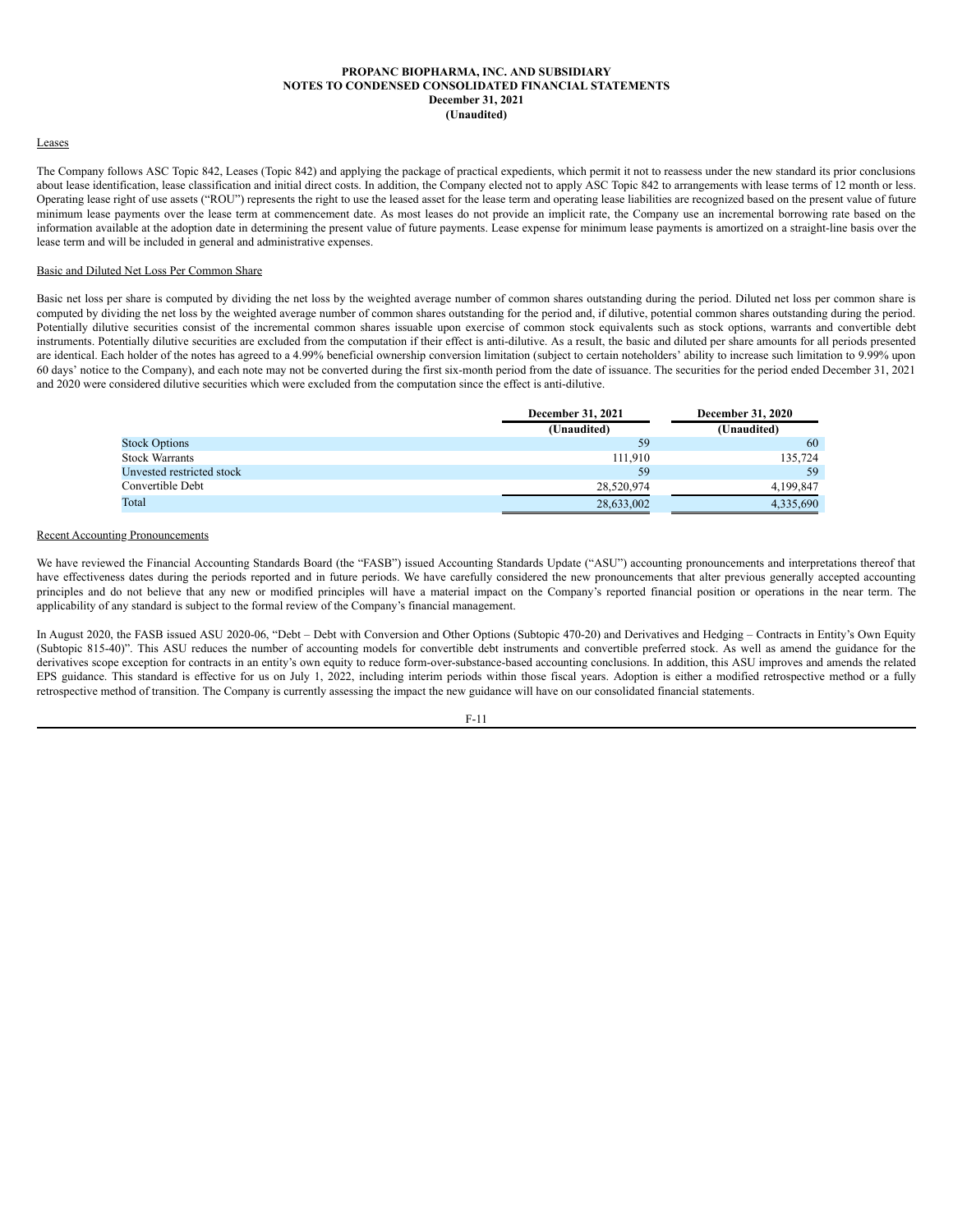### **NOTE 2 – GOING CONCERN**

The accompanying unaudited condensed consolidated financial statements have been prepared in conformity with US GAAP, which contemplate continuation of the Company as a going concern. For the six months ended December 31, 2021, the Company had no revenues, had a net loss of \$1,290,635, and had net cash used in operations of \$711,093. Additionally, as of December 31, 2021, the Company had a working capital deficit, stockholders' deficit and accumulated deficit of \$2,955,492, \$2,930,193, and \$59,698,343, respectively. It is management's opinion that these conditions raise substantial doubt about the Company's ability to continue as a going concern for a period of at least twelve months from the issue date of this Quarterly Report.

The unaudited condensed consolidated financial statements do not include any adjustments to reflect the possible future effect on the recoverability and classification of assets or the amounts and classifications of liabilities that may result from the outcome of this uncertainty.

Successful completion of the Company's development program and, ultimately, the attainment of profitable operations are dependent upon future events, including obtaining adequate financing to fulfill its development activities, acceptance of the Company's patent applications, obtaining additional sources of suitable and adequate financing and ultimately achieving a level of sales adequate to support the Company's cost structure and business plan. The Company's ability to continue as a going concern is also dependent on its ability to further develop and execute on its business plan. However, there can be no assurances that any or all of these endeavors will be successful.

In March 2020, the outbreak of COVID-19 (coronavirus) caused by a novel strain of the coronavirus was recognized as a pandemic by the World Health Organization, and the outbreak has become increasingly widespread in the United States, Europe and Australia, including in each of the areas in which the Company operates. The COVID-19 (coronavirus) outbreak has had a notable impact on general economic conditions, including but not limited to the temporary closures of many businesses, "shelter in place" and other governmental regulations, reduced business and consumer spending due to both job losses, reduced investing activity and M&A transactions, among many other effects attributable to the COVID-19 (coronavirus), and there continue to be many unknowns. While to date the Company has not been required to stop operating, management is evaluating its use of its office space, virtual meetings and the like. The Company continues to monitor the impact of the COVID-19 (coronavirus) outbreak closely. The extent to which the COVID-19 (coronavirus) outbreak will impact our operations, ability to obtain financing or future financial results is uncertain.

### **NOTE 3 – PROPERTY AND EQUIPMENT**

Property and equipment consist of the following as of December 31, 2021 and June 30, 2021.

|                                      | <b>December 31, 2021</b> |  | June 30, 2021 |  |
|--------------------------------------|--------------------------|--|---------------|--|
|                                      | (Unaudited)              |  |               |  |
| Office equipment at cost             | 27,749                   |  | 28,623        |  |
| Less: Accumulated depreciation       | (24.631)                 |  | (24, 368)     |  |
|                                      |                          |  |               |  |
| Total property, plant, and equipment | 3.118                    |  | 4.255         |  |

Depreciation expense for the three months ended December 31, 2021 and 2020 were \$504 and \$506, respectively. Depreciation expense for the six months ended December 31, 2021 and 2020 were \$1,013, and \$944, respectively.

# **NOTE 4 – DUE TO FORMER DIRECTOR - RELATED PARTY**

Due to former director - related party represents unsecured advances made primarily by a former director for operating expenses on behalf of the Company such as intellectual property and formation expenses. The expenses were paid for on behalf of the Company and are due upon demand. The Company is currently not being charged interest under these advances. The total amount owed the former director at December 31, 2021 and June 30, 2021 were \$32,329 and \$33,347, respectively. The Company plans to repay the advances as its cash resources allow (see Note 9).

### **NOTE 5 – LOANS AND NOTES PAYABLE**

# Loan from Former Director - Related Party

Loan from the Company's former director at December 31, 2021 and June 30, 2021 were \$53,805 and \$55,500, respectively. The loan bears no interest and is payable on demand. The Company did not repay any amount on this loan during the six months ended December 31, 2021 and 2020, respectively (see Note 9).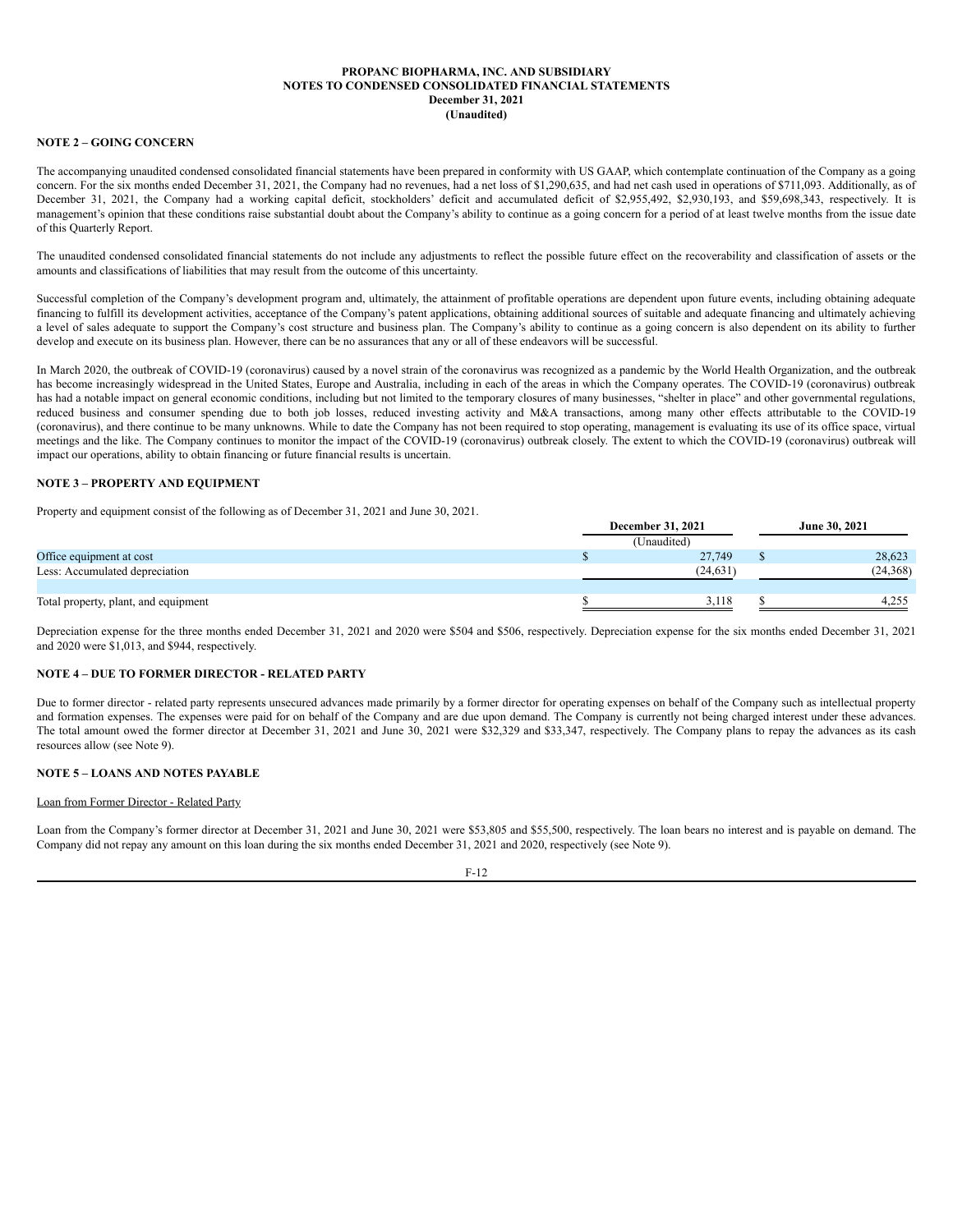# **NOTE 6 – CONVERTIBLE NOTES**

The Company's convertible notes outstanding at December 31, 2021 and June 30, 2021 were as follows:

|                                 | <b>December 31, 2021</b> |  | June 30, 2021 |  |
|---------------------------------|--------------------------|--|---------------|--|
|                                 | (Unaudited)              |  |               |  |
| Convertible notes and debenture | 640,280                  |  | 400,128       |  |
| Unamortized discounts           | (35, 344)                |  | (6, 139)      |  |
| Accrued interest                | 52,548                   |  | 34,098        |  |
| Premium, net                    | 315,186                  |  | 196,496       |  |
| Convertible notes, net          | 972.670                  |  | 624,583       |  |

### *Convertible Note Issued with Consulting Agreement*

### *August 10, 2017 Consulting Agreement*

On August 10, 2017, the Company entered into a consulting agreement, retroactive to May 16, 2017, with a certain consultant, pursuant to which the consultant agreed to provide certain consulting and business advisory services in exchange for a \$310,000 junior subordinated convertible note. The maturity date of the August 10, 2017 Convertible Note was August 2019 and is currently past due (see Note 8). The note accrues interest at a rate of 10% per annum and is convertible into common stock at the lesser of \$750 or 65% of the three lowest trades in the ten trading days prior to the conversion. The note was fully earned upon signing the agreement and matures on August 10, 2019. The Company accrued \$155,000 related to this expense at June 30, 2017 and recorded the remaining \$155,000 related to this expense in fiscal year 2018. Upon an event of default, principal and accrued interest will become immediately due and payable under the note. Additionally, upon an event of default, at the election of the holder, the note would accrue interest at a default interest rate of 18% per annum or the highest rate of interest permitted by law. The consulting agreement had a three-month term and expired on August 16, 2017. An aggregate total of \$578,212 of this note was bifurcated with the embedded conversion option recorded as a derivative liability at fair value. During the year ended June 30, 2018, the consultant converted \$140,000 of principal and \$10,764 of interest. During the year ended June 30, 2019, the consultant converted an additional \$161,000 of principal and \$19,418 of interest leaving a principal balance owed of \$9,000 at June 30, 2019. During the year ended June 30, 2020, the consultant converted an additional \$500 of principal and \$5,248 of interest such that the remaining principal outstanding and accrued interest under this note as of June 30, 2020 was \$8,500 and \$22,168, respectively.

On March 15, 2021, the Company entered into a Settlement and Mutual Release Agreement (the "Settlement Agreement") with the consultant whereby both parties agreed to settle all claims and liabilities under the August 10, 2017 Convertible note for a total of \$100,000 in the form of a convertible note. All other terms of the August 10, 2017 Convertible Note shall remain in full force and effect. Both parties agree that all future penalties under this note are waived unless the Company fails to authorize to distribute the requested shares upon conversion. The Company has the right to pay off the balance of any remaining amounts dues under this note in cash at any time more than 60 days after March 15, 2021. Prior to the Settlement Agreement, the Company recorded total liabilities \$56,762 consisting of remaining principal amount of \$8,500, accrued interest of \$23,262 and accrued expenses of \$25,000. Accordingly, the Company recognized loss from settlement of debt of \$43,238 during the year ended June 30, 2021.

The total principal outstanding after adjustment due to the above-mentioned March 15, 2021 settlement agreement and accrued interest under the August 10, 2017 Convertible Note was \$80,000 and \$3,738, respectively, as of June 30, 2021 following conversion of \$20,000 of principal during the year ended June 30, 2021. The total principal amount outstanding under the August 10, 2017 Convertible Note was \$80,000 and accrued interest of \$11,022 as of December 31, 2021.

### *Auctus Fund Financing Agreements*

### *August 30, 2019 Securities Purchase Agreement*

Effective August 30, 2019, the Company entered into a securities purchase agreement with Auctus Fund, LLC ("Auctus"), pursuant to which Auctus purchased a convertible promissory note (the "August 30, 2019 Auctus Note") from the Company in the aggregate principal amount of \$550,000, such principal and the interest thereon convertible into shares of the Company's common stock at the option of Auctus. The transaction closed on August 30, 2019 and the Company received payment on September 4, 2019 in the amount of \$550,000, of which \$5,000 was paid directly toward legal fees and \$40,000 to Auctus for due diligence fees resulting in net cash proceeds of \$505,000. The maturity date of the August 30, 2019 Auctus Note was August 30, 2020 and was currently past due. The August 30, 2019 Auctus Note bore interest at a rate of 10% per annum, but not payable until the August 30, 2019 Auctus Note became payable, whether at the maturity date or upon acceleration or by prepayment. The note was treated as stock settled debt under ASC 480 and accordingly the Company recorded a \$366,667 put premium. The August 30, 2019 Auctus Note may not be prepaid without the written consent of Auctus. Any amount of principal or interest which was not paid when due shall bear interest at the rate of 24% per annum.

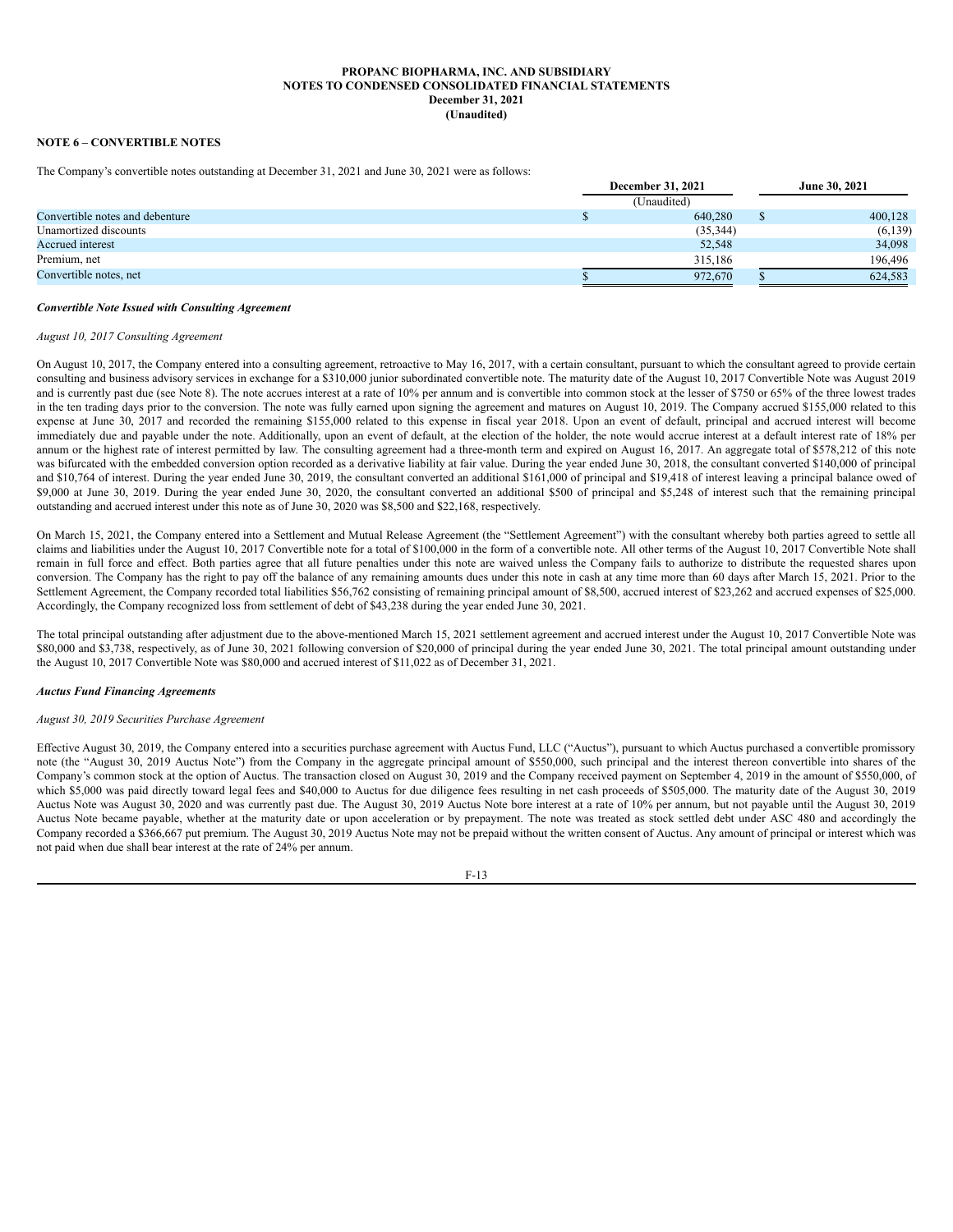Additionally, Auctus had the option to convert all or any amount of the principal face amount and accrued interest of the August 30, 2019 Auctus Note, at any time following the issue date and ending on the later of the maturity date or the date of payment of the Default Amount if an event of default occurs, which was an amount equal to 125% of an amount equal to the then outstanding principal amount of the August 30, 2019 Auctus Note (but not less than \$15,000) plus any interest accrued from August 30, 2019 at the default interest rate of 24% per annum, for shares of the Company's common stock at the then-applicable conversion price. Upon the holder's election to convert accrued interest, default interest or any penalty amounts as stipulated, the Company may elect to pay those amounts in cash. The note may also be prepaid by the Company at any time between the date of issuance and August 13, 2020 at 135% multiplied by the sum of (a) the then outstanding principal amount plus (b) accrued and unpaid interest plus (c) default interests, if any.

The conversion price for the August 30, 2019 Auctus Note was equal to the Variable Conversion Price of 60% of the Market Price on the date of conversion. Notwithstanding the foregoing, Auctus shall be restricted from effecting a conversion if such conversion, along with other shares of the Company's common stock beneficially owned by Auctus and its affiliates, exceeds 4.99% of the outstanding shares of the Company's common stock.

In connection with the issuance of the August 2019 Auctus Note, the Company issued common stock purchase warrants to Auctus to purchase 450 shares of the Company's common stock (the "First Warrant") as a commitment fee upon the terms and subject to the limitations and conditions set forth in such First Warrant at an "Exercise Price" of \$2,250. In connection with the issuance of the Note, the Company issued a common stock purchase warrant to Buyer to purchase 300 shares of the Company's common stock (the "Second Warrant") as a commitment fee upon the terms and subject to the limitations and conditions set forth in such Second Warrant at an "Exercise Price" of \$3,330. In connection with the issuance of the Note, the Company shall issue a common stock purchase warrant to Buyer to purchase 225 shares of the Company's common stock (the "Third Warrant") as a commitment fee upon the terms and subject to the limitations and conditions set forth in such Third Warrant at an "Exercise Price" of \$4,500. The First Warrant, Second Warrant, and Third Warrant were collectively be referred as the "Warrants". The Warrants have an "Exercise Period" of five years from the date of issuance being August 30, 2019. Under the terms of the Purchase Agreement and the Warrants, the Selling Security Holder may not either convert the Notes nor exercise the Warrants to the extent (but only to the extent) that the Selling Security Holder or any of its affiliates would beneficially own a number of shares of our Common Stock which would exceed 4.99% of our outstanding shares. The Company accounted for the warrants by using the relative fair value method and recorded debt discount from the relative fair value of the warrants of \$375,905 using a simple binomial lattice model.

In connection with the Purchase Agreement, the Company and the Purchaser entered into a Registration Rights Agreement (the "Registration Rights Agreement"). Pursuant to the Registration Rights Agreement, the Company agreed to register the shares of Common Stock underlying the Securities in a Registration Statement with the SEC as well as the Commitment Shares (as defined herein). The Registration Rights Agreement contains customary representations, warranties, agreements and indemnification rights and obligations of the parties.

The Note was subject to customary default provisions and also includes a cross-default provision which provides that a breach or default by the Borrower of any covenant or other term or condition contained in any of the Other Agreements (as defined therein), after the passage of all applicable notice and cure or grace periods, shall, at the option of the Holder, be considered a default under this Note and the Other Agreements. Upon occurrence of any such event, the Holder was entitled (but in no event required) to apply all rights and remedies of the Holder under the terms of this Note and the Other Agreements by reason of a default under said Other Agreements or the Note.

The August 30, 2019 Auctus Note contained certain events of default, upon which principal and accrued interest will become immediately due and payable. In addition, upon an event of default, interest on the outstanding principal accrued at a default interest rate of 24% per annum.

The total principal amount outstanding under the above Auctus financing agreement, specifically the August 30, 2019 Auctus Note, was \$358,965 and accrued interest of \$486 as of June 30, 2020 following conversion of \$191,035 of the principal balance and \$43,176 of accrued interest during the year ended June 30, 2020. Accordingly, \$127,356 of the put premium was released in respect of the August 30, 2019 Auctus Note during the year ended June 30, 2020 following conversion of the principal balance.

The total principal amount outstanding under the above Auctus financing agreement, specifically the August 30, 2019 Auctus Note, was \$32,848 and accrued interest of \$0 as of June 30, 2021 following conversion of \$326,117 of the principal balance and \$39,536 of accrued interest during the year ended June 30, 2021. Accordingly, \$217,411 of the put premium was released in respect of the August 30, 2019 Auctus Note during the year ended June 30, 2021 following conversion of the principal balance.

The total principal amount outstanding under the above Auctus financing agreement, specifically the August 30, 2019 Auctus Note, was \$0 and accrued interest of \$0 as of December 31, 2021 following conversion of \$32,848 of the principal balance and \$716 of accrued interest during the six months ended December 31, 2021. Accordingly, \$21,899 of the put premium was released in respect of the August 30, 2019 Auctus Note during the six months ended December 31, 2021 following conversion of the principal balance. Accordingly, there was no outstanding principal balance as of December 31, 2021.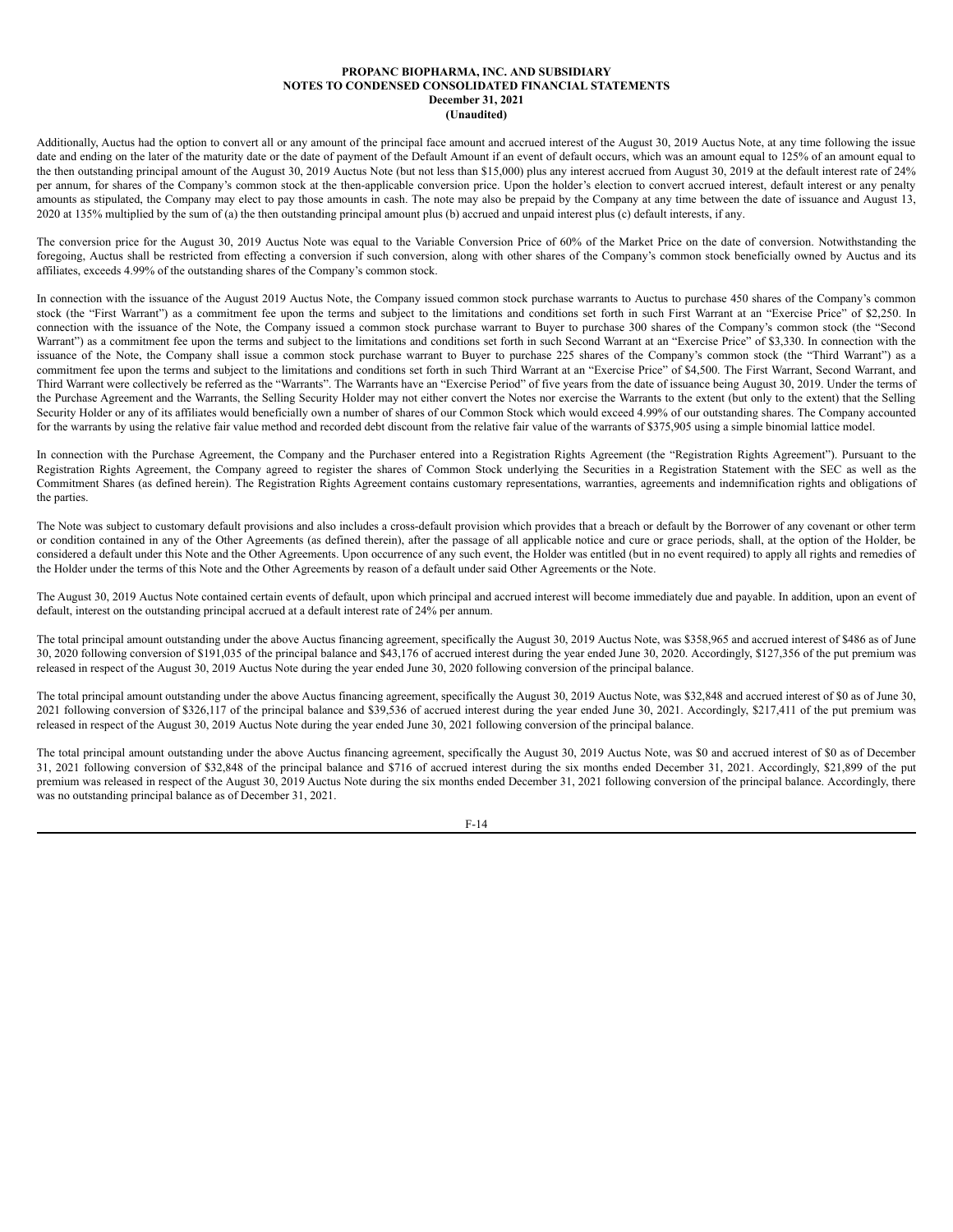### *Crown Bridge Securities Purchase Agreements*

Effective October 3, 2019, the Company entered into a securities purchase agreement with Crown Bridge Partners, pursuant to which Crown Bridge purchased a convertible promissory note (the "October 3, 2019 Crown Bridge Note") from the Company in the aggregate principal amount of \$108,000, such principal and the interest thereon convertible into shares of the Company's common stock at the option of Crown Bridge any time from the of issuance of the of the October 3, 2019 Crown Bridge Note. The transactions contemplated by the Crown Bridge Securities Purchase Agreement closed on October 3, 2019. Pursuant to the terms of the Crown Bridge Securities Purchase Agreement, Crown Bridge deducted \$3,000 from the principal payment due under the October 3, 2019 Crown Bridge Note, at the time of closing, to be applied to its legal expenses, and there was a \$5,000 original issuance discount resulting in \$100,000 net proceeds to the Company. The Company intends to use the net proceeds from the October 3, 2019 Crown Bridge Note for general working capital purposes. The maturity date of the October 3, 2019 Crown Bridge was October 3, 2020 and is currently past due. The October 3, 2019 Crown Bridge Note bears interest at a rate of 10% per annum, which interest may be paid by the Company to Crown Bridge in shares of the Company's common stock; but shall not be payable until the October 2019 Crown Bridge Note becomes payable, whether at the maturity date or upon acceleration or by prepayment.

Additionally, Crown Bridge has the option to convert all or any amount of the principal face amount of the October 3, 2019 Crown Bridge Note at any time from the date of issuance and ending on the later of the maturity date or the date the Default Amount is paid if an event of default occurs, which is an amount between 110% and 150% of an amount equal to the then outstanding principal amount of the October 3, 2019 Crown Bridge Note plus any interest accrued, for shares of the Company's common stock at the then-applicable conversion price.

The conversion price for the October 3, 2019 Crown Bridge Note shall be equal to a 40% discount of the lowest closing bid price ("Lowest Trading Price") of the Common Stock for the ten trading days immediately prior to the delivery of a Notice of Conversion, including the day upon which a Notice of Conversion is received. Notwithstanding the foregoing, Crown Bridge shall be restricted from effecting a conversion if such conversion, along with other shares of the Company's common stock beneficially owned by Crown Bridge and its affiliates, exceeds 4.99% of the outstanding shares of the Company's common stock which may be increased up to 9.99% upon 60 days prior written notice by the Crown Bridge to the Company. The note is treated as stock settled debt under ASC 480 and accordingly the Company recorded a \$72,000 put premium.

The October 3, 2019 Crown Bridge Note contain certain events of default, upon which principal and accrued interest will become immediately due and payable. In addition, upon an event of default, interest on the outstanding principal shall accrue at a default interest rate of 15% per annum, or if such rate is usurious or not permitted by current law, then at the highest rate of interest permitted by law. Further, certain events of default may trigger penalty and liquidated damage provisions.

The total principal amount outstanding under the above Crown Bridge financing agreement was \$65,280 and accrued interest of \$7,232 as of as of June 30, 2020 following conversion of \$42,720 of the principal balance during the year ended June 30, 2020. Accordingly, \$28,480 of the put premium was released in respect of the October 3, 2019 Crown Bridge Note during the year ended June 30, 2020 following conversion of the principal balance.

There were 15,000 unissued shares which were considered issuable for accounting purposes during the 1<sup>st</sup> quarter of fiscal 2021 related to a conversion notice dated and received on September 16, 2020. In November 2020, the Company was notified by the note holder of the cancellation of this conversion notice as a result of the reverse stock split and as such the Company reversed the effects of this transaction thereby increasing the principal balance by \$9,600 and put premium by \$6,400 and a corresponding decrease in equity of \$16,000.

The total principal amount outstanding under the above Crown Bridge financing agreement was \$65,280 and accrued interest of \$16,138 as of June 30, 2021. The total principal amount outstanding under the above Crown Bridge financing agreement was \$65,280 and accrued interest of \$21,074 as of December 31, 2021.

# *GW Holdings Securities Purchase Agreements*

# *December 10, 2020 Securities Purchase Agreement*

Effective December 10, 2020, the Company entered into a securities purchase agreement with GW Holdings, pursuant to which GW Holdings purchased a convertible promissory note (the "December 10, 2020 GW Note") from the Company in the aggregate principal amount of \$131,000, such principal and the interest thereon convertible into shares of the Company's common stock at the option of GW Holdings anytime from the issuance of the December 10, 2020 GW Holdings Note. The transactions contemplated by the GW Holdings Securities Purchase Agreement closed on December 10, 2020. Pursuant to the terms of the GW Holdings Securities Purchase Agreement, the lender deducted \$6,000 from the principal payment due under the December 10, 2020 GW Note, at the time of closing, to be applied to its legal expenses. The Company intends to use the net proceeds of \$125,000 from the December 10, 2020 GW Note for general working capital purposes. The maturity date of the December 10, 2020 GW Holdings is December 10, 2021. The December 10, 2020 GW Holdings Note bears interest at a rate of 8% per annum, which interest may be paid by the Company to GW Holdings in shares of the Company's common stock; but shall not be payable until the December 10, 2020 GW Holdings Note becomes payable, whether at the maturity date or upon acceleration or by prepayment.

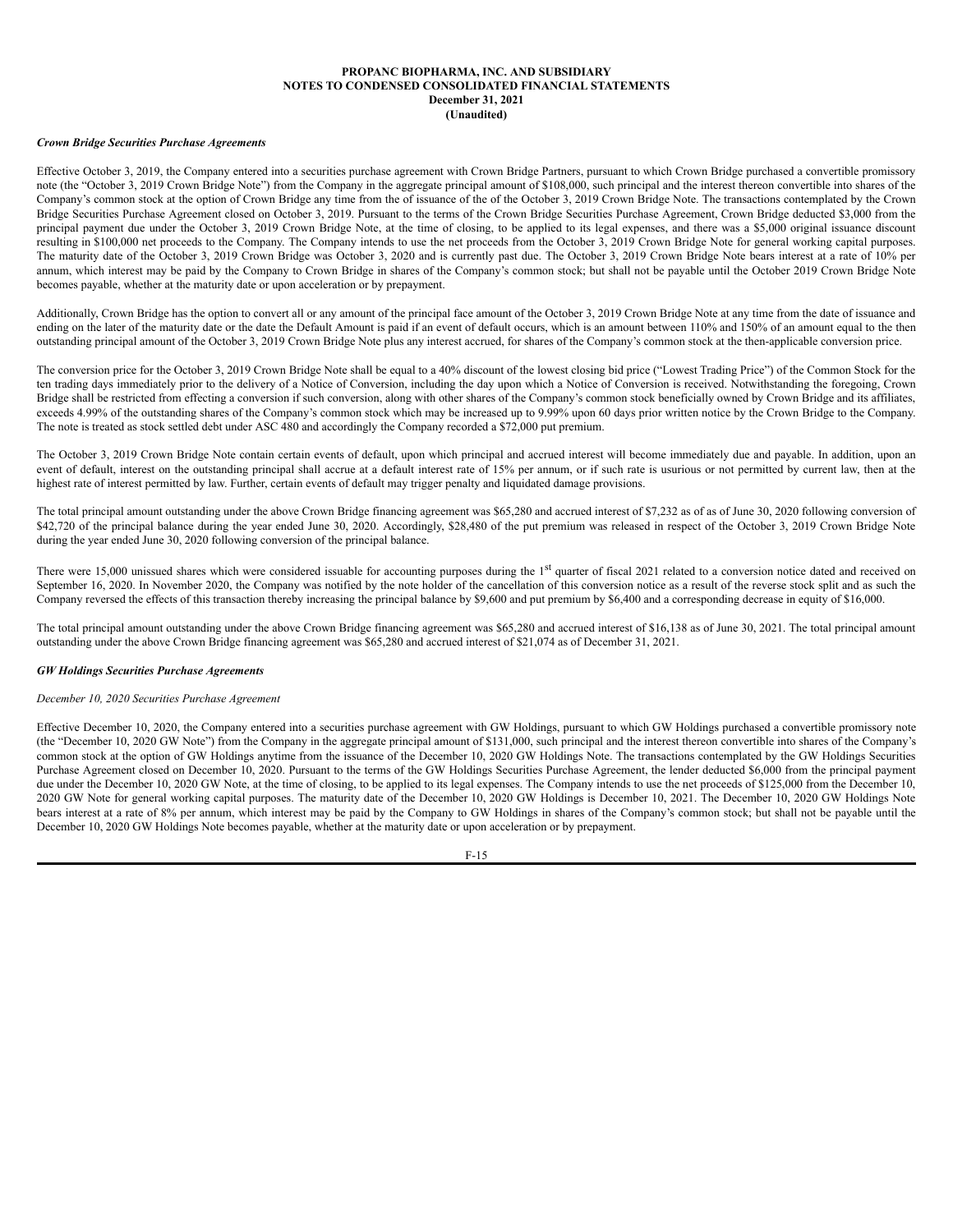The above notes issued to GW Holdings contain certain events of default, upon which principal and accrued interest will become immediately due and payable. In addition, upon an event of default, interest on the outstanding principal shall accrue at a default interest rate of 24% per annum, or if such rate is usurious or not permitted by current law, then at the highest rate of interest permitted by law. Further, certain events of default may trigger penalty and liquidated damage provisions.

Additionally, GW Holdings has the option to convert all or any amount of the principal face amount of the notes issued to GW Holdings at any time from the date of issuance and ending on the later of the maturity date or the date the Default Amount is paid if an event of default occurs, which is an amount between 110% and 150% of an amount equal to the then outstanding principal amount of such notes plus any interest accrued, for shares of the Company's common stock at the then-applicable conversion price.

The conversion price for the above GW Holdings notes shall be equal to a 40% discount of the lowest closing bid price ("Lowest Trading Price") of the Common Stock for the ten trading days immediately prior to the delivery of a Notice of Conversion, including the day upon which a Notice of Conversion is received. Notwithstanding the foregoing, GW Holdings shall be restricted from effecting a conversion if such conversion, along with other shares of the Company's common stock beneficially owned by GW Holdings and its affiliates, exceeds 4.99% of the outstanding shares of the Company's common stock which may be increased up to 9.99% upon 60 days prior written notice by the GW Holdings to the Company.

These notes are treated as stock settled debt under ASC 480 and accordingly the Company recorded a total of \$87,333 put premium.

The total principal amount outstanding under the above December 10, 2020 GW Holdings financing agreement, was \$90,000 and accrued interest of \$4,636 as of June 30, 2021 following conversion of \$41,000 of the principal balance and \$1,084 of accrued interest during the year ended June 30, 2021. Accordingly, \$27,333 of the put premium was reclassed to additional paid in capital in respect of the October 1, 2019 GW Holdings Note during the year ended June 30, 2021 following conversion of the principal balance.

The total principal amount outstanding under the above December 10, 2020 GW Holdings financing agreement, was \$40,000 and accrued interest of \$7,364 as of December 31, 2021 following conversion of \$50,000 of the principal balance and \$3,817 of accrued interest during the six months ended December 31, 2021. Accordingly, \$33,333 of the put premium was reclassed to additional paid in capital in respect of the October 1, 2019 GW Holdings Note during the six months ended December 31, 2021 following conversion of the principal balance.

# *Geneva Roth Remark Securities Purchase Agreements*

## *January 5, 2021 Securities Purchase Agreement*

Effective January 5, 2021, the Company entered into a securities purchase agreement with Geneva Roth Remark Holdings, Inc., pursuant to which Geneva Roth purchased a convertible promissory note (the "January 5, 2021 Geneva Roth") from the Company in the aggregate principal amount of \$68,500, such principal and the interest thereon convertible into shares of the Company's common stock at the option of Geneva Roth any time after the six-month anniversary of the January 5, 2021 Geneva Roth. The January 5, 2021 Geneva Roth contained an original issue discount of \$3,500. The Company intended to use the net proceeds from the January 5, 2021 Geneva Roth for general working capital purposes. The maturity date of the January 5, 2021 Geneva Roth Note was January 5, 2022. The January 5, 2021 Geneva Roth Note bore interest at a rate of 8% per annum, which interest may be paid by the Company to Geneva Roth in shares of the Company's common stock; but shall not be payable until the January 5, 2021 Geneva Roth Note becomes payable, whether at the maturity date or upon acceleration or by prepayment.

## *March 16, 2021 Securities Purchase Agreement*

Effective March 16, 2021, the Company entered into a securities purchase agreement with Geneva Roth Remark Holdings, Inc., pursuant to which Geneva Roth purchased a convertible promissory note (the "March 16, 2021 Geneva Roth") from the Company in the aggregate principal amount of \$63,500, such principal and the interest thereon convertible into shares of the Company's common stock at the option of Geneva Roth any time after the six-month anniversary of the March 16, 2021 Geneva Roth. The March 16, 2021 Geneva Roth contained an original discount of \$3,500. The Company intended to use the net proceeds from the March 16, 2021 Geneva Roth for general working capital purposes. The maturity date of the March 16, 2021 Geneva Roth Note was March 16, 2022. The March 16, 2021 Geneva Roth Note bears interest at a rate of 8% per annum, which interest may be paid by the Company to Geneva Roth in shares of the Company's common stock; but shall not be payable until the March 16, 2021 Geneva Roth Note becomes payable, whether at the maturity date or upon acceleration or by prepayment.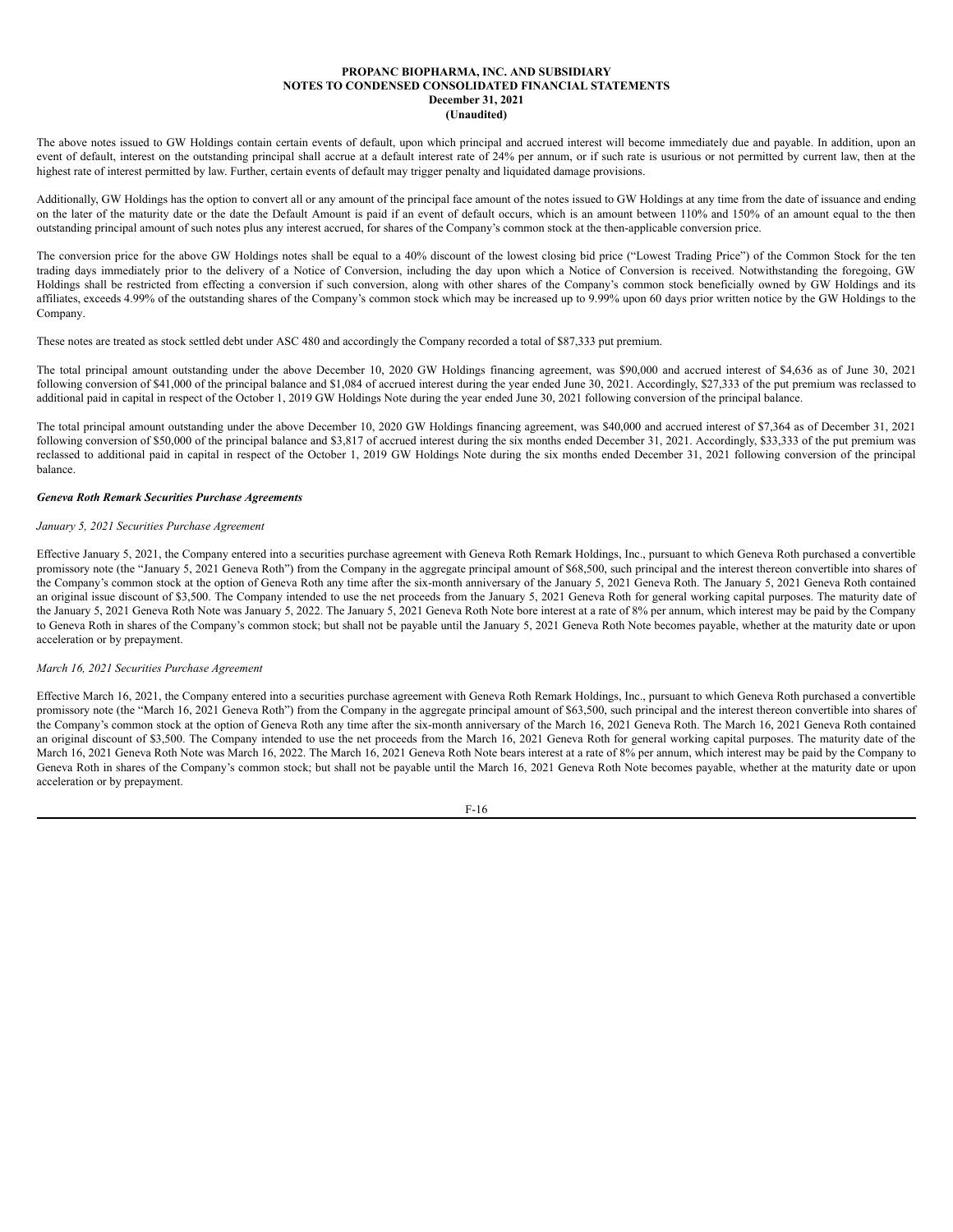# *August 19, 2021 Securities Purchase Agreement*

Effective August 19, 2021, the Company entered into a securities purchase agreement with Geneva Roth Remark Holdings, Inc., pursuant to which Geneva Roth purchased a convertible promissory note (the "August 19, 2021 Geneva Roth") from the Company in the aggregate principal amount of \$103,750, such principal and the interest thereon convertible into shares of the Company's common stock at the option of Geneva Roth any time after the six-month anniversary of the August 19, 2021 Geneva Roth. The August 19, 2021 Geneva Roth contains an original discount of \$3,750. The Company intends to use the net proceeds from the August 19, 2021 Geneva Roth for general working capital purposes. The maturity date of the August 19, 2021 Geneva Roth Note is August 19, 2022. The August 19, 2021 Geneva Roth Note bears interest at a rate of 8% per annum, which interest may be paid by the Company to Geneva Roth in shares of the Company's common stock; but shall not be payable until the August 19, 2021 Geneva Roth Note becomes payable, whether at the maturity date or upon acceleration or by prepayment.

### *September 22, 2021 Securities Purchase Agreement*

Additionally, effective September 22, 2021, the Company entered into a securities purchase agreement with Geneva Roth Remark Holdings, Inc., pursuant to which Geneva Roth purchased a convertible promissory note (the "September 22, 2021 Geneva Roth") from the Company in the aggregate principal amount of \$63,750, such principal and the interest thereon convertible into shares of the Company's common stock at the option of Geneva Roth any time after the six-month anniversary of the September 22, 2021 Geneva Roth. The September 22, 2021 Geneva Roth contains an original discount of \$3,750. The Company intends to use the net proceeds from the September 22, 2021 Geneva Roth for general working capital purposes. The maturity date of the September 22, 2021 Geneva Roth Note is September 22, 2022. The September 22, 2021 Geneva Roth Note bears interest at a rate of 8% per annum, which interest may be paid by the Company to Geneva Roth in shares of the Company's common stock; but shall not be payable until the September 22, 2021 Geneva Roth Note becomes payable, whether at the maturity date or upon acceleration or by prepayment.

During the first 60 to 180 days following the date of these notes, the Company has the right to prepay the principal and accrued but unpaid interest due under the above notes issued to Geneva Roth, together with any other amounts that the Company may owe the holder under the terms of the note, at a premium ranging from 110% to 129% as defined in the note agreement. After this initial 180-day period, the Company does not have a right to prepay such notes.

The conversion price for the above Geneva Roth notes shall be equal to a 35% discount of the market price based on the average of the lowest three trading prices of the Common Stock for the ten trading days immediately prior to the delivery of a Notice of Conversion. Notwithstanding the foregoing, Geneva Roth shall be restricted from effecting a conversion if such conversion, along with other shares of the Company's common stock beneficially owned by Geneva Roth and its affiliates, exceeds 9.99% of the outstanding shares of the Company's common stock. These notes are treated as stock settled debt under ASC 480 and accordingly the Company recorded a total of \$161,269 put premium for the four notes with \$90,192 recorded in the six months ended December 31, 2021.

The above Geneva Roth notes contain certain events of default, upon which principal and accrued interest will become immediately due and payable. In addition, upon an event of default, interest on the outstanding principal shall accrue at a default interest rate of 22% per annum, or if such rate is usurious or not permitted by current law, then at the highest rate of interest permitted by law. Further, certain events of default may trigger penalty and liquidated damage provisions.

The total principal amounts outstanding under the above Geneva Roth financing agreements were \$132,000 and accrued interest of \$3,477 as of June 30, 2021 following conversion of \$78,000 of the principal balance and \$3,120 accrued interest during the year ended June 30, 2021. Accordingly, \$42,000 of the put premium was released in respect of the Geneva Roth financing agreements during the year ended June 30, 2021 following conversion of the principal balance.

The total principal amounts outstanding under the above Geneva Roth financing agreements were \$167,500 and accrued interest of \$4,458 as of December 31, 2021 following conversion of \$132,000 of the principal balance and \$5,280 accrued interest during the six months ended December 31, 2021. Accordingly, \$71,077 of the put premium was released to additional paid in capital in respect of the Geneva Roth financing agreements during the six months ended December 31, 2021 following conversion of the principal balance.

## *Sixth Street Lending Securities Purchase Agreements*

# *October 21, 2021 Securities Purchase Agreement*

Effective October 21, 2021, the Company entered into a securities purchase agreement with Sixth Street Lending LLC ("Sixth Street"), pursuant to which Sixth Street purchased a convertible promissory note (the "October 21, 2021 Sixth Street") from the Company in the aggregate principal amount of \$63,750, such principal and the interest thereon convertible into shares of the Company's common stock at the option of Sixth Street any time after the six-month anniversary of the October 21, 2021 Sixth Street. The October 21, 2021 Sixth Street contains an original discount of \$3,750. The Company intends to use the net proceeds from the October 21, 2021 Sixth Street for general working capital purposes. The maturity date of the October 21, 2021 Sixth Street Note is October 21, 2022. The October 21, 2021 Sixth Street Note bears interest at a rate of 8% per annum, which interest may be paid by the Company to Sixth Street in shares of the Company's common stock; but shall not be payable until the October 21, 2021 Sixth Street Note becomes payable, whether at the maturity date or upon acceleration or by prepayment.

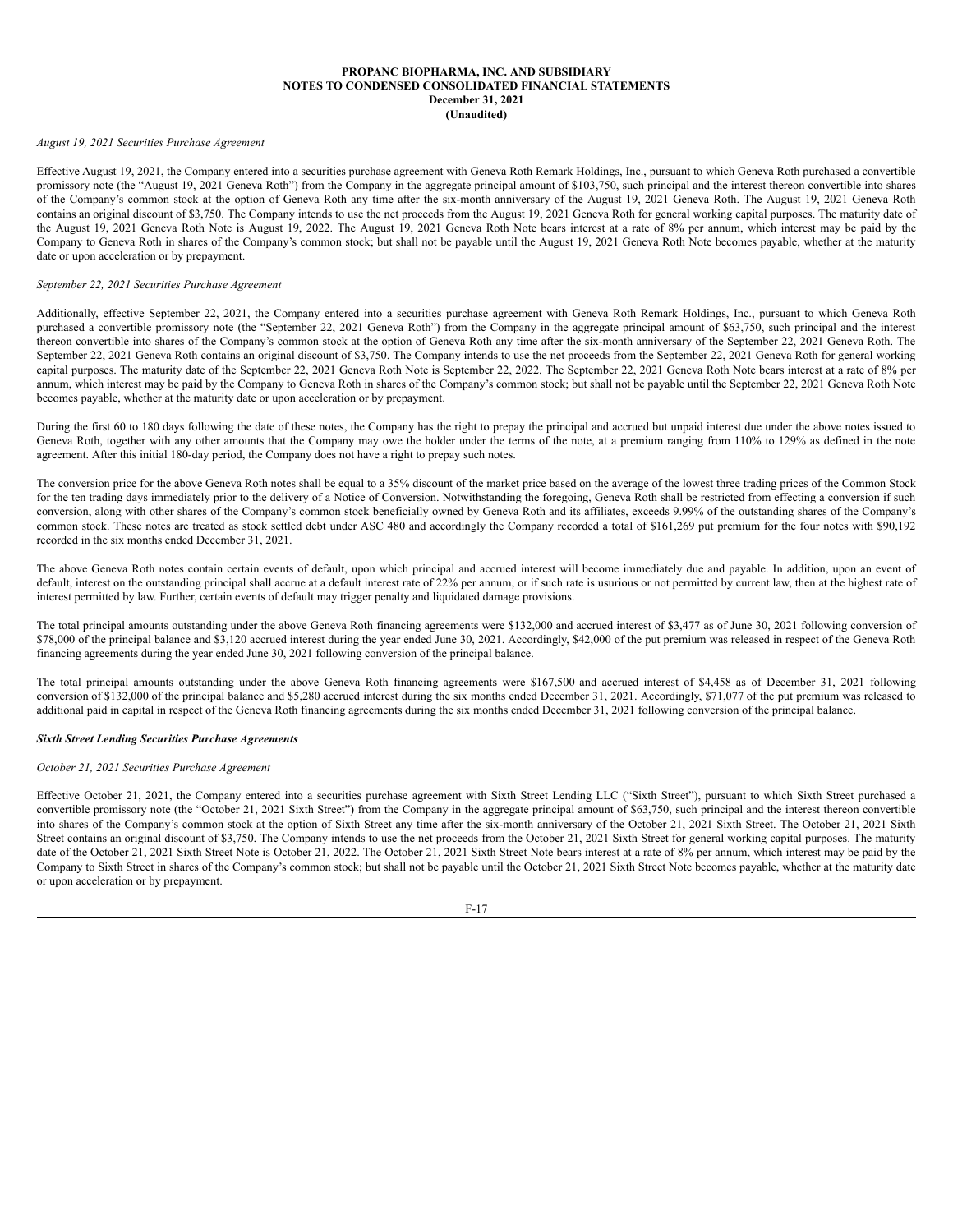## *November 26, 2021 Securities Purchase Agreement*

Additionally, effective November 26, 2021, the Company entered into a securities purchase agreement with Sixth Street Lending LLC pursuant to which Sixth Street purchased a convertible promissory note (the "November 26, 2021 Sixth Street") from the Company in the aggregate principal amount of \$53,750, such principal and the interest thereon convertible into shares of the Company's common stock at the option of Sixth Street any time after the six-month anniversary of the November 26, 2021 Sixth Street. The November 26, 2021 Sixth Street contains an original discount of \$3,750. The Company intends to use the net proceeds from the November 26, 2021 Sixth Street for general working capital purposes. The maturity date of the November 26, 2021 Sixth Street Note is November 26, 2022. The November 26, 2021 Sixth Street Note bears interest at a rate of 8% per annum, which interest may be paid by the Company to Sixth Street in shares of the Company's common stock; but shall not be payable until the November 26, 2021 Sixth Street Note becomes payable, whether at the maturity date or upon acceleration or by prepayment.

During the first 60 to 180 days following the date of these notes, the Company has the right to prepay the principal and accrued but unpaid interest due under the above notes issued to Sixth Street, together with any other amounts that the Company may owe the holder under the terms of the note, at a premium ranging from 110% to 129% as defined in the note agreement. After this initial 180-day period, the Company does not have a right to prepay such notes.

The conversion price for the above Sixth Street notes shall be equal to a 35% discount of the market price which means the average of the lowest three trading prices of the Common Stock for the ten trading days immediately prior to the delivery of a Notice of Conversion. Notwithstanding the foregoing, Sixth Street shall be restricted from effecting a conversion if such conversion, along with other shares of the Company's common stock beneficially owned by Sixth Street and its affiliates, exceeds 9.99% of the outstanding shares of the Company's common stock. These notes are treated as stock settled debt under ASC 480 and accordingly the Company recorded a total of \$63,269 put premium.

The above Sixth Street notes contain certain events of default, upon which principal and accrued interest will become immediately due and payable. In addition, upon an event of default, interest on the outstanding principal shall accrue at a default interest rate of 22% per annum, or if such rate is usurious or not permitted by current law, then at the highest rate of interest permitted by law. Further, certain events of default may trigger penalty and liquidated damage provisions.

The total principal amount outstanding under the above Sixth Street financing agreement was \$117,500 and accrued interest of \$1,404 as of December 31, 2021.

## *ONE44 Capital Securities Purchase Agreements*

### *December 7, 2021 Securities Purchase Agreement*

Effective December 7, 2021, the Company entered into a securities purchase agreement with ONE44 Capital LLC ("ONE44"), pursuant to which ONE44 purchased a convertible promissory note (the "December 7, 2021 ONE44") from the Company in the aggregate principal amount of \$170,000, such principal and the interest thereon convertible into shares of the Company's common stock at the option of ONE44 any time after the six-month anniversary of the December 7, 2021 ONE44. The December 7, 2021 ONE44 contains an original discount of \$25,500. The Company intends to use the net proceeds from the December 7, 2021 ONE44 for general working capital purposes. The maturity date of the December 7, 2021 ONE44 is December 7, 2022. The December 7, 2021 ONE44 bears interest at a rate of 10% per annum, which interest may be paid by the Company to ONE44 in shares of the Company's common stock; but shall not be payable until the December 7, 2021 ONE44 Note becomes payable, whether at the maturity date or upon acceleration or by prepayment.

During the first 60 to 180 days following the date of these notes, the Company has the right to prepay the principal and accrued but unpaid interest due under the above notes issued to ONE44, together with any other amounts that the Company may owe the holder under the terms of the note, at a premium ranging from 120% to 135% as defined in the note agreement. After this initial 180-day period, the Company does not have a right to prepay such notes.

The conversion price for the above ONE44 notes shall be equal to a 65% discount of the market price which means the average of the lowest three trading prices of the Common Stock for the ten trading days immediately prior to the delivery of a Notice of Conversion. Notwithstanding the foregoing, ONE44 shall be restricted from effecting a conversion if such conversion, along with other shares of the Company's common stock beneficially owned by ONE44 and its affiliates, exceeds 4.99% of the outstanding shares of the Company's common stock. These notes are treated as stock settled debt under ASC 480 and accordingly the Company recorded a total of \$91,538 put premium.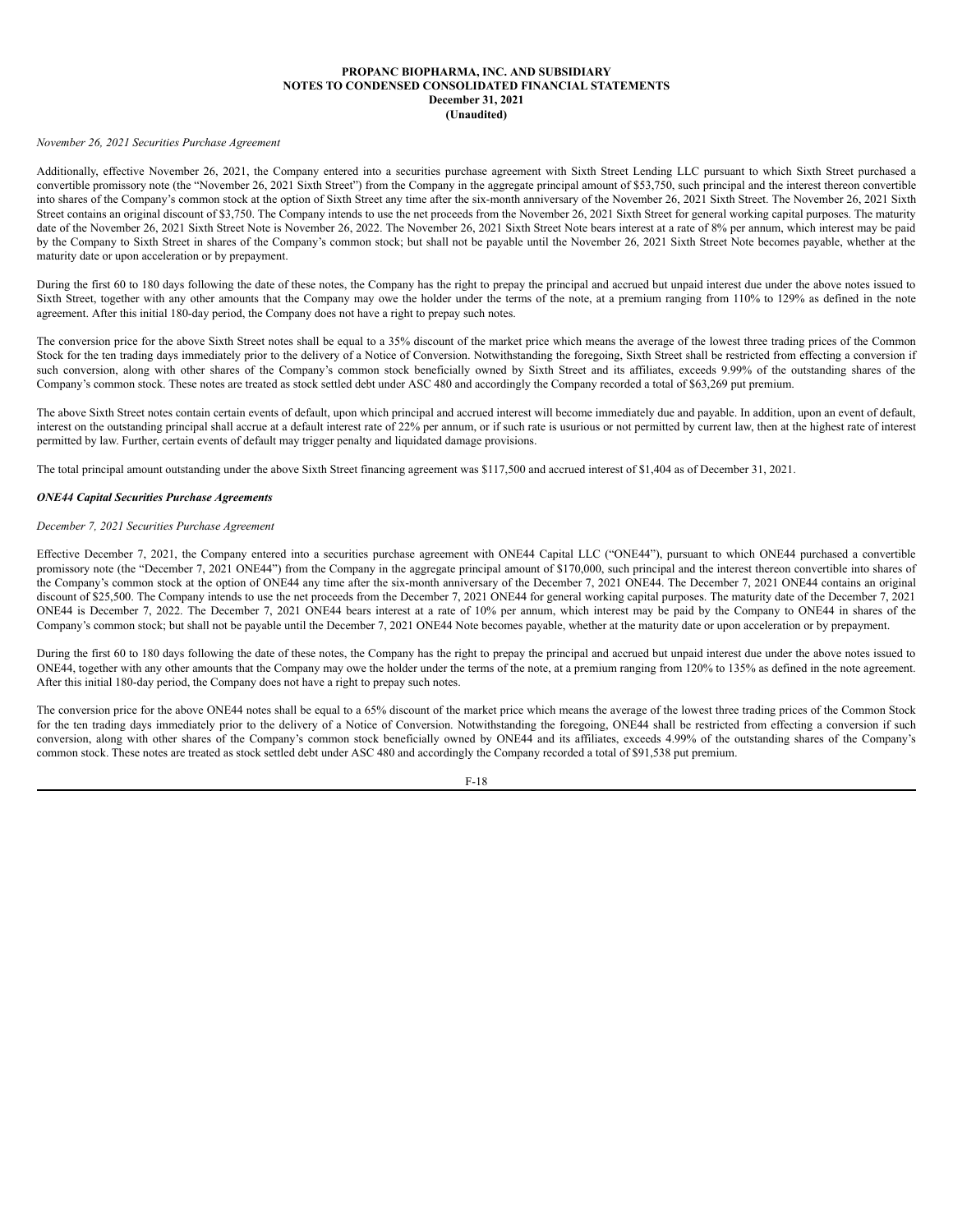The above ONE44 notes contain certain events of default, upon which principal and accrued interest will become immediately due and payable. In addition, upon an event of default, interest on the outstanding principal shall accrue at a default interest rate of 24% per annum, or if such rate is usurious or not permitted by current law, then at the highest rate of interest permitted by law. Further, certain events of default may trigger penalty and liquidated damage provisions.

The total principal amount outstanding under the above ONE44 financing agreement was \$170,000 and accrued interest of \$1,118 as of December 31, 2021.

# *Amortization of debt discounts*

The Company recorded \$40,500 and \$9,000 of debt discounts (including warrants, derivatives, debt issue costs and original issue discounts) related to the above note issuances during the six months ended December 31, 2021 and 2020, respectively. The Company recorded \$245,000 and \$129,333 of put premiums related to the above note issuances during the six months ended December 31, 2021 and 2020, respectively. The debt discounts are being amortized over the term of the debt and the put premiums are expensed on issuance of the debt with the liability released to additional paid in capital on conversion of the principal.

Amortization of all debt discounts for the three months ended December 31, 2021 and 2020 was \$5,221 and \$5,018, respectively. Amortization of all debt discounts for the six months ended December 31, 2021 and 2020 was \$11,295 and \$126,299, respectively.

The Company reclassified \$126,310 and \$261,224 in put premiums to additional paid in capital following conversions during the six months ended December 31, 2021 and 2020, respectively.

# **NOTE 7 – STOCKHOLDERS' DEFICIT**

# Increase in Authorized Shares of Common Stock and Reverse Stock Split

On February 4, 2020 the Directors resolved to increase the Common Stock of the Company from 100,000,000 authorized shares to 1,000,000,000 authorized shares and believes that such number of authorized shares of Common Stock will be in the best interests of the Corporation and its stockholders because the Board believes that the availability of more shares of Common Stock for issuance will allow the Corporation greater flexibility in pursuing financing from investors, meeting business needs as they arise, taking advantage of favorable opportunities and responding to a changing corporate environment. The Company filed the necessary documents with the U.S. Securities and Exchange Commission on February 6, 2020 and with the amendment to the authorized shares being approved by the State of Delaware on March 13, 2020.

On November 17, 2020, the Company effected a one-for-one thousand (1:1,000) reverse stock split of the Company's issued and outstanding shares of common stock (the "Reverse Stock Split"). Proportional adjustments for the Reverse Stock Split were made to the Company's outstanding stock options, warrants and equity incentive plans. All share and per-share data and amounts have been retroactively adjusted as of the earliest period presented in the unaudited condensed consolidated financial statements to reflect the Reverse Stock Split.

### **Preferred Stock**

The total number of shares of preferred stock that the Company is authorized to issue is 1,500,005, \$0.01 par value per share. These preferred shares have no rights to dividends, profit sharing or liquidation preferences.

Of the total preferred shares authorized, 500,000 have been designated as Series A Preferred Stock ("Series A Preferred Stock"), pursuant to the Certificate of Designation filed with the Secretary of State of the State of Delaware on December 9, 2014. James Nathanielsz, the Company's Chief Executive Officer and Chief Financial Officer, beneficially owns all of the outstanding shares of Series A Preferred Stock via North Horizon Pty Ltd., which entitles him, as a holder of Series A Preferred Stock, to vote on all matters submitted or required to be submitted to a vote of the Company's stockholders, except election and removal of directors, and each share of Series A Preferred Stock entitles him to two votes per share of Series A Preferred Stock. North Horizon Pty Ltd. is a Nathanielsz Family Trust. Mr. James Nathanielsz, the Chief Executive Officer, Chief Financial Officer and a director of our Company, has voting and investment power over these shares. 500,000 shares of Series A Preferred Stock are issued and outstanding as of December 31, 2021 and June 30, 2021.

Of the total preferred shares authorized, pursuant to the Certificate of Designation filed with the Secretary of State of the State of Delaware on June 16, 2015, up to five shares have been designated as Series B Preferred Stock ("Series B Preferred Stock"). Each holder of outstanding shares of Series B Preferred Stock is entitled to voting power equivalent to the number of votes equal to the total number of shares of common stock outstanding as of the record date for the determination of stockholders entitled to vote at each meeting of stockholders of the Company and entitled to vote on all matters submitted or required to be submitted to a vote of the stockholders of the Company. One share of Series B Preferred Stock is issued and outstanding as of December 31, 2021 and June 30, 2021. Mr. Nathanielsz directly beneficially owns such one share of Series B Preferred Stock.

No additional shares of Series A Preferred Stock or Series B Preferred Stock were issued during the six months ended December 31, 2021 and fiscal year 2021.

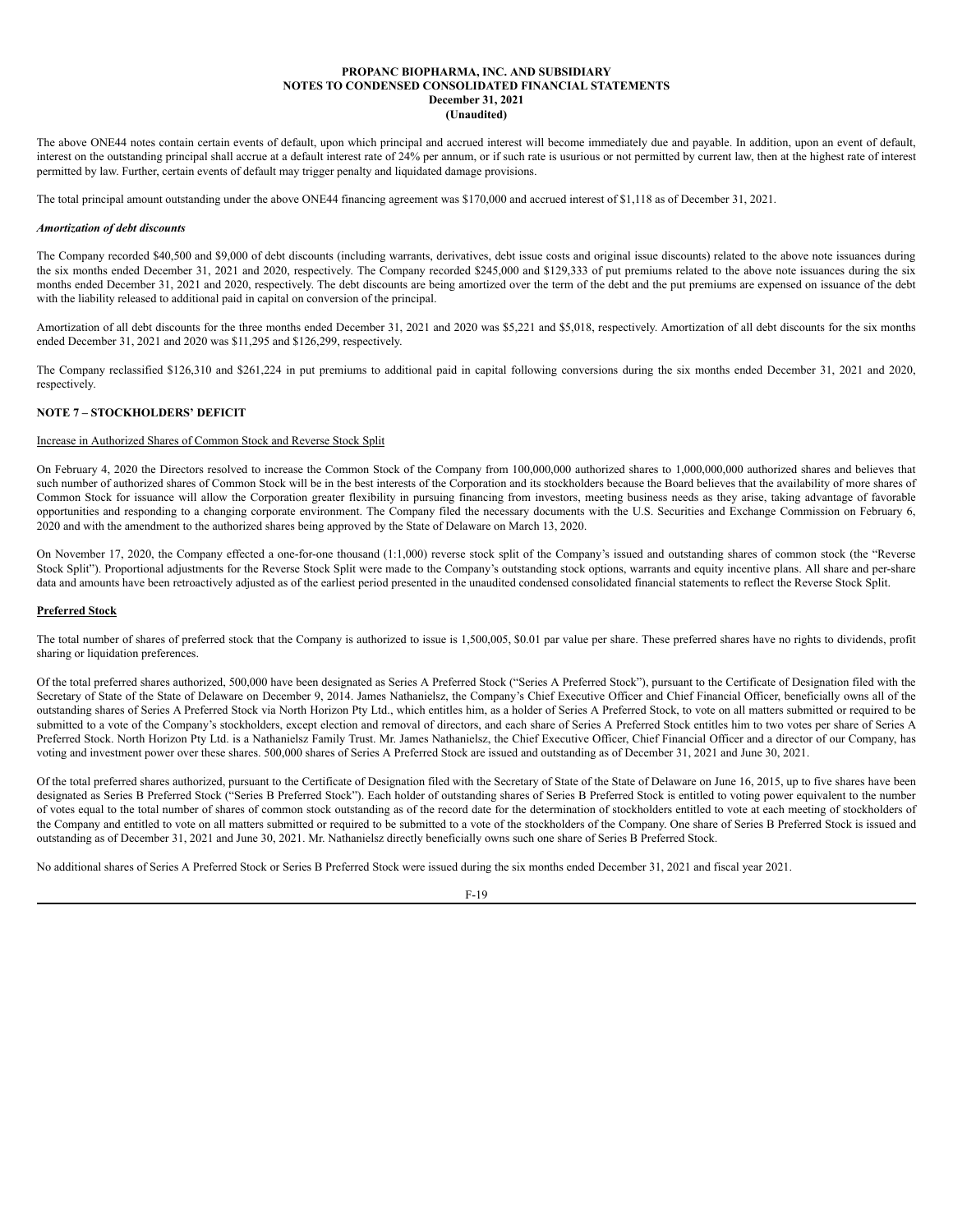### **Common Stock:**

### *Shares issued for Common Stock Purchase Agreement*

On November 30, 2021, the Company entered into a Common Stock Purchase Agreement (the "Purchase Agreement") with Dutchess Capital Growth Fund LP, a Delaware limited partnership, ("Dutchess"), providing for an equity financing facility (the "Equity Line"). The Purchase Agreement provides that upon the terms and subject to the conditions in the Purchase Agreement, Dutchess is committed to purchase up to Five Million Dollars (\$5,000,000) of shares of the Company's common stock (the "Common Stock"), over the 36 month term of the Purchase Agreement (the "Total Commitment").

Under the terms of the Purchase Agreement, Dutchess will not be obligated to purchase shares of Common Stock unless and until certain conditions are met, including but not limited to a Registration Statement on Form S-1 (the "Registration Statement") becoming effective which registers Dutchess' resale of any Common Stock purchased by Dutchess under the Equity Line. From time to time over the 36-month term of the Purchase Agreement, commencing on the trading day immediately following the date on which the Registration Statement becomes effective, the Company, in our sole discretion, may provide Dutchess with a draw down notice (each, a "Draw Down Notice"), to purchase a specified number of shares of Common Stock (each, a "Draw Down Amount Requested"), subject to the limitations discussed below. The actual amount of proceeds the Company will receive pursuant to each Draw Down Notice (each, a "Draw Down Amount") is to be determined by multiplying the Draw Down Amount Requested by the applicable purchase price. The purchase price of each share of Common Stock equals 92% of the lowest trading price of the Common Stock during the five (5) business days prior to the Closing Date. Closing Date shall mean the five (5) business days after the Clearing Date. Clearing Date shall mean the first business day that the Selling Shareholder holds the Draw Down Amount in its brokerage account and is eligible to trade the shares.

The maximum number of shares of Common Stock requested to be purchased pursuant to any single Draw Down Notice cannot exceed the lesser of (i) 300% of the average daily share volume of the Common Stock in the five (5) trading days immediately preceding the Draw Down Notice or (ii) an aggregate value of \$250,000.

The Company agreed to pay to Dutchess a commitment fee for entering into the Purchase Agreement of 1,000,000 restricted shares of the Company's common stock. The 1,000,000 shares of common stock were valued at approximately \$0.02 per share or \$20,000, being the closing price of the stock on November 30, 2021, the date of grant. The shares were issued on December 10, 2021. The Company recorded deferred offering cost of \$20,000 as reflected in the accompanying condensed consolidated balance sheet as of December 31, 2021.

The Company defers these costs until such time that the associated financing is completed. Upon completion and recognition of the proceeds, any deferred financing costs will be reported as a direct deduction from the amount of the proceeds received. If it is determined that the contemplated financing will not be completed any amounts deferred will be expensed.

## *Shares issued for conversion of convertible debt*

From July 1, 2021 through December 31, 2021, the Company issued an aggregate of 11,263,106 shares of its common stock at an average contractual conversion price of \$0.02, ranging from \$0.01 to \$0.04, as a result of the conversion of principal of \$214,848, interest of \$9,813 and conversion fees \$2,250 underlying certain outstanding convertible notes converted during such period. The total recorded to equity was \$226,912.

The Company reclassified \$126,310 from put premium liabilities to additional paid in capital following conversions during the six months ended December 31, 2021.

The Company has 266,478,379 shares of its common stock reserved for future issuances based on lender reserve requirements pursuant to underlying financing agreements at December 31, 2021.

# *Shares issued for services and accrued expenses*

On August 12, 2021, the Board approved the issuance of 2,800,000 shares of the Company's common stock for bonus payable of \$84,000 as of June 30, 2021 to an employee who is the wife of the CEO of the Company. The 2,800,000 shares of common stock were valued at approximately \$0.03 per share or \$87,920, being the closing price of the stock on the date of grant. The shares were issued on August 17, 2021. The Company recorded stock-based compensation of \$3,920 during the six months ended December 31, 2021 and reclassified bonus payable of \$84,000 to additional paid in capital upon issuance.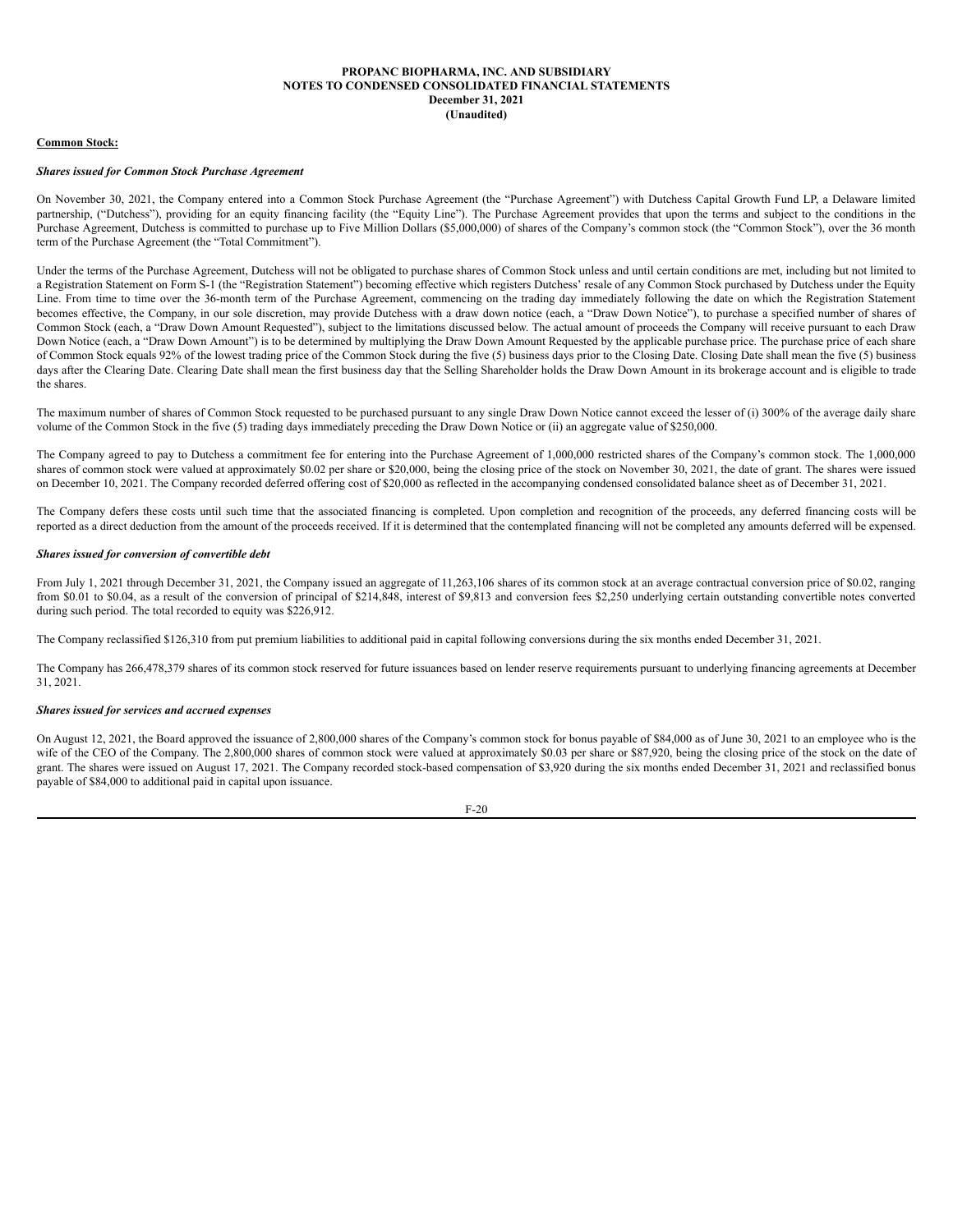On August 12, 2021, the Board approved the issuance of 166,667 shares of the Company's common stock for legal services rendered for the month of August 2021. The 166,667 shares of common stock were valued at approximately \$0.05 per share or \$7,883, being the closing price of the stock on August 31, 2021, the date of grant. The shares were issued on September 3, 2021. The Company recorded stock-based compensation of \$7,883 during the six months ended December 31, 2021.

In September 2021, the Company issued 2,819,712 shares of the Company's common stock to a consultant for services rendered from July 2021 to September 2021. The Company issued 2,819,712 shares of the Company's common stock valued at approximately \$0.04 per share or \$104,611, being the closing price of the stock on the date of grant to such consultant. The Company recorded stock-based compensation of \$104,611 during the six months ended December 31, 2021.

### *Nathanielsz Cancellation Agreement*

On August 12, 2021, the Company entered into a Cancellation Agreement with James Nathanielsz ("Nathanielsz"), Chief Executive Officer and Director of the Company, whereby Nathanielsz agreed to cancel his cash compensation bonus award for fiscal year 2021, ended June 30, 2021, in exchange for common stock of the Company. The Company and Nathanielsz entered into an Amended and Restated Employment Agreement dated May 14, 2019 (the "Agreement"). Pursuant to the terms of the Agreement, Nathanielsz was eligible to earn an annual fiscal year cash performance bonus for each fiscal year of his employment period with the Company with a target performance bonus of 200% of his average annualized base salary during the fiscal year for which the performance bonus is earned. On July 20, 2021, Nathanielsz was awarded a "target" bonus of 78%, or \$177,840 USD (the "Debt") for the fiscal year ended June 30, 2021, by the Company's Board of Directors (the "Board"). Pursuant to the Cancellation Agreement, Nathanielsz agreed to cancel this Debt in exchange for 5,928,000 shares of the common stock of the Company (the "Shares"), valued at approximately \$0.03 per share or \$186,139, being the closing price of the stock on the date of grant. The shares were issued on August 17, 2021. The Company recorded stock-based compensation of \$8,299 during the six months ended December 31, 2021 and reclassified bonus payable of \$177,840 to additional paid in capital upon issuance.

# *Kenyon Cancellation Agreement*

On August 12, 2021, the Company entered into a Cancellation Agreement with Dr. Julian Kenyon ("Kenyon"), Chief Scientific Officer and Director of the Company, whereby Kenyon agreed to cancel of \$102,600 USD of accrued salary due him as of June 30, 2021, pursuant to that certain Amended and Restated Services Agreement by and between Kenyon and the Company, dated May 14, 2019, in exchange for 3,420,000 shares of common stock of the Company (the "Shares"), valued at approximately \$0.03 per share or \$107,388, being the closing price of the stock on the date of grant. The shares were issued on August 17, 2021. The Company recorded stock-based compensation of \$4,788 during the six months ended December 31, 2021 and reclassified accrued expenses of \$102,600 to additional paid in capital upon issuance.

### *Zelinger Amended and Restated Director Agreement*

On August 12, 2021, the Company entered into an Amended and Restated Director Agreement (the "Director Agreement") with Josef Zelinger ("Zelinger"). Pursuant to the terms of the Director Agreement, the Company shall pay Zelinger a base salary of \$250.00 AUD (\$184 USD) per month, payable on the first day of each month. In addition, the Company may compensate Zelinger additional consideration for advisory services performed by the Director, either in the form of cash or common stock, at the discretion of the Board. The Company issued 2,800,000 shares of common stock of the Company for accrued director services of \$84,000 as of June 30, 2021. The 2,800,000 shares of common stock were valued at approximately \$0.03 per share \$87,920, being the closing price of the stock on the date of grant. The shares were issued on August 17, 2021. The shares were issued on August 17, 2021. The Company recorded stock-based compensation of \$3,920 during the six months ended December 31, 2021 and reclassified accrued expenses of \$84,000 to additional paid in capital upon issuance.

## *Shares issued for exercise of warrants*

From July 9, 2021 through September 27, 2021, the Company received aggregate gross proceeds of \$275,000 and subscription receivable of \$100,000 from the exercise of 9,375 Series B Warrants and issued 6,875 shares of common stock and 2,500 shares of common stock issuable as of December 31, 2021. In October 2021, the Company issued the 2,500 shares of common stock and collected the \$100,000 subscription receivable. There are no Series B Warrants exercised during the three months ended December 31, 2021.

During the six months ended December 31, 2021, the Company issued 8,799,956 shares of common stock from the alternate cashless exercise of 44 Series A warrants with an original exercise price of \$200 and alternate cashless exercise price of \$0.001. The "Alternate Cashless Exercise" provision, for a cashless conversion at the holder's option, is available should the trading price of the Company's common stock fall below \$200 per share calculated based on the difference between the exercise price of the Series A Warrant and 70% of the market price. The Company recognized the value of the effect of a down round feature in such warrants when triggered. Upon the occurrence of the triggering event that resulted in a reduction of the strike price, the Company measured the value of the effect of the feature as the difference between the fair value of the warrants without the down round feature or before the strike price reduction and the fair value of the warrants with a strike price corresponding to the reduced strike price upon the down round feature being triggered. Accordingly, the Company recognized deemed dividend of \$208,242 and a corresponding reduction of income available to common stockholders upon the alternate cashless exercise of these warrants.

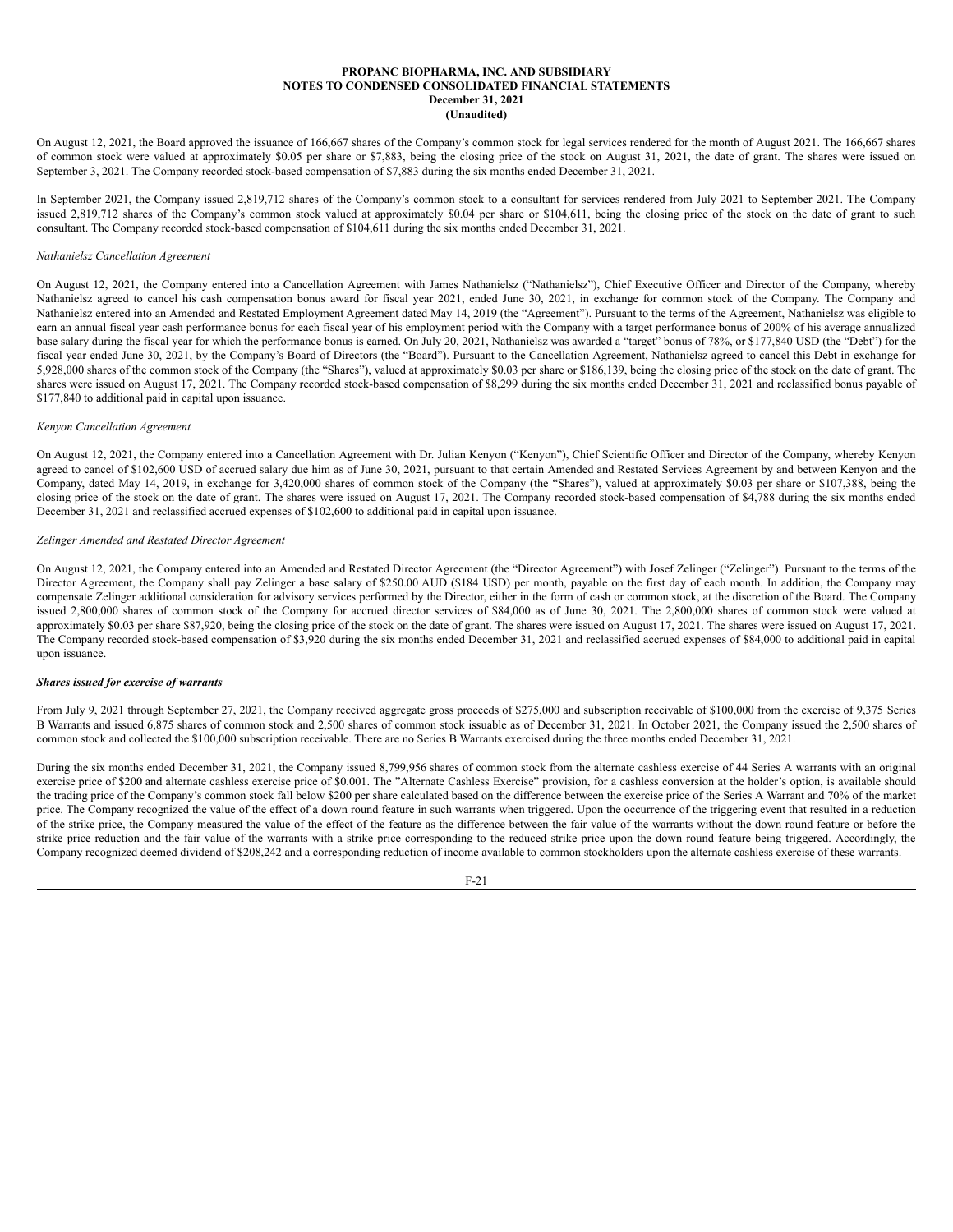# **Warrants:**

The following table summarizes warrant activity for the six months ended December 31, 2021:

|                                             |                          |   | Weighted                 |
|---------------------------------------------|--------------------------|---|--------------------------|
|                                             | Number of                |   | Average                  |
|                                             | <b>Shares</b>            |   | <b>Price Per Share</b>   |
| Outstanding at June 30, 2021                | 121,329                  |   | 179.63                   |
| Issued                                      |                          |   |                          |
| Exercised                                   | (9, 419)                 |   | 40.75                    |
| Forfeited                                   | $\overline{\phantom{a}}$ |   | $\overline{\phantom{a}}$ |
| Expired                                     |                          |   |                          |
| Outstanding at December 31, 2021            | 111,910                  |   | 191.32                   |
| Exercisable at December 31, 2021            | 76,911                   | ፍ | 278.38                   |
| Outstanding and Exercisable:                |                          |   |                          |
|                                             |                          |   |                          |
| Weighted average remaining contractual term | 1.27                     |   |                          |
| Aggregate intrinsic value                   |                          |   |                          |

No stock warrants were granted during the six months ended December 31, 2021 and 2020.

# **Options:**

A summary of the Company's option activity during the six months ended December 31, 2021 is presented below:

|                                                                  | Number of<br><b>Shares</b> |   | Weighted<br><b>Average Exercise</b><br><b>Price Per Share</b> |
|------------------------------------------------------------------|----------------------------|---|---------------------------------------------------------------|
| Outstanding at June 30, 2021                                     | 59                         |   | 13,730.00                                                     |
| Issued                                                           | $\overline{\phantom{a}}$   |   |                                                               |
| Exercised                                                        | $\overline{\phantom{a}}$   |   |                                                               |
| Forfeited                                                        | $\overline{\phantom{a}}$   |   |                                                               |
| Expired                                                          |                            |   |                                                               |
| Outstanding at December 31, 2021                                 | 59                         |   | 4,533.33                                                      |
| Exercisable at December 31, 2021                                 | 39                         | S | 4,530.93                                                      |
| Outstanding and Exercisable:                                     |                            |   |                                                               |
| Weighted average remaining contractual term                      | 7.37                       |   |                                                               |
| Weighted average fair value of options granted during the period |                            |   |                                                               |
| Aggregate intrinsic value                                        |                            |   |                                                               |

During the three months ended December 31, 2021 and 2020, the Company recognized stock-based compensation of \$20,718 and \$20,718, respectively related to vested stock options. During the six months ended December 31, 2021 and 2020, the Company recognized stock-based compensation of \$41,436 and \$41,436, respectively related to vested stock options. There was \$86,983 of unvested stock options expense as of December 31, 2021 that will be recognized through May 2022 or 0.37 year. No stock options were granted during the six months ended December 31, 2021 and 2020.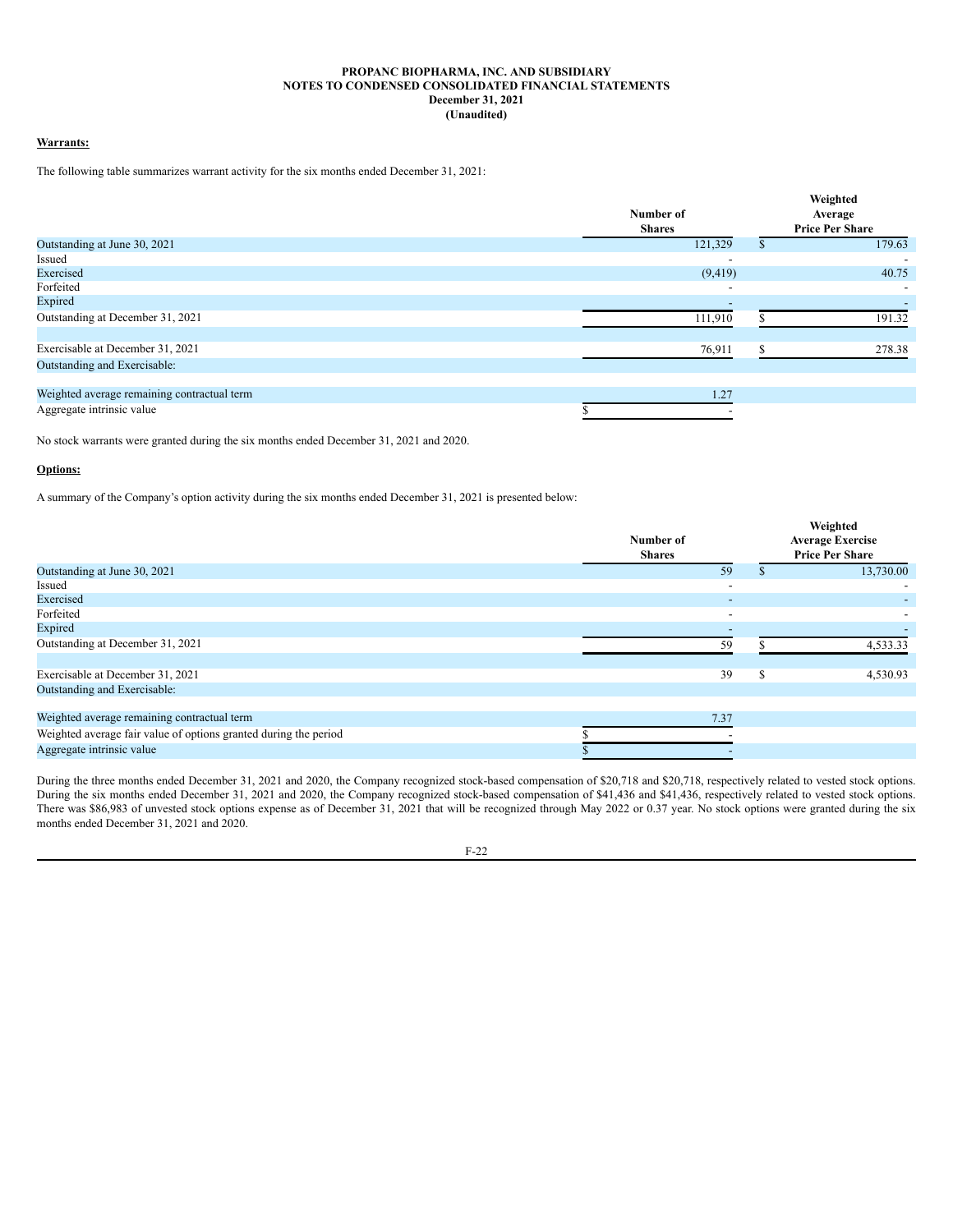### **NOTE 8 – COMMITMENTS AND CONTINGENCIES**

### **Legal Matters**

From time to time, the Company may be subject to litigation and claims arising in the ordinary course of business. The Company is not currently a party to any material legal proceedings and the Company is not aware of any pending or threatened legal proceeding against the Company that we believe could have a material adverse effect on our business, operating results, cash flows or financial condition.

### **IRS Liability**

As part of its requirement for having a foreign operating subsidiary, the Company's parent U.S. entity is required to file an informational Form 5471 to the Internal Revenue Service (the "IRS"), which is a form that explains the nature of the relationship between the foreign subsidiary and the parent company. From 2012 through the 2014, the Company did not file this form in a timely manner. As a result of the non-timely filings, the Company incurred a penalty from the IRS in the amount of \$10,000 per year, or \$30,000 in total, plus accrued interest, such penalty and interest having been accrued and is included in the accrued expenses and other payable figure in the December 31, 2021 and June 30, 2021 consolidated balance sheet. The Company recorded the penalties for all three years during the year ended June 30, 2018. The Company is current on all subsequent filings. The Company's tax advisor is awaiting a response from the IRS on this matter.

### **Operating Agreements**

In November 2009, the Company entered into a commercialization agreement with the University of Bath (UK) (the "University") whereby the Company and the University co-owned the intellectual property relating to the Company's pro-enzyme formulations. In June 2012, the Company and the University entered into an assignment and amendment whereby the Company assumed full ownership of the intellectual property while agreeing to pay royalties of 2% of net revenues to the University. Additionally, the Company agreed to pay 5% of each and every license agreement subscribed for. The contract is cancellable at any time by either party. To date, no amounts are owed under the agreement.

### **Consulting Agreement**

On October 1, 2021, the Company entered into a consulting agreement (the "Consulting Agreement") with a consultant who will assist in the development of the Company's business and financing activities. The consultant will serve initially as an independent contractor, and upon certain mutually agreed upon conditions being met, will be appointed Vice Chairman, President and Interim CFO. The term of the Consulting Agreement shall be for three years commencing on October 1, 2021 and can be terminated by either party upon 30 day written notice. The monthly payment per the Consulting Agreement is \$7,000. The Company will also issue shares of common stock equal to 1% of the total issued and outstanding shares at the end of each year of service which shall be expensed upon date of grant.

# **Collaboration Agreement**

On September 13, 2018, the Company entered into a two-year collaboration agreement with the University of Jaén (the "University") to provide certain research services to the Company. In consideration of such services, the Company agreed to pay the University approximately 52,000 Euros (\$59,508 USD) in year one and a maximum of 40,000 Euros (\$45,775 USD) in year two. The Company paid 31,754 Euros (\$36,117 USD) in 2019 and has accrued 28,493 Euros (\$24,043 USD) as of June 30, 2021. Additionally, in exchange for full ownership of the intellectual property the Company agreed to pay royalties of 2% of net revenues to the University. On October 1, 2020, the Company entered into another two-year collaboration agreement with the University of Jaén to provide certain research services to the Company. In consideration of such services, the Company agreed to pay the University approximately 30,000 Euros (\$35,145 USD) which shall be paid in four installment payment of 5,000 Euros in November 2020, 5,000 Euros (\$5,858) in March 2021, 10,000 Euros (\$11,715) in December 2021 and 10,000 Euros (\$11,715) in September 2022. Additionally, the University shall hire and train a doctoral student for this project and as such the Company shall pay the University 25,837 Euros (\$30,268 USD). In exchange for full ownership of the intellectual property the Company agreed to pay royalties of 2% of net revenues to the University.

# **NOTE 9 – RELATED PARTY TRANSACTIONS**

Since its inception, the Company has conducted transactions with its directors and entities related to such directors. These transactions have included the following:

As of December 31, 2021 and June 30, 2021, the Company owed its former director a total of \$53,805 and \$55,500, respectively, for money loaned to the Company throughout the years. The total loans balance owed at December 31, 2021 and June 30, 2021 is not interest bearing (See Note 5 – Loans and Notes Payable).

As of December 31, 2021 and June 30, 2021, the Company owed its former director a total of \$32,329 and \$33,347, respectively, related to expenses paid on behalf of the Company related to corporate startup costs and intellectual property (See Note 4 – Due to Former Director – Related Party).

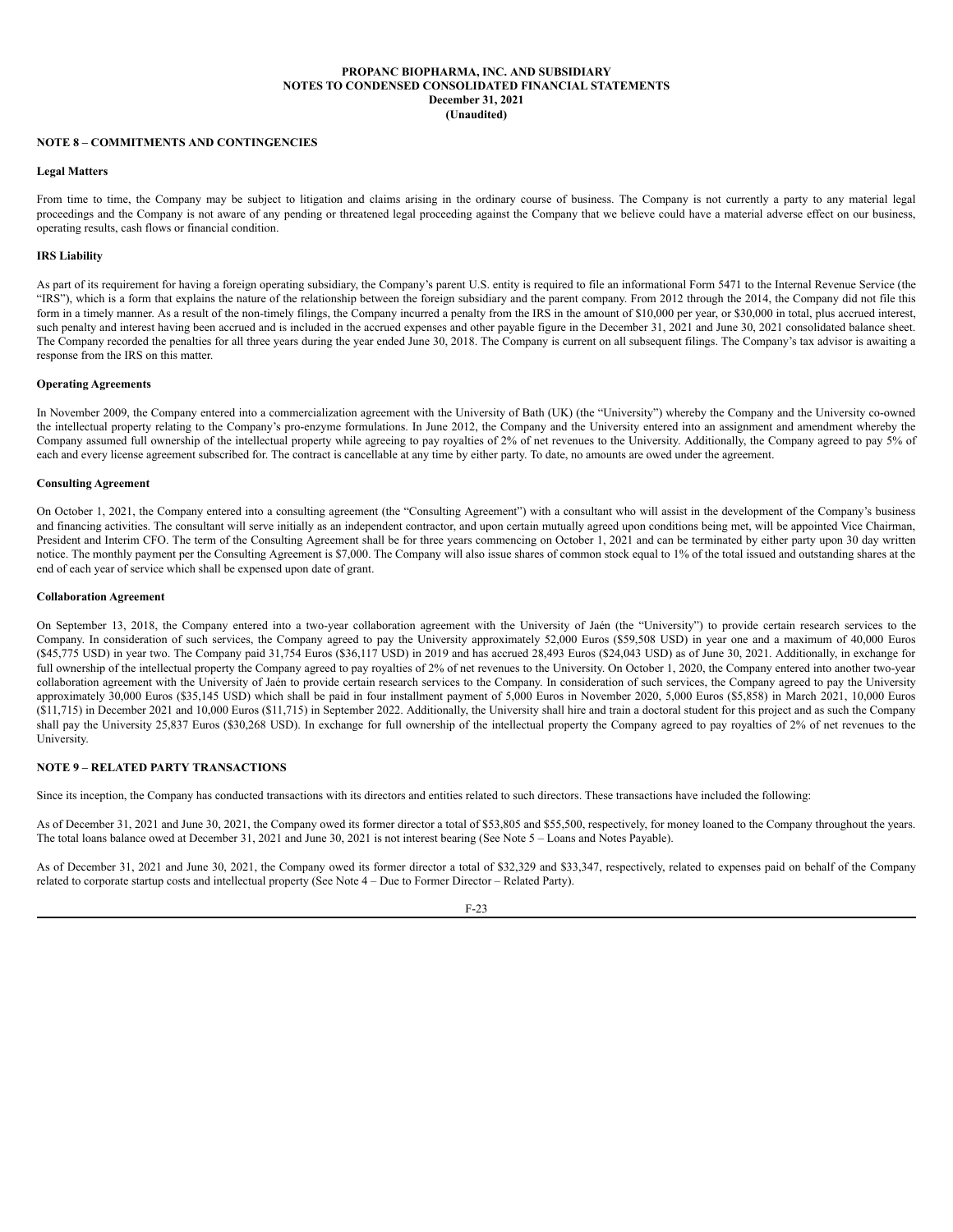On May 6, 2021, the Company entered into an agreement for the lease of its principal executive offices with North Horizon Pty Ltd., a related party, of which Mr. Nathanielsz, our CEO, CFO and a director, and his wife are owners and directors. The lease has a one-year term commencing May 6, 2021, and the Company is currently obligated to pay \$3,606 AUD or \$2,431 USD (depending on exchange rate), inclusive of tax, in rent per month. During the three months ended December 31, 2021 and 2020, rent expense amounted \$6,550 USD and \$7,750 USD. During the six months ended December 31, 2021 and 2020, rent expense amounted \$14,286 USD and \$16,954 USD. As of December 31, 2021, total rent payable of \$93,000AUD (\$67,620 USD) is included in accrued expenses in the accompanying condensed consolidated balance sheet.

# *Employment and Services Agreements with Management*

The Company and Mr. Nathanielsz entered into an employment agreement as of February 25, 2015 (the "Nathanielsz Employment Agreement") setting forth the terms and conditions of Mr. Nathanielsz employment as the Company's President and Chief Executive Officer. The Nathanielsz Employment Agreement was scheduled to expire on February 25, 2019; however, the term of the Nathanielsz Employment Agreement automatically renews for successive one-year periods unless either party provides 30 days' prior written notice of its intent not to renew. The Nathanielsz Employment Agreement continues in effect as of December 31, 2021 as amended May 14, 2019 (see below). The Nathanielsz Employment Agreement provides Mr. Nathanielsz with a base salary of \$25,000 AUD per month (\$300,000 AUD annually or \$205,680 USD) and a monthly contribution to Mr. Nathanielsz's pension equal to 9.5% of his monthly salary. Mr. Nathanielsz has the ability to convert any accrued but unpaid salary into common stock at the end of each fiscal year at a conversion price to be determined by Mr. Nathanielsz and the Company, which will in no event be lower than par value or higher than the closing bid price on the date of conversion. Pursuant to the Nathanielsz Employment Agreement, Mr. Nathanielsz is entitled to an annual discretionary bonus in an amount up to 200% of his annual base salary, which bonus shall be determined by the Company's board of directors based upon the performance of the Company. On March 16, 2018, the Company's board of directors approved an increase of Mr. Nathanielsz's annual base salary from \$300,000 AUD (\$205,680 USD) to \$400,000 AUD (\$274,240 USD), effective February 2018.

Mr. Nathanielsz's wife, Sylvia Nathanielsz, is and has been a non-executive part-time employee of the Company since October 2015. Effective February 1, 2018, Mrs. Nathanielsz receives an annual salary of \$120,000 AUD (\$80,904 USD) and is entitled to customary benefits.

Pursuant to a February 25, 2016 board resolution, James Nathanielsz shall be paid \$4,481 AUD (\$3,205 USD), on a monthly basis for the purpose of acquiring and maintaining an automobile. For the six months ended December 31, 2021, a total of \$7,689 AUD (\$5,651 USD) in payments have been made with respect to Mr. Nathanielsz's car allowance.

Pursuant to the approval of the Company's board of directors, on May 14, 2019, Mr. Nathanielsz was granted a \$460,000 AUD (\$315,376 USD) bonus for accomplishments achieved while serving as the Company's Chief Executive Officer during the fiscal year ended June 30, 2019 with \$200,000 AUD (\$137,120 USD) of such bonus payable by the Corporation to the CEO throughout the Corporation's 2019 fiscal year as the Corporation's cash resources allow, with the remaining \$260,000 AUD (\$178,256 USD) of such bonus to be deferred by the CEO until a future date when the Corporation's cash resources allow for such payment, as agreed to by the CEO. A total of \$221,890 AUD (\$166,418 USD) in payments were made against the bonuses during the year ended June 30, 2021 resulting in a remaining balance of \$422,610 AUD (\$316,957 USD) bonus payable as of June 30, 2021. On August 12, 2021, the Board approved a bonus of \$177,840 USD. On August 12, 2021, pursuant to the Cancellation Agreement, Mr. Nathanielsz agreed to cancel \$177,840 of the bonus payable in exchange for 5,928,000 shares of the common stock of the Company (see Note 7). A total of \$99,103 AUD (\$72,058 USD) in payments were made against the bonuses during the six months ended December 31, 2021 which resulted to a remaining balance of \$86,387 AUD (\$62,812 USD) bonus payable as of December 31, 2021 which is included in accrued expenses in the accompanying condensed consolidated balance sheet.

Amended and Restated Employment Agreement - On May 14, 2019 (the "Effective Date"), the Company entered into an Amended and Restated Employment Agreement (the "Employment Agreement") with James Nathanielsz, the Company's Chief Executive Officer, Chairman, acting Chief Financial Officer and a director, for a term of three years, subject to automatic one-year renewals, at an annual salary of \$400,000 AUD. Pursuant to the Employment Agreement, Mr. Nathanielsz was granted options to purchase 39 shares of the Company's common stock (the "Nathanielsz Options"), with an exercise price per share of \$4,675 (110% of the closing market price of the Company's common stock on May 14, 2019 (or \$4,250), the date of approval of such grant by the Company's board of directors), (ii) 39 restricted stock units of the Company (the "Initial Nathanielsz RSUs"), and (iii) an additional 39 restricted stock units of the Company (the "Additional Nathanielsz RSUs"). Such options and restricted stock units were granted pursuant to the 2019 Plan approved by the Company's board of directors on the Effective Date. The Nathanielsz Options have a term of 10 years from the date of grant. 1/3rd of the Nathanielsz Options shall vest every successive one-year anniversary following the Effective Date, provided, that on each such vesting date Mr. Nathanielsz is employed by the Company and subject to the other provisions of the Employment Agreement. The Initial Nathanielsz RSUs shall vest on the one-year anniversary of the Effective Date, subject to Mr. Nathanielsz's continued employment with the Company through such vesting date. The Additional Nathanielsz RSUs will vest as follows, subject to Mr. Nathanielsz's continued employment with the Company through the applicable vesting date: (i) 7.80 of the Additional Nathanielsz RSUs shall vest upon the Company submitting Clinical Trial Application (the "CTA") for PRP, the Company's lead product candidate ("PRP"), for a First-In-Human study for PRP (the "Study") in an applicable jurisdiction to be selected by the Company, (ii) 7.80 of the Additional Nathanielsz RSUs shall vest upon the CTA being approved in an applicable jurisdiction, (iii) 7.80 of the Additional RSUs shall vest upon the Company completing an equity financing in the amount of at least \$4,000,000 in gross proceeds, (iv) 7.80 of the Additional Nathanielsz RSUs shall vest upon the shares of the Company's Common Stock being listed on a senior stock exchange (NYSE, NYSEMKT or NASDAQ), and (v) the remaining 7.80 of the Additional Nathanielsz RSUs shall vest upon the Company enrolling its first patient in the Study. Each vested restricted stock unit shall be settled by delivery to Mr. Nathanielsz of one share of the Company's common stock and/or the fair market value of one share of common stock in cash, at the sole discretion of the Company's board of directors and subject to the 2019 Plan, on the first to occur of: (i) the date of a Change of Control (as defined in the Employment Agreement), (ii) the date that is ten business days following the vesting of such restricted stock unit, (iii) the date of Mr. Nathanielsz's death or Disability (as defined in the Employment Agreement), and (iv) Mr. Nathanielsz's employment being terminated either by the Company without Cause or by Mr. Nathanielsz for Good Reason (each as defined in the Employment Agreement). In the event of a Change of Control, any unvested portion of the Nathanielsz Options and such restricted stock units shall vest immediately prior to such event. The 39 vested restricted stock unit are considered issuable as of December 31, 2021.

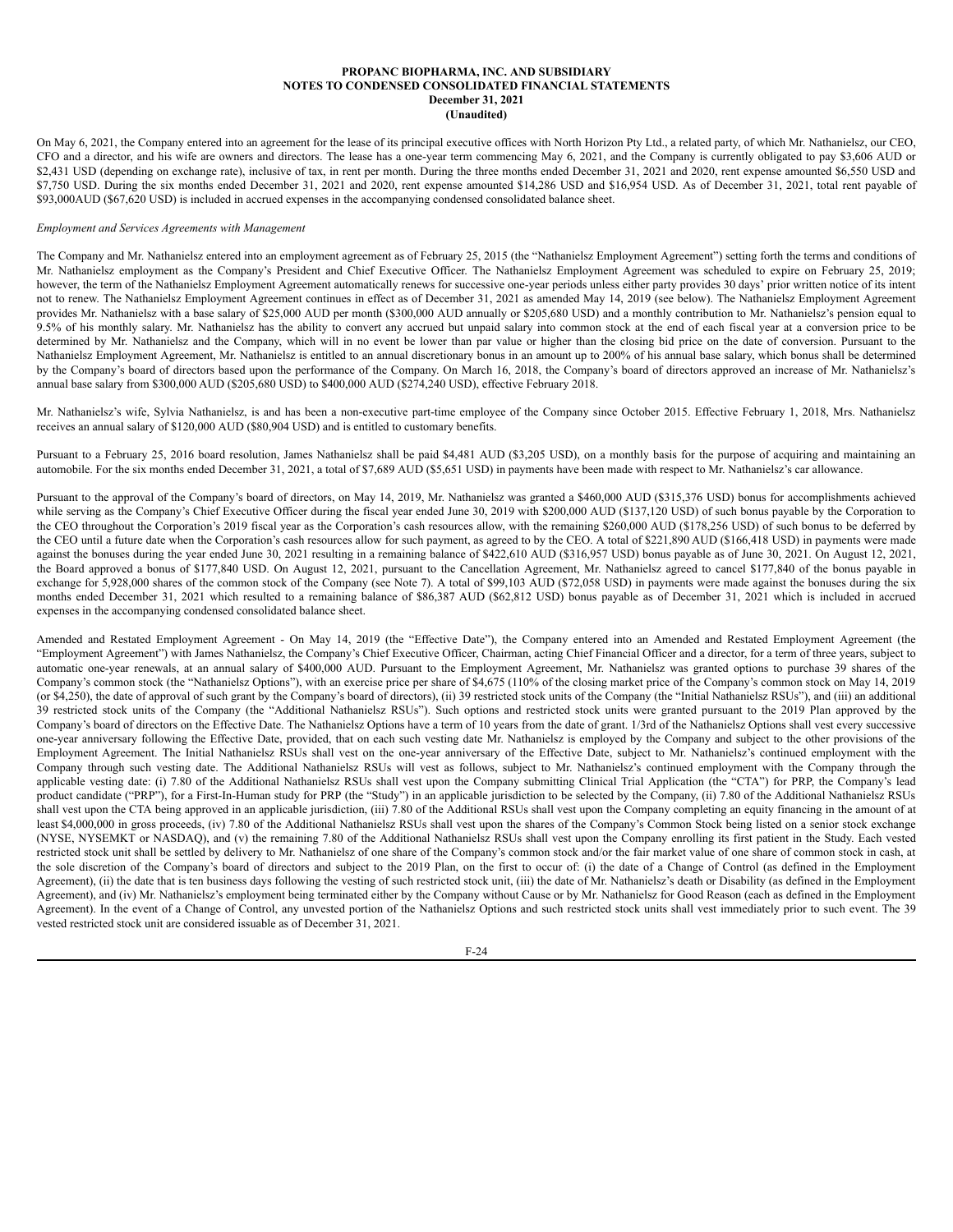Amended and Restated Services Agreement - On May 14, 2019, the Company also entered into an Amended and Restated Services Agreement (the "Services Agreement") with Dr. Kenyon, the Company's Chief Scientific Officer and a director, for a term of three years, subject to automatic one-year renewals, at an annual salary of \$54,000 AUD. In connection with the execution of the Services Agreement, Dr. Kenyon was designated as an executive officer of the Company and assumed a more active executive role with the Company. Pursuant to the Services Agreement, Dr. Kenyon was granted options to purchase 20 shares of the Company's common stock (the "Kenyon Options"), with an exercise price per share of \$4,250 (100% of the closing market price of the Company's common stock on May 14, 2019, the date of approval of such grant by the Company's board of directors), (ii) 20 restricted stock units of the Company (the "Initial Kenyon RSUs"), and (iii) an additional 20 restricted stock units of the Company (the "Additional Kenyon RSUs"). Such options and restricted stock units were granted pursuant to the 2019 Plan approved by the Company's board of directors on the Effective Date. The Kenyon Options have a term of 10 years from the date of grant. 1/3rd of the Kenyon Options shall vest every successive one-year anniversary following the Effective Date, provided, that on each such vesting date Dr. Kenyon is employed by the Company and subject to the other provisions of the Services Agreement. The Initial Kenyon RSUs shall vest on the one-year anniversary of the Effective Date, subject to Dr. Kenyon's continued employment with the Company through such vesting date. The Additional Kenyon RSUs will vest as follows, subject to Dr. Kenyon's continued employment with the Company through the applicable vesting date: (i) 5 of the Additional Kenyon RSUs shall vest upon the Company submitting the CTA for PRP for the Study in an applicable jurisdiction to be selected by the Company, (ii) 5 of the Additional Kenyon RSUs shall vest upon the Company completing an equity financing in the amount of at least \$4,000,000 in gross proceeds, (iii) 5 of the Additional Kenyon RSUs shall vest upon the shares of the Company's Common Stock being listed on a senior stock exchange (NYSE, NYSEMKT or NASDAQ), and (iv) the remaining 5 of the Additional Kenyon RSUs shall vest upon the Company enrolling its first patient in the Study. Each vested Kenyon RSU shall be settled by delivery to Mr. Kenyon of one share of the Company's common stock and/or the fair market value of one share of common stock in cash, at the sole discretion of the Company's board of directors and subject to the Plan, on the first to occur of: (i) the date of a Change of Control (as defined in the Services Agreement), (ii) the date that is ten business days following the vesting of such Kenyon RSU, (iii) the date of Dr. Kenyon's death or Disability (as defined in the Services Agreement), and (iv) Dr. Kenyon's employment being terminated either by the Company without Cause or by Dr. Kenyon for Good Reason (as defined in the Services Agreement). In the event of a Change of Control (as defined in the Services Agreement), 50% of any unvested portion of the Kenyon Options and the Kenyon RSUs shall vest immediately prior to such event. The 20 vested restricted stock unit are considered issuable as of December 31, 2021. As of June 30, 2021, total accrued salaries of \$135,000 AUD (\$101,250 USD) was included in accrued expenses. On August 12, 2021, pursuant to the Cancellation Agreement, Mr. Kenyon agreed to cancel accrued salaries of \$102,600 in exchange for 3,420,000 shares of the common stock of the Company (see Note 7). As of December 31, 2021, total accrued salaries of \$27,000 AUD (\$19,632 USD) was included in accrued expenses in the accompanying condensed consolidated balance sheet.

### Intercompany Loans

All Intercompany loans were made by the parent to the subsidiary, Propanc PTY LTD, which have not been repaid as of December 31, 2021. Effective fiscal year 2021, the parent company determined that intercompany loans will not be repaid in the foreseeable future and thus, per ASC 830-20-35-3, gains and losses from measuring the intercompany balances are recorded within cumulative translation adjustment, a component of other comprehensive income.

# **NOTE 10 – CONCENTRATIONS AND RISKS**

### Concentration of Credit Risk

The Company maintains its cash in banks and financial institutions in Australia. Bank deposits in Australian banks are uninsured. The Company has not experienced any losses in such accounts through December 31, 2021.

The Company primarily relied on funding from three convertible debt lenders and received proceeds after deductions of \$40,500 for original issue discounts and debt issue costs during the six months ended December 31, 2021 from the lenders of \$414,500 (from each of the three lenders of \$160,000, \$110,000 and \$144,500, respectively, which represents approximately 39%, 26% and 35%, respectively of total proceeds received by the Company during the six months ended December 31, 2021.

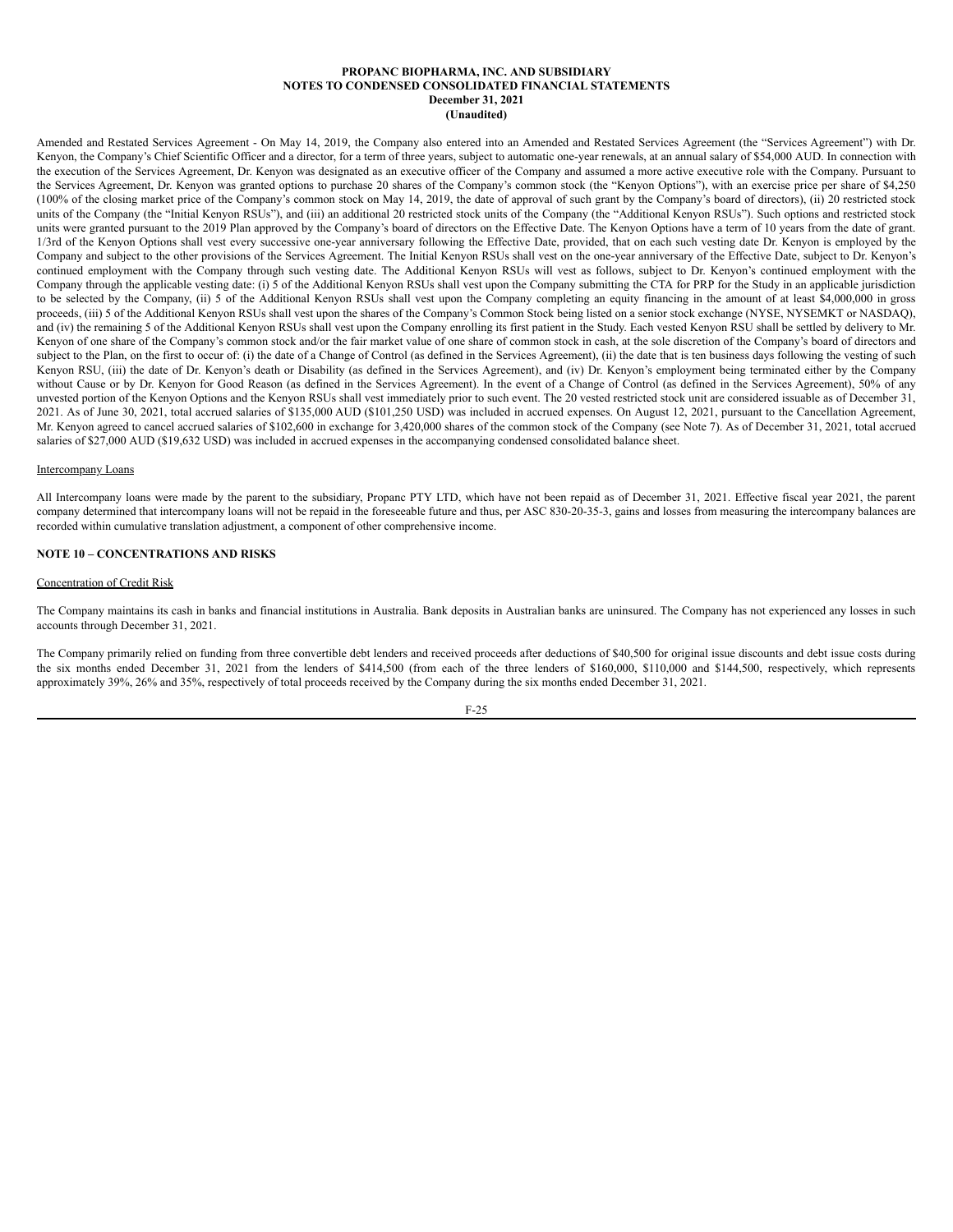The Company primarily relied on funding from two convertible debt lenders and received proceeds during the six months ended December 31, 2020 from each of the two lenders of \$75,000, and \$125,000, respectively, which represents approximately 38% and 62%, respectively of total proceeds received by the Company during the six months ended December 31, 2020.

### Receivable Concentration

As of December 31, 2021 and June 30, 2021, the Company's receivables were 100% related to reimbursements on GST taxes paid.

### Patent and Patent Concentration

The Company has filed multiple patent applications relating to its lead product, PRP. The Company's lead patent application has been granted and remains in force in the United States, Belgium, Czech Republic, Denmark, France, Germany, Ireland, Italy, Netherlands, Portugal, Spain, Sweden, Switzerland, Liechtenstein, Turkey, United Kingdom, Australia, China, Japan, Indonesia, Israel, New Zealand, Singapore, Malaysia, South Africa, Mexico, Republic of Korea, India and Brazil. In Canada, the patent application remains under examination.

In 2016 and early 2017, we filed other patent applications. Three applications were filed under the Patent Cooperation Treaty (the "PCT"). The PCT assists applicants in seeking patent protection by filing one international patent application under the PCT, applicants can simultaneously seek protection for an invention in over 150 countries. Once filed, the application is placed under the control of the national or regional patent offices, as applicable, in what is called the national phase. One of the PCT applications filed in November 2016, entered national phase in July 2018 and another PCT application is currently entering national phase in August 2018. A third PCT application entered the national phase in October 2018.

In July 2020, a world first patent was granted in Australia for the cancer treatment method patent family. Presently, there are 35 granted patents and 30 patents under examination in key global jurisdictions relating to the use of proenzymes against solid tumors, covering the lead product candidate PRP.

Further patent applications are expected to be filed to capture and protect additional patentable subject matter based on the Company's field of technology relating to pharmaceutical compositions of proenzymes for treating cancer.

### Foreign Operations

As of December 31, 2021 and June 30, 2021, the Company's operations are based in Camberwell, Australia, however the majority of research and development is being conducted in the European Union.

On July 22, 2016, the Company formed a wholly owned subsidiary, Propanc (UK) Limited under the laws of England and Wales for the purpose of submitting an orphan drug application with the European Medicines Agency as a small and medium-sized enterprise. As of December 31, 2021 and June 30, 2021, there has been no activity within this entity.

# **NOTE 11 - DERIVATIVE FINANCIAL INSTRUMENTS AND FAIR VALUE MEASUREMENTS**

### *Derivative Financial Instruments:*

The Company applies the provisions of ASC 815-40, *Contracts in Entity's Own Equity*, under which convertible instruments and warrants, which contain terms that protect holders from declines in the stock price (reset provisions), may not be exempt from derivative accounting treatment. As a result, warrants and embedded conversion options in convertible debt are recorded as a liability and are revalued at fair value at each reporting date. If the fair value of the warrants exceeds the face value of the related debt, the excess is recorded as change in fair value in operations on the issuance date. The Company had \$80,000 (1 note) of convertible debt, which is treated as derivative instruments outstanding at December 31, 2021 and June 30, 2021.

The Company calculates the estimated fair values of the liabilities for derivative instruments using the Binomial Trees Method. The closing price of the Company's common stock at December 31, 2021, the last trading day of the period ended December 31, 2021, was \$0.044. The Volatility, expected remaining term and risk-free interest rates used to estimate the fair value of derivative liabilities at December 31, 2021 are indicated in the table that follows. The expected term is equal to the remaining term of the warrants or convertible instruments and the risk-free rate is based upon rates for treasury securities with the same term.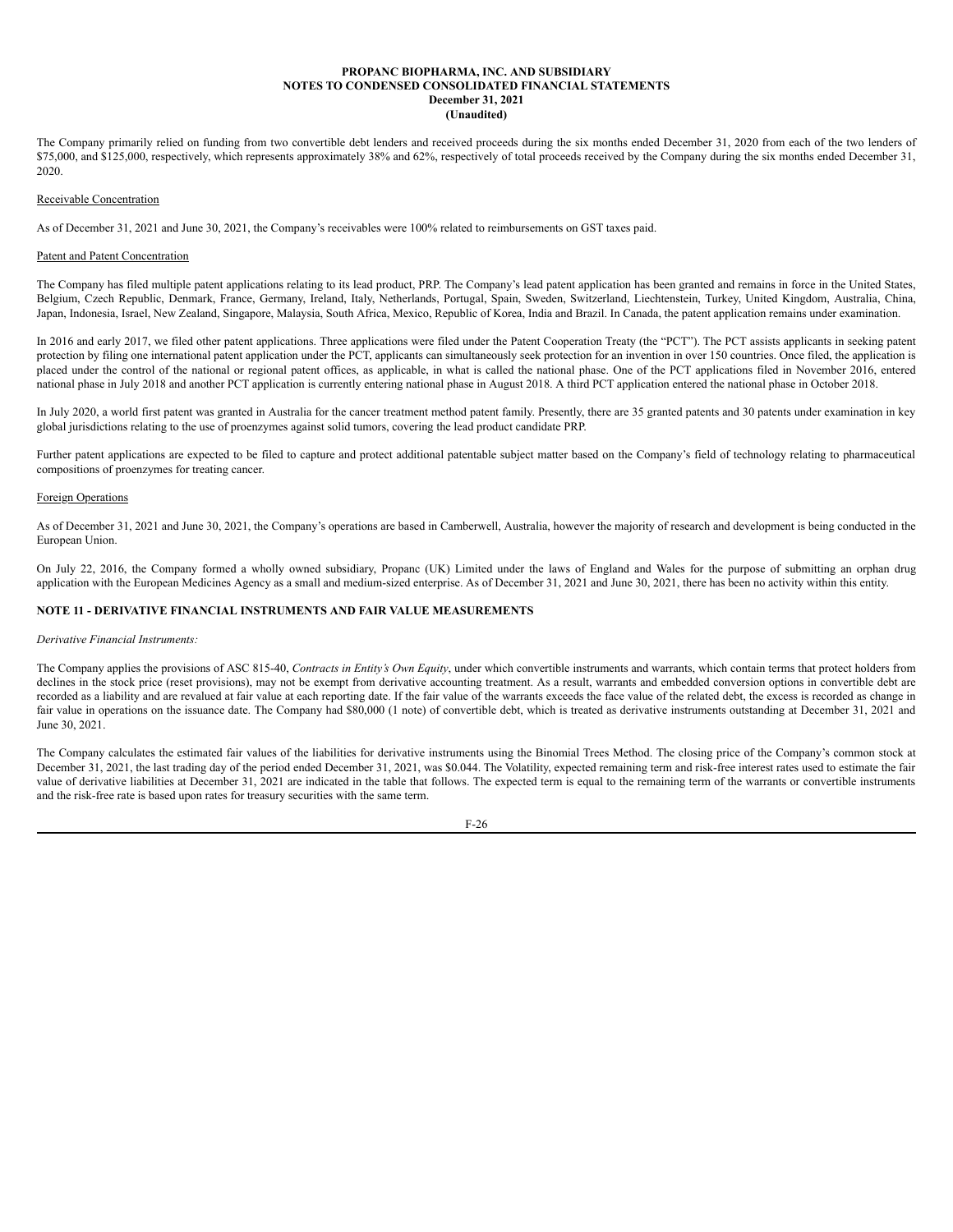### **Convertible Debt**

|                                    | <b>Initial Valuations</b> |                   |
|------------------------------------|---------------------------|-------------------|
|                                    | (on new derivative)       |                   |
|                                    | instruments entered       |                   |
|                                    | into during the three     |                   |
|                                    | months ended              |                   |
|                                    | December 31, 2021)        | December 31, 2021 |
| Volatility                         |                           | 201.03%           |
| Expected Remaining Term (in years) | _                         | 0.016             |
| <b>Risk Free Interest Rate</b>     | _                         | 0.06%             |
| Expected dividend yield            | None                      | None              |

### *Fair Value Measurements:*

The Company measures and reports at fair value the liability for derivative instruments. The fair value liabilities for price adjustable warrants and embedded conversion options have been recorded as determined utilizing the Binomial Trees model. The following tables summarize the Company's financial assets and liabilities measured at fair value on a recurring basis as of December 31, 2021 and June 30, 2021:

|                                        | <b>Balance</b> at<br>December 31, 2021 | <b>Ouoted Prices</b><br>in Active<br><b>Markets</b> for<br><b>Identical</b><br><b>Assets</b><br>(Level 1) | Significant<br>Other<br><b>Observable</b><br>Inputs<br>(Level 2) | Significant<br><b>Unobservable Inputs</b><br>(Level 3) |
|----------------------------------------|----------------------------------------|-----------------------------------------------------------------------------------------------------------|------------------------------------------------------------------|--------------------------------------------------------|
| Embedded conversion option liabilities | 221,977                                |                                                                                                           |                                                                  | 221,977                                                |
| Total                                  | 221,977                                |                                                                                                           |                                                                  | 221,977                                                |
|                                        | <b>Balance at</b><br>June 30, 2021     | <b>Ouoted Prices</b><br>in Active<br><b>Markets</b> for<br><b>Identical</b><br>Assets                     | Significant<br>Other<br><b>Observable</b><br>Inputs              | Significant<br><b>Unobservable Inputs</b>              |
|                                        |                                        | (Level 1)                                                                                                 | (Level 2)                                                        | (Level 3)                                              |
| Embedded conversion option liabilities | 54,220                                 |                                                                                                           |                                                                  | 54,220                                                 |
| Total                                  | 54,220                                 |                                                                                                           |                                                                  | 54,220                                                 |

The following is a roll forward for the six months ended December 31, 2021 of the fair value liability of price adjustable derivative instruments:

|                                                           | <b>Fair Value of</b><br><b>Liability for</b><br><b>Derivative</b><br><b>Instruments</b> |
|-----------------------------------------------------------|-----------------------------------------------------------------------------------------|
| <b>Balance at June 30, 2021</b>                           | 54,220                                                                                  |
| Change in fair value included in statements of operations | 167.757                                                                                 |
| <b>Balance at December 31, 2021</b>                       | 221.977                                                                                 |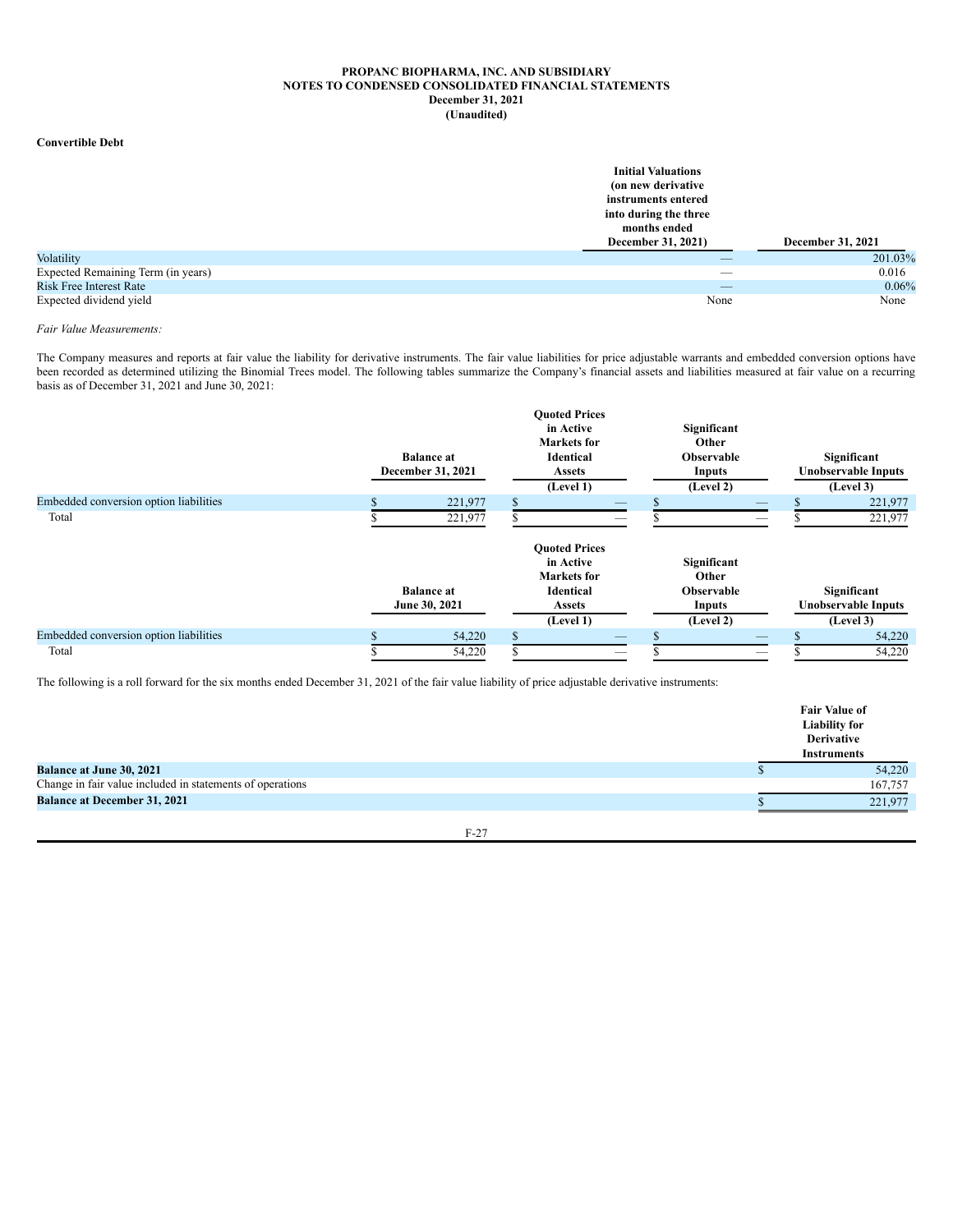### **NOTE 12 – SUBSEQUENT EVENTS**

### *Shares issued for conversion of convertible debt*

In January 2022, the Company issued an aggregate of 2,613,191 shares of its common stock at a contractual conversion price of \$0.01, as a result of the conversion of principal of \$26,000 and interest of \$2,222 underlying certain outstanding convertible notes converted during such period. The Company reclassified \$17,333 from put premium liabilities to additional paid in capital following conversions.

# *Sixth Street Lending Securities Purchase Agreements*

# *January 4, 2022 Securities Purchase Agreement*

Effective January 4, 2022, the Company entered into a securities purchase agreement with Sixth Street Lending LLC, pursuant to which Sixth Street purchased a convertible promissory note (the "January 4, 2022 Sixth Street") from the Company in the aggregate principal amount of \$63,750, such principal and the interest thereon convertible into shares of the Company's common stock at the option of Sixth Street any time after the six-month anniversary of the January 4, 2022 Sixth Street. The January 4, 2022 Sixth Street contains an original discount of \$3,750. The Company intends to use the net proceeds from the January 4, 2022 Sixth Street for general working capital purposes. The maturity date of the January 4, 2022 Sixth Street Note is January 4, 2023. The January 4, 2022 Sixth Street Note bears interest at a rate of 8% per annum, which interest may be paid by the Company to Sixth Street in shares of the Company's common stock; but shall not be payable until the January 4, 2022 Sixth Street Note becomes payable, whether at the maturity date or upon acceleration or by prepayment.

During the first 60 to 180 days following the date of these notes, the Company has the right to prepay the principal and accrued but unpaid interest due under the above notes issued to Sixth Street, together with any other amounts that the Company may owe the holder under the terms of the note, at a premium ranging from 110% to 129% as defined in the note agreement. After this initial 180-day period, the Company does not have a right to prepay such notes.

The conversion price for the above Sixth Street notes shall be equal to a 35% discount of the market price which means the average of the lowest three trading prices of the Common Stock for the ten trading days immediately prior to the delivery of a Notice of Conversion. Notwithstanding the foregoing, Sixth Street shall be restricted from effecting a conversion if such conversion, along with other shares of the Company's common stock beneficially owned by Sixth Street and its affiliates, exceeds 9.99% of the outstanding shares of the Company's common stock. These notes are treated as stock settled debt under ASC 480 and accordingly the Company recorded a total of \$34,327 put premium.

## *Shares issued for exercise of warrants*

In January 2022, the Company issued 2,799,986 shares of common stock from the alternate cashless exercise of 14 Series A warrants. The Company recognized the value of the effect of a down round feature in such warrants when triggered. Upon the occurrence of the triggering event that resulted in a reduction of the strike price, the Company measured the value of the effect of the feature as the difference between the fair value of the warrants without the down round feature or before the strike price reduction and the fair value of the warrants with a strike price corresponding to the reduced strike price upon the down round feature being triggered. Accordingly, the Company recognized deemed dividend of \$208,242 and a corresponding reduction of income available to common stockholders upon the alternate cashless exercise of these warrants.

In January 2022, the Company received aggregate gross proceeds of \$50,000 from the exercise of 1,250 Series B Warrants and issued 1,250 shares of common stock.

### *Shares issued for services*

On January 20, 2022, the Board approved the issuance of 666,667 shares of the Company's common stock for legal services rendered in January 2022. The 666,667 shares of common stock were valued at approximately \$0.03 per share or \$20,000, being the average closing prices of the stock for the month of January 2022, the date of grant. The shares were issued on January 21, 2022.

On January 24, 2022, the Company issued 2,274,224 shares of the Company's common stock to a consultant for services rendered from October 2021 to December 2021. The Company issued 2,274,224 shares of the Company's common stock valued at approximately \$0.02 per share or \$45,030, being the closing price of the stock on the date of grant to such consultant. The Company recorded accrued expenses of \$45,030 for the services rendered as of December 31, 2021.

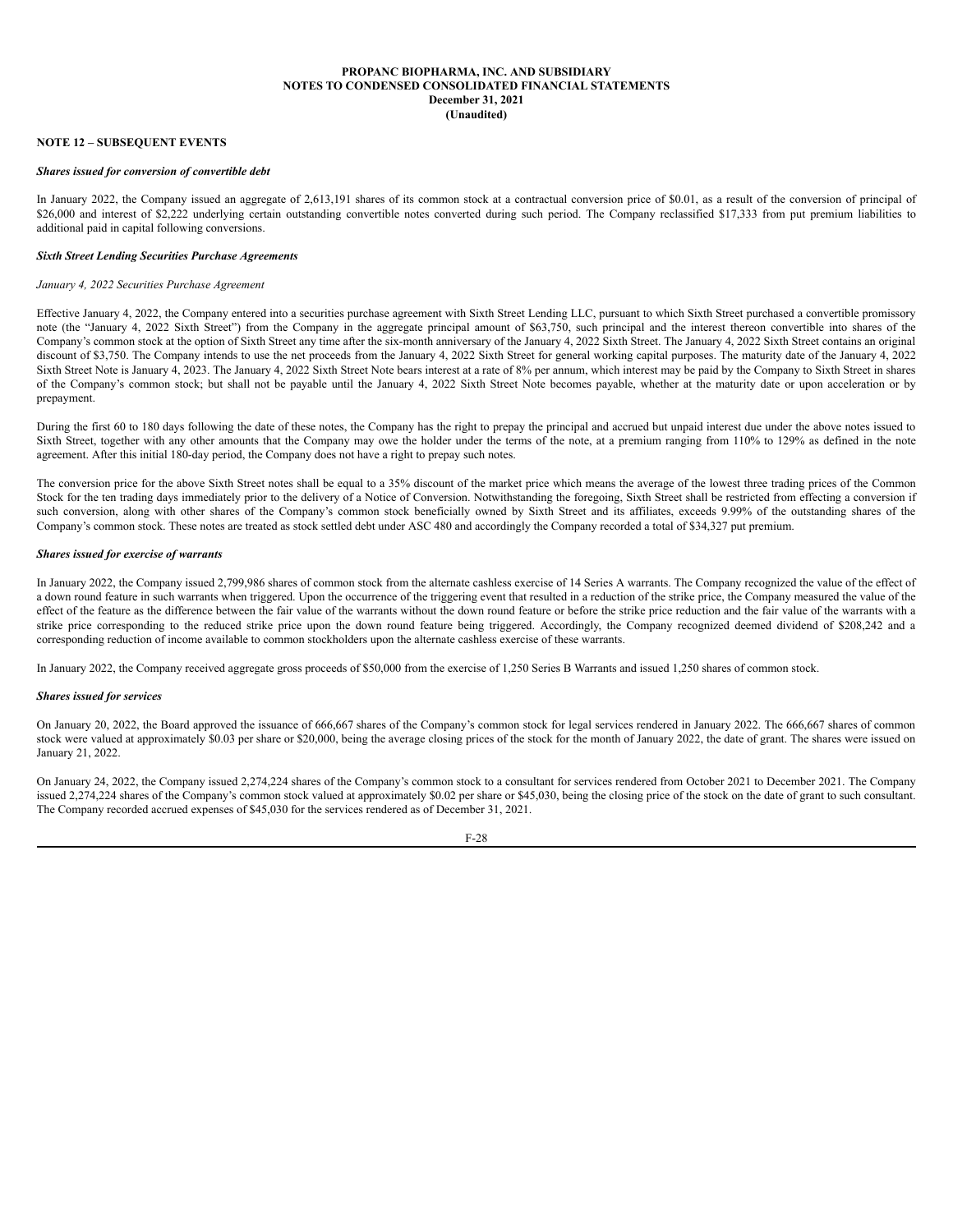#### <span id="page-32-0"></span>**Item 2. Management's Discussion and Analysis of Financial Condition and Results of Operations.**

# **Special Note Regarding Forward-Looking Information**

The following discussion and analysis of the results of operations and financial condition of Propanc Biopharma, Inc., and its wholly-owned Australian subsidiary, Propanc PTY LTD ("Propanc" or the "Company") as of December 31, 2021 for the six months ended December 31, 2021 and 2020 should be read in conjunction with our unaudited financial statements and the notes to those unaudited financial statements that are included elsewhere in this Ouarterly Report on Form 10-O. References in this Management's Discussion and Analysis of Financial Condition and Results of Operations to "us", "we", "our" and similar terms refer to Propanc. This Quarterly Report contains forward-looking statements as that term is defined in the federal securities laws. The events described in forward-looking statements contained in this Quarterly Report may not occur. Generally, these statements relate to business plans or strategies, projected or anticipated benefits or other consequences of our plans or strategies, projected or anticipated benefits from acquisitions to be made by us, or projections involving anticipated revenues, earnings or other aspects of our operating results. The words "may," "will," "expect," "believe," "anticipate," "project," "plan," "intend," "estimate," and "continue," and their opposites and similar expressions, are intended to identify forward-looking statements. We caution you that these statements are not guarantees of future performance or events and are subject to a number of uncertainties, risks and other influences, many of which are beyond our control, which may influence the accuracy of the statements and the projections upon which the statements are based. Factors that may affect our results include, but are not limited to, the risks and uncertainties set forth under Item 1A. Risk Factors in the Company's section captioned "Risk Factors" of our Annual Report on Form 10-K, filed with the United States Securities and Exchange *Commission ("SEC") on September 28, 2021, and matters described in this Quarterly Report generally.*

Our actual results, performance and achievements could differ materially from those expressed or implied in these forward-looking statements. Except as required by federal securities laws, we undertake no obligation to publicly update or revise any forward-looking statements, whether from new information, future events or otherwise.

*U.S. Dollars are denoted herein by "USD," "\$" and "dollars".*

### **COVID-19**

At Propanc, our highest priority remains the safety, health and well-being of our employees, their families and our communities. The COVID-19 pandemic is a highly fluid situation and it is not currently possible for us to reasonably estimate the impact it may have on our financial and operating results. We will continue to evaluate the impact of the COVID-19 pandemic on our business as we learn more and the impact of COVID-19 on our industry becomes clearer. We are complying health guidelines regarding safety procedures, including, but are not limited to, social distancing, remote working, and teleconferencing. The extent of the future impact of the COVID-19 pandemic on our business is uncertain and difficult to predict. Adverse global economic and market conditions as a result of COVID-19 could also adversely affect our business. If the pandemic continues to cause significant negative impacts to economic conditions, our results of operations, financial condition and liquidity could be adversely impacted.

#### **Overview**

We were incorporated in the state of Delaware as Propanc Health Group Corporation on November 23, 2010. In January 2011, to reorganize our Company, we acquired all of the outstanding shares of Propanc PTY LTD, an Australian corporation, on a one-for-one basis and Propanc PTY LTD became our wholly-owned subsidiary. Effective April 20, 2017, we changed our name to "Propanc Biopharma, Inc." to better reflect our current stage of operations and development.

We are a development-stage healthcare company that is currently focused on developing new cancer treatments for patients suffering from pancreatic, ovarian and colorectal cancer. Utilizing our scientific and oncology consultants, we have developed a rational, composite formulation of anti-cancer compounds, which together exert a number of effects designed to control or prevent tumors from recurring and spreading through the body. Our lead product candidate, PRP, is a variation upon our novel formulation and involves proenzymes, the inactive precursors of enzymes.

# **Recent Developments**

On October 1, 2020, the Company entered into a two-year collaboration agreement with the University of Jaén (the "University") to provide certain research services to the Company. In consideration of such services, the Company agreed to pay the University approximately 30,000 Euros (\$35,145 USD) which shall be paid in four installment payments of 5,000 Euros in November 2020, 5,000 Euros (\$5,858) in March 2021, 10,000 Euros (\$11,715) in December 2021 and 10,000 Euros (\$11,715) in September 2022. Additionally, the University shall hire and train a doctoral student for this project and as such the Company shall pay the University 25,837 Euros (\$30,268 USD). In exchange for full ownership of the intellectual property, the Company agreed to pay royalties of 2% of net revenues to the University.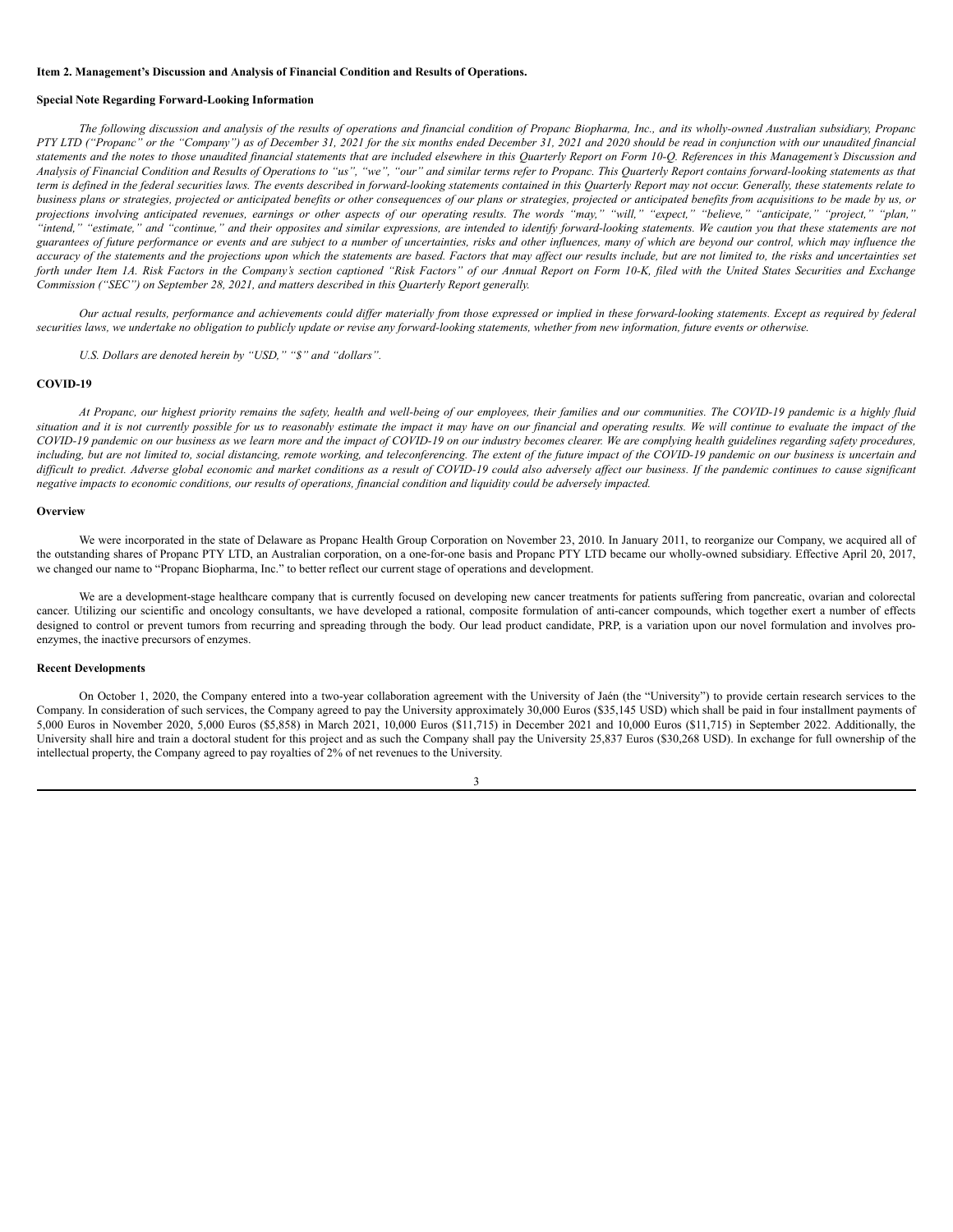On May 11, 2021, the Company's scientific researchers with the Universities of Jaén and Granada, published data in a peer reviewed journal, *Expert Opinion on Biological Therapy*, confirming the anti-tumor potential of a mixture of two pancreatic proenzymes trypsinogen and chymotrypsinogen. Treatment with proenzymes sensitizes cancer stem cells which may allow standard treatment approaches like chemotherapy and radiotherapy to be more effective.

Between August 2020 to November 2021, advancements were made with the Company's patent portfolio including allowed claims describing a pharmaceutical composition for treating cancer in Brazil and a divisional application covering additional claims describing a pharmaceutical composition for treating cancer was granted in China (both covering the Company's lead patent application), a first granted patent describing a method to treat cancer stem cells in Australia, and granted patents in Australia, Indonesia and Singapore, citing higher doses of a pharmaceutical composition. The advancements represent three of four patent families covering the Company's lead product, PRP.

In November 2021, a Strategic Advisor to the Company was appointed to initiate the process of establishing a wholly owned, US based, R&D operating subsidiary, located in New Jersey. The Strategic Advisor will oversee establishment of the R&D operating subsidiary and identify strategic partners to assist with financing and resourcing to advance PRP towards a First-In-Human study for advanced cancer patients suffering from solid tumors.

### **Results of Operations**

The following discussion should be read in conjunction with the Company's unaudited consolidated financial statements and notes thereto included elsewhere in this Report. The results discussed below are of the Company and its wholly-owned Australian subsidiary, Propanc PTY LTD.

#### For the Three and Six months ended December 31, 2021, as compared to the Three and Six months ended December 31, 2020

#### *Revenue*

For the three and six months ended December 31, 2021 and 2020, we generated no revenue because we are currently undertaking research and development activities for market approval and no sales were generated in this period.

### *Administration Expense*

Administration expense increased to \$346,164 for the three months ended December 31, 2021 as compared to \$216,179 for the three months ended December 31, 2020. This increase of approximately \$130,000 is primarily attributable to increase of approximately \$146,000 in general consulting, legal and investor relation fees, increase in accounting fees of approximately \$4,000 offset by decrease in other general and administrative expenses of approximately \$8,000, and decrease in approximately \$12,000 in employee remuneration expense.

Administration expense increased to \$777,904 for the six months ended December 31, 2021 as compared to \$539,290 for the six months ended December 31, 2020. This increase of approximately \$239,000 is primarily attributable to increase of approximately \$133,000 in stock-based expenses for services, increase of approximately \$145,000 in general consulting, legal and investor relation fees, offset by decrease in accounting fees of approximately \$9,000, decrease in other general and administrative expenses of approximately \$5,000, and decrease in approximately \$25,000 in employee remuneration expense.

# *Occupancy Expense*

Occupancy expenses decreased to \$6,550 for the three months ended December 31, 2021 as compared to \$7,750 for the three months ended December 31, 2020. This decrease of approximately \$1,000 is primarily attributable to the decrease relates to exchange rate movements over the period when compared to the same period in 2020.

Occupancy expense decreased to \$14,286 for the six months ended December 31, 2021 as compared to \$16,954 for the six months ended December 31, 2020. This decrease of approximately \$3,000 is primarily attributable to the decrease relates to exchange rate movements over the period when compared to the same period in 2020.

### *Research and Development Expenses*

Research and development expenses were increased to \$50,753 for the three months ended December 31, 2021 as compared to \$50,165 for the three months ended December 31, 2020. Research and development expenses were decreased to \$97,307 for the six months ended December 31, 2021 as compared to \$101,011 for the six months ended December 31, 2020.

### *Interest Expense/Income*

Interest expense increased to \$177,905 for the three months ended December 31, 2021 as compared to \$157,835 for the three months ended December 31, 2020. This increase of approximately \$20,000 is primarily attributable to a decrease in amortization of debt discount of approximately \$26,000 for three months ended December 31, 2021, decrease in prepayment penalty fees of approximately \$13,000, decrease in accrual of interest expense for a total of \$5,000 and decrease in conversion fees of \$2,000 offset by increases in accretion of put premium interest expense of approximately \$26,000, for the six months ended December 31, 2021.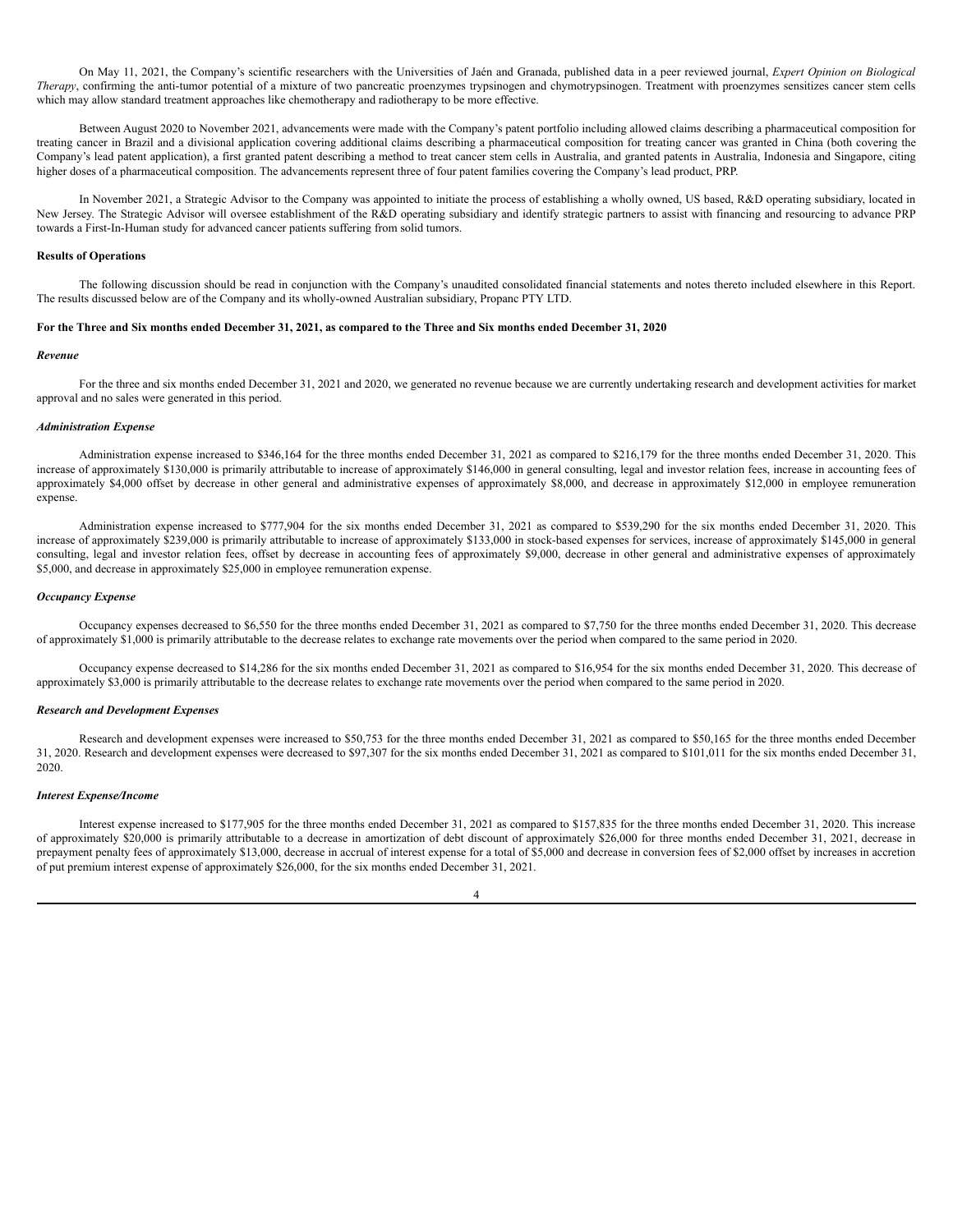Interest expense decreased to \$287,758 for the six months ended December 31, 2021 as compared to \$317,116 for the six months ended December 31, 2020. This decrease of approximately \$29,000 is primarily attributable to a decrease in amortization of debt discount of approximately \$115,000 for six ended December 31, 2021, decrease in prepayment penalty fees of approximately \$13,000, decrease in conversion fees of \$6,000 and decrease in accrual of interest expense for a total of \$11,000 offset by increase in accretion of put premium interest expense of approximately \$116,000 for the six months ended December 31, 2021.

### *Change in Fair Value of Derivative Liabilities*

Change in fair value of derivative liabilities were increased to \$163,853 for the three months ended December 31, 2021 as compared to \$16,950 for the three months ended December 31, 2020. This increase of approximately \$147,000 is primarily attributable to an increase in fair value of the principal amount of a convertible note with bifurcated embedded conversion option derivatives during the six months ended December 31, 2021.

Change in fair value of derivative liabilities were increased to \$167,757 for the six months ended December 31, 2021 as compared to a gain of \$48,002 for the six months ended December 31, 2020. This increase of approximately \$216,000 is primarily attributable to an increase in fair value of the principal amount of a convertible note with bifurcated embedded conversion option derivatives during the six months ended December 31, 2021.

### *Gain (loss) on Extinguishment of Debt, net*

There were no notes converted that contained bifurcated embedded conversion option derivatives for the six months ended December 31, 2021. During the six months ended December 31, 2020, notes were converted with principal amounts totaling \$75,000 and accrued interest of \$3,000 and contained bifurcated embedded conversion option derivatives. Accordingly, the fair market value of the shares issued was \$134,155 resulting in a loss on extinguishment at the time of conversion of \$56,155 and \$106,140 of derivative fair value was recorded as a gain on extinguishment at the time of conversion.

#### *Foreign Currency Transaction Gain (Loss)*

Foreign currency transaction increased to a loss of \$110,215 for the three months ended December 31, 2021 as compared to a gain of \$45,235 for the three months ended December 31, 2020. This increase of approximately \$155,000 is primarily attributable to the increase in exchange rates during the three months ended in December 31, 2021.

Foreign currency transaction increased to a loss of \$1,086 for the six months ended December 31, 2021 as compared to a gain of \$47,195 for the six months ended December 31, 2020. This increase of approximately \$48,000 is primarily attributable to the increase in exchange rates during the six months ended in December 31, 2021.

### *Net loss*

Net loss increased to \$799,977 for the three months ended December 31, 2021 as compared to a net loss of \$403,643 for the three months ended December 31, 2020. The change relates to the factors discussed above. Net loss increased to \$1,290,635 for the six months ended December 31, 2021 as compared to a net loss of \$829,188 for the six months ended December 31, 2020. The change relates to the factors discussed above.

### *Deemed dividend*

The Company recognized the value of the effect of a down round feature related to our Series A warrants when triggered. Upon the occurrence of the triggering event that resulted in a reduction of the strike price, the Company measured the value of the effect of the feature as the difference between the fair value of the warrants without the down round feature or before the strike price reduction and the fair value of the warrants with a strike price corresponding to the reduced strike price upon the down round feature being triggered. Accordingly, the Company recognized deemed dividend of \$208,242 and a corresponding reduction of income available to common stockholders upon the alternate cashless exercise of these warrants.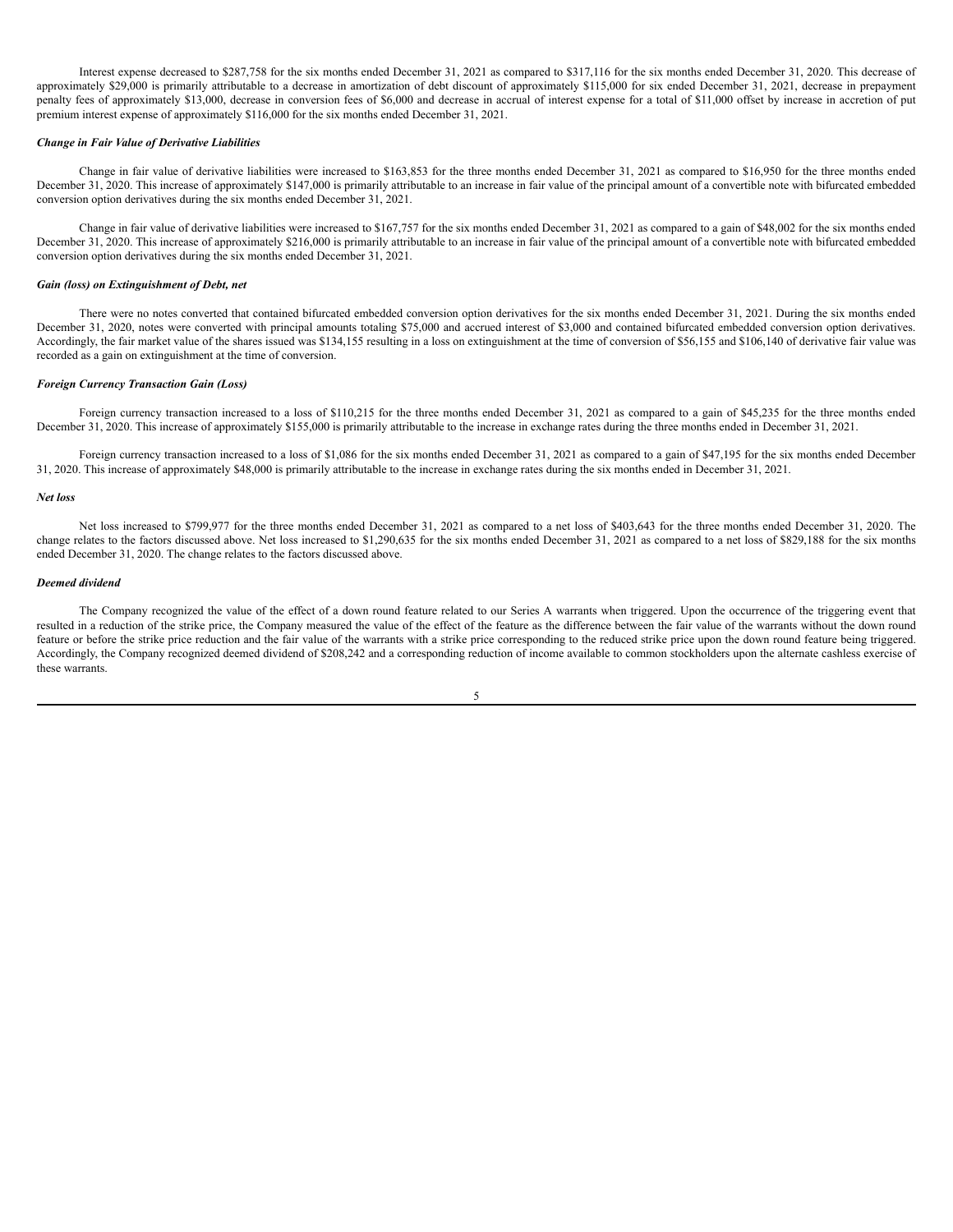### *Net loss available to common stockholders*

Net loss available to common stockholders increased to \$893.375 for the three months ended December 31, 2021 as compared to a net loss available to common stockholders of \$403,643 for the three months ended December 31, 2020. This increase of approximately \$490,000 is primarily attributable to the change relates to the factors discussed above.

Net loss available to common stockholders increased to \$1,498,877 for the six months ended December 31, 2021 as compared to a net loss available to common stockholders of \$829,188 for the six months ended December 31, 2020. This increase of approximately \$670,000 is primarily attributable to the change relates to the factors discussed above.

### **Liquidity and Capital Resources**

### *Current Financial Condition*

As of December 31, 2021, we had total assets of \$110,177, comprised primarily of cash of \$73,616, GST tax receivable of \$5,625, prepaid expenses and other current assets of \$5,637, deferred offering costs of \$20,000, security deposit of \$2,181 and property and equipment, net of \$3,118. As compared to June 30, 2021, we had total assets of \$13,101, comprised primarily of cash of \$2,255, GST tax receivable of \$4,341, security deposit of \$2,250 and property and equipment, net of \$4,255.

We had current liabilities of \$3,040,370, primarily comprised of net convertible debt of \$972,670, accounts payable and accrued expenses of \$1,340,949, employee benefit liability of \$418,640, and embedded conversion option liabilities of \$221,977 as of December 31, 2021. As compared to June 30, 2021, 3,080,674, primarily comprised of net convertible debt of \$624,583, accounts payable and accrued expenses of \$1,894,486, employee benefit liability of \$418,538, and embedded conversion option liabilities of \$54,220 as of June 30, 2021.

We have funded our operations primarily through the issuance of equity and/or convertible securities for cash. The cash was used primarily for payments for research and development, administration expenses, occupancy expenses, professional fees, consultants and travel.

During the six months ended December 31, 2021 we received proceeds from exercise of warrants of \$375,000 and net proceeds from issuance of convertible notes of \$414,500.

We have substantial capital resource requirements and have incurred significant losses since inception. As of December 31, 2021, we had \$73,616 in cash. We depend upon debt and/or equity financing to fund our ongoing operations and to execute our current business plan. Such capital requirements are in excess of what we have in available cash and for which we currently have commitments. Therefore, we presently do not have enough available cash to meet our obligations over the next 12 months. If continued funding and capital resources are unavailable at reasonable terms, we may curtail our plan of operations. We will be required to obtain alternative or additional financing from financial institutions, investors or otherwise, in order to maintain and expand our existing operations. The failure by us to obtain such financing would have a material adverse effect upon our business, financial condition and results of operations, and adversely affecting our ability to complete ongoing activities in connection with our research and development programs.

*Sources and Uses of Cash*

|                                           | For the Six Months ended<br>December 31. |            |
|-------------------------------------------|------------------------------------------|------------|
|                                           | 2021                                     | 2020       |
| Net cash used in operating activities     | (711.093)                                | (440, 975) |
| Net cash provided by financing activities | 789.500                                  | 358,044    |
| Effect of exchange rate changes on cash   | (7,046)                                  | 37.167     |

### *Net Cash Flow from Operating Activities*

Net cash used in operating activities was \$711,093 for the six months ended December 31, 2021, due to our net loss of \$1,290,635 offset primarily by non-cash charges of amortization of debt discount of \$11,295, stock-based compensation of \$41,436, accretion of put premium of \$245,000, change in fair value of derivatives of \$167,757 and issuance and amortization of common stock for services of \$133,422. Net changes in operating assets and liabilities totaled (\$23,717), which is primarily attributable to increase in employee benefit liability of \$12,882, increase accrued interest of \$28,264 offset by decrease in accounts payable of \$51,037 and decrease in accrued expenses of \$6,772.

Net cash used in operating activities was \$440,975 for the six months ended December 31, 2020, due to our net loss of \$829,188 offset primarily by non-cash charges of amortization of debt discount of \$126,299, stock-based compensation of \$41,436, non-cash interest expense of \$8,250, accretion of put premium of \$129,333 addback foreign currency transaction gain of \$47,195, \$48,002 of change in fair value of derivatives and \$49,985 gain on extinguishment of debt. Net changes in operating assets and liabilities totaled \$227,133, which is primarily attributable to increase in accounts payable of \$77,749, employee benefit liability of \$24,497, accrued expenses of \$85,297, and accrued interest of \$38,027.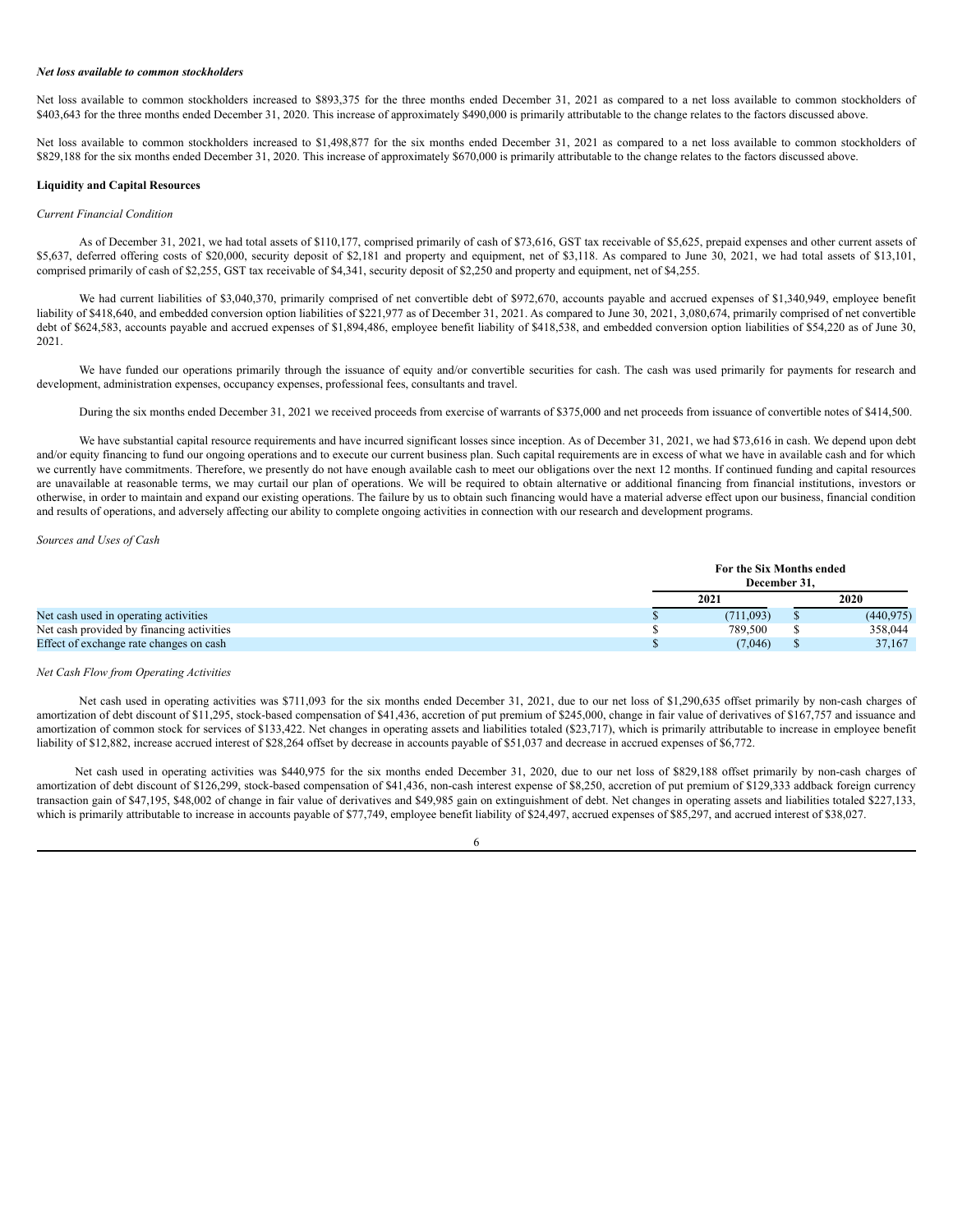#### *Net Cash Flow from Financing Activities*

Net cash provided by financing activities for the six months ended December 31, 2021 were \$789,500 as compared to \$358,044 for the six months ended December 31, 2020. During the six months ended December 31, 2021 we received proceeds from the exercise of warrants of \$375,000 and net proceeds from issuance of convertible notes of \$414,500. During the six months ended December 31, 2020 we received proceeds from the exercise of warrants of \$201,044 and net proceeds from issuance of convertible notes of \$200,000 offset by repayments of convertible notes of \$43,000.

#### *Ef ect of Exchange Rate*

The effect of the exchange rate on cash resulted in a \$7,046 negative adjustment to cash flows in the six months ended December 31, 2021 as compared to an adjustment of \$37,167 positive adjustment to cash flows in the six months ended December 31, 2020. The reason for the fluctuation is due to the application of currency translation rates throughout the cash flow statement, the volume of transactions within each period and the daily fluctuation in exchange rates

### **Critical Accounting Estimates**

Below is a discussion of our more subjective accounting estimation processes for purposes of explaining (i) the methodology used in calculating the estimates, (ii) the inherent uncertainties pertaining to such estimates, and (iii) the possible effects of a significant variance in actual experience, from that of the estimate, on our financial condition. Estimates involve numerous assumptions that, if incorrect, could create a material adverse impact on the Company's results of operations and financial condition.

Reference is frequently made herein to the Financial Accounting Standards Board (the "FASB") Accounting Standards Codification ("ASC"). This is the source of authoritative US GAAP recognized by the FASB to be applied to non-governmental entities. Each ASC reference in this filing is presented with a three-digit number, which represents its Topic. As necessary for explanation and as applicable, an ASC topic may be followed with a two-digit subtopic, a two-digit section or a two-or-three-digit paragraph.

*Foreign Currency Translation and Comprehensive Income (Loss)*: The Company's wholly owned subsidiary's functional currency is the AUD. For financial reporting purposes, the Australian Dollar ("AUD") has been translated into USD as the Company's reporting currency. Assets and liabilities are translated at the exchange rate in effect at the balance sheet date. Revenues and expenses are translated at the average rate of exchange prevailing during the reporting period. Equity transactions are translated at each historical transaction date spot rate. Translation adjustments arising from the use of different exchange rates from period to period are included as a component of stockholders' equity (deficit) as "accumulated other comprehensive income (loss)." Gains and losses resulting from foreign currency transactions are included in the statement of operations and comprehensive loss as other income (expense). Effective fiscal year 2021, the parent company determined that intercompany loans will not be repaid in the foreseeable future and thus, per ASC 830-20-35-3, gains and losses from measuring the intercompany balances are recorded within cumulative translation adjustment, a component of other comprehensive income.

*Accounting for Income Taxes:* We are governed by Australian and United States income tax laws, which are administered by the Australian Taxation Office and the United States Internal Revenue Service, respectively. We follow ASC 740, "*Accounting for Income Taxes,"* which requires an asset and liability approach to financial accounting and reporting for income taxes. Deferred income tax assets and liabilities are computed annually for temporary differences between the financial statements and tax bases of assets and liabilities that will result in taxable or deductible amounts in the future based on enacted tax laws and rates applicable to the periods in which the differences are expected to affect taxable income. Valuation allowances are established when necessary, to reduce deferred tax assets to the amount expected to be realized. Income tax expense is the tax payable or refundable for the period plus or minus the change during the period in deferred tax assets and liabilities.

The Company adopted provisions of ASC 740, Sections 25 through 60, "*Accounting for Uncertainty in Income Taxes*." These sections provide detailed guidance for the financial statement recognition, measurement and disclosure of uncertain tax positions recognized in the financial statements. Tax positions must meet a "more-likely-than-not" recognition threshold at the effective date to be recognized upon the adoption of ASC 740 and in subsequent periods.

*Accounting for Stock Based Compensation*: We record stock-based compensation in accordance with ASC 718, "*Stock Compensation*" and Staff Accounting Bulletin No. 107 issued by the SEC in March 2005 regarding its interpretation of ASC 718. ASC 718 requires the fair value of all stock-based employee compensation awarded to employees to be recorded as an expense over the related requisite service period. The statement also requires the recognition of compensation expense for the fair value of any unvested stock option awards outstanding at the date of adoption. We value any employee or non-employee stock-based compensation at fair value using the Black-Scholes Option Pricing Model.

We account for non-employee share-based awards in accordance with the measurement and recognition criteria of ASC 718.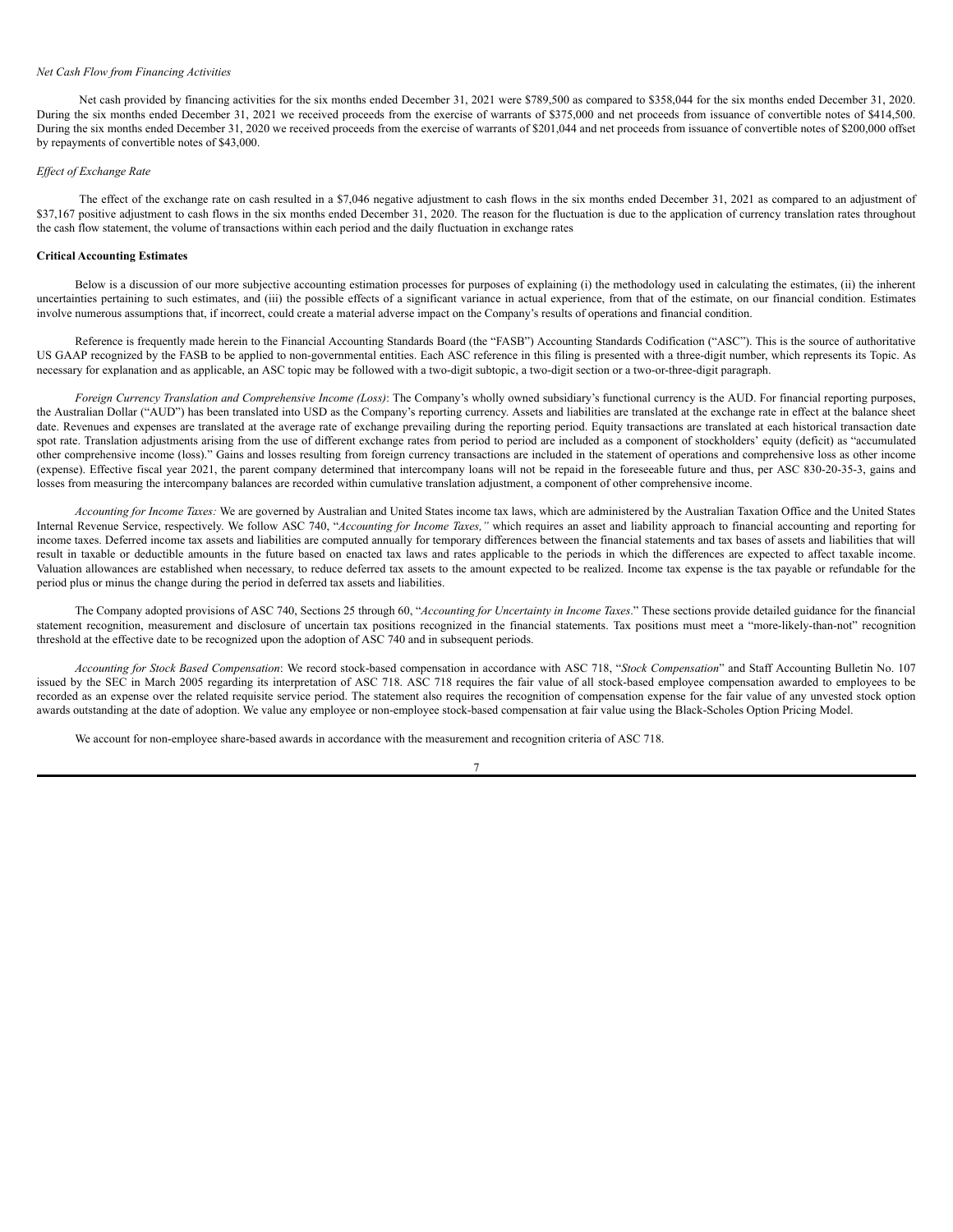*Derivative Instruments:* ASC 815, "*Derivatives and Hedging,*" establishes accounting and reporting standards for derivative instruments and for hedging activities by requiring that all derivatives be recognized in the balance sheet and measured at fair value. Gains or losses resulting from changes in the fair value of derivatives are recognized in earnings. On the date of conversion, or payoff, of debt, we record the fair value of the conversion shares, remove the fair value of the related derivative liability, remove any discounts and record a net gain or loss on debt extinguishment.

*Convertible Notes with Variable Conversion Options*: We have entered into convertible notes, some of which contain variable conversion options, whereby the outstanding principal and accrued interest may be converted, by the holder, into common shares at or around a fixed discount to the price of the common stock at the time of conversion. We treat these convertible notes as stock settled debt under ASC 480 and measure the fair value of the notes at the time of issuance, which is the result of the share price discount at the time of conversion, and record the put premium as accretion to interest expense.

*Research and Development Tax Credits*: We may apply for Research and Development tax concessions with the Australian Taxation Office on an annual basis. Although the amount is possible to estimate at year end, the Australian Taxation Office may reject or materially alter the claim amount. Accordingly, we do not recognize the benefit of the claim amount until cash receipt since collectability is not certain until such time. The tax concession is a refundable credit. If we have net income then we can receive the credit which reduces its income tax liability. If we have net losses, then we may still receive a cash payment for the credit, however, our net operating loss carry forwards are reduced by the gross equivalent loss that would produce the credit amount when the income tax rate is applied to that gross amount. The concession is recognized as an income tax benefit, in operations, upon receipt.

# **Recent Accounting Pronouncements**

Please see section captioned "Recent Accounting Pronouncements" in Note 1 to our unaudited condensed consolidated financial statements included in this Quarterly Report for a discussion of recently issued and adopted accounting pronouncements.

### **Going Concern Qualification**

We did not generate any revenue for the six months ended December 31, 2021 and 2020 and have incurred significant losses and cash used in operations, and such losses and use of cash are expected to continue. Our independent registered public accounting firm has included a "Going Concern Qualification" in their audit report for each of the fiscal years ended June 30, 2021 and 2020. In addition, we have negative working capital and convertible debt that is past maturity that we are currently negotiating with lenders in order to amend the maturity dates. The foregoing raises substantial doubt about our ability to continue as a going concern for a period of 12 months from the issue date of this report. Our ability to continue as a going concern is dependent on our ability to execute our strategy and on our ability to raise additional funds and/or to consummate a public offering. Management is currently seeking additional funds, primarily through the issuance of equity and/or debt securities for cash to operate our business. No assurance can be given that any future financing will be available or, if available, that it will be on terms that are satisfactory to us. Even if we are able to obtain additional financing, it may contain undue restrictions on our operations, in the case of debt financing or cause substantial dilution for our stockholders, in case of equity and/or convertible debt financing. The consolidated financial statements do not include any adjustments that might result from the outcome of this uncertainty. The "Going Concern Qualification" might make it substantially more difficult to raise capital.

#### **Off-Balance Sheet Arrangements**

We do not have any off-balance sheet arrangements that have or are reasonably likely to have a current or future effect on our financial condition, changes in financial condition, revenues or expenses, results of operations, liquidity, capital expenditures or capital resources.

#### <span id="page-37-0"></span>**Item 3. Quantitative and Qualitative Disclosures About Market Risk.**

Not applicable to smaller reporting companies.

#### <span id="page-37-1"></span>**Item 4. Controls and Procedures.**

### *Evaluation of Disclosure Controls and Procedures*

Our management is responsible for establishing and maintaining disclosure controls and procedures (as such term is defined in Rule 13a-15(e) under the Exchange Act) that are designed to reasonably ensure that information required to be disclosed in our reports under the Exchange Act is recorded, processed, summarized and reported within the time periods specified in the rules and forms of the SEC, and that such information is accumulated and communicated to our management, including our Chief Executive Officer and Chief Financial Officer, as appropriate, to allow timely decisions regarding required disclosure based closely on the definition of "disclosure controls and procedures" in Rule 15d-15(e) under the Exchange Act. In designing and evaluating the disclosure controls and procedures, our management recognized that any controls and procedures, no matter how well designed and operated, can provide only reasonable assurance of achieving the desired control objectives, and management necessarily was required to apply its judgment in evaluating the costbenefit relationship of possible controls and procedures.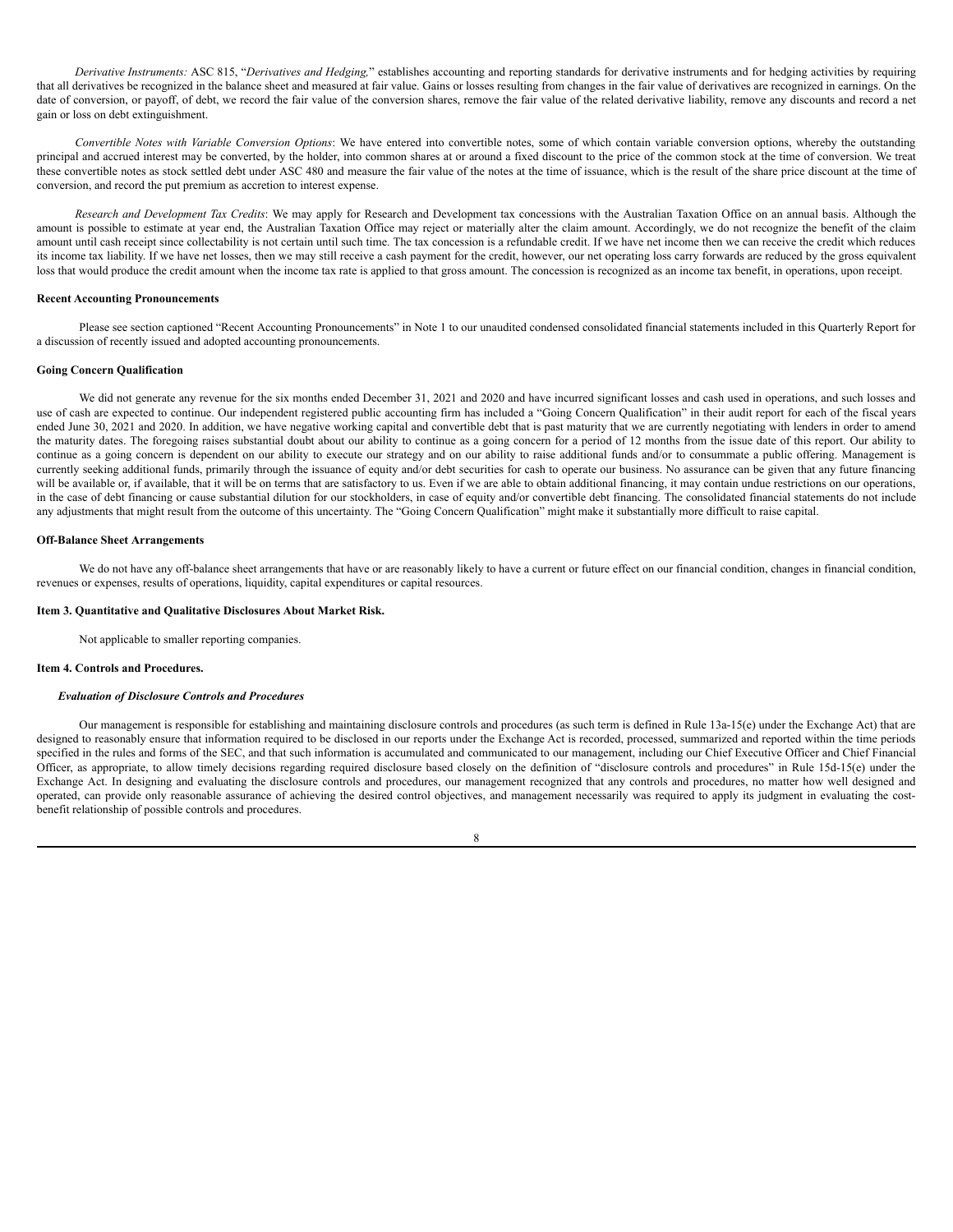At the end of the period covered by this Quarterly Report, we conducted an evaluation (the "Evaluation"), under the supervision and with the participation of our Chief Executive Officer and Chief Financial Officer of the effectiveness of the design and operation of our disclosure controls and procedures. Based upon the foregoing, our Chief Executive Officer and Chief Financial Officer concluded that, as of December 31, 2021, the disclosure controls and procedures of our Company were not effective to ensure that the information required to be disclosed in our Exchange Act reports was recorded, processed, summarized and reported on a timely basis because of the material weaknesses in internal control over financial reporting described below.

### *Material Weaknesses and Corrective Actions*

In connection with the audits of our financial statements for the fiscal years ended June 30, 2021 and 2020, we identified certain deficiencies relating to our internal control over financial reporting that constitute a material weakness under standards established by the Public Company Accounting Oversight Board (the "PCAOB"). The PCAOB defines a material weakness as a deficiency, or a combination of deficiencies, in internal control over financial reporting such that there is a reasonable possibility that a material misstatement of the company's annual or interim financial statements will not be prevented or detected on a timely basis. A deficiency in internal control exists when the design or operation of a control does not allow management or employees, in the normal course of performing their assigned functions, to prevent or detect misstatements on a timely basis.

The following material weaknesses in our internal control over financial reporting continued to exist at December 31, 2021:

- we do not have written documentation of our internal control policies and procedures. Written documentation of key internal controls over financial reporting is a requirement of Section 404 of the Sarbanes-Oxley Act of 2002 (the "Sarbanes-Oxley Act");
- we do not have sufficient segregation of duties within accounting functions, which is a basic internal control. Due to our limited size and early-stage nature of operations, segregation of all conflicting duties may not always be possible and may not be economically feasible; however, to the extent possible, the initiation of transactions, the custody of assets and the recording of transactions should be performed by separate individuals;
- lack of audit committee of our board of directors; and
- insufficient monitoring and review controls over the financial reporting closing process, including the lack of individuals with current knowledge of U.S. GAAP.

We believe that these material weaknesses primarily relate, in part, to our lack of sufficient staff with appropriate training in U.S. GAAP and SEC rules and regulations with respect to financial reporting functions, and the lack of robust accounting systems, as well as the lack of sufficient resources to hire such staff and implement these accounting systems.

Subject to raising sufficient additional capital, we plan to take a number of actions in the future to correct these material weaknesses including, but not limited to, establishing an audit committee of our board of directors comprised of at least two independent directors, adding experienced accounting and financial personnel and retaining third-party consultants to review our internal controls and recommend improvements. We will need to take additional measures to fully mitigate these issues, and the measures we have taken, and expect to take, to improve our internal controls may not be sufficient to (1) address the issues identified, (2) ensure that our internal controls are effective or (3) ensure that the identified material weakness or other material weaknesses will not result in a material misstatement of our annual or interim financial statements. In addition, other material weaknesses may be identified in the future. If we are unable to correct deficiencies in internal controls in a timely manner, our ability to record, process, summarize and report financial information accurately and within the time periods specified in the rules and forms of the SEC will be adversely affected. This failure could negatively affect the market price and trading liquidity of our common stock, cause investors to lose confidence in our reported financial information, subject us to civil and criminal investigations and penalties, and generally materially and adversely impact our business and financial condition.

### *Limitations on Ef ectiveness of Controls and Procedures*

In designing and evaluating the disclosure controls and procedures and internal control over financial reporting, management recognizes that any controls and procedures, no matter how well designed and operated, can provide only reasonable assurance of achieving the desired control objectives. In addition, the design of disclosure controls and procedures and internal control over financial reporting must reflect the fact that there are resource constraints and that management is required to apply judgment in evaluating the benefits of possible controls and procedures relative to their costs.

#### *Changes in Internal Controls over Financial Reporting*

There were no changes in our internal controls over financial reporting that occurred during the quarter ended December 31, 2021 that have materially affected, or are reasonably likely to materially affect, our internal controls over financial reporting.

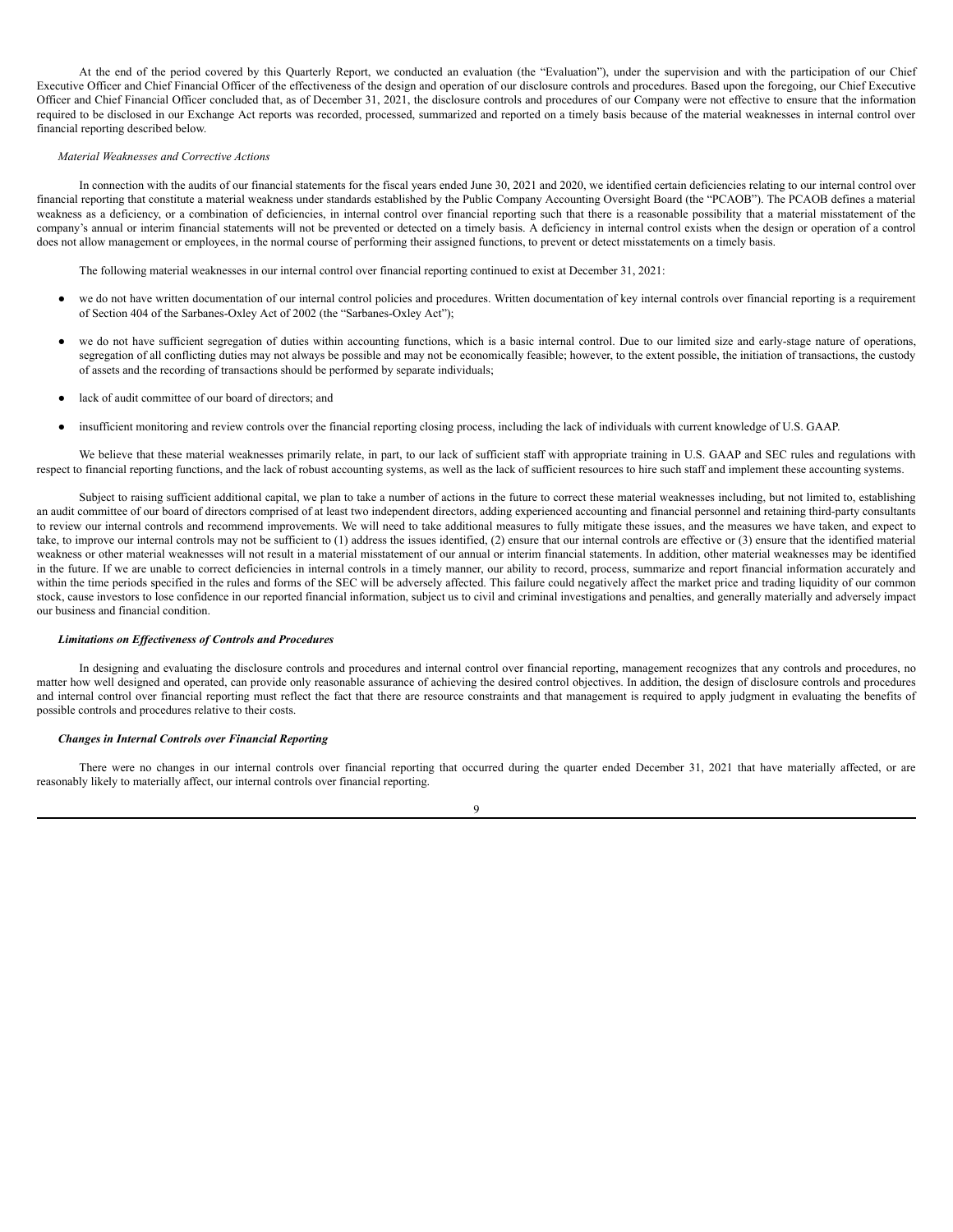# **PART II — OTHER INFORMATION**

# <span id="page-39-1"></span><span id="page-39-0"></span>**Item 1. Legal Proceedings.**

We are not currently involved in any litigation that we believe could have a material adverse effect on our financial condition or results of operations. There is no action, suit, or proceeding by any court, public board, government agency, self-regulatory organization or body pending or, to the knowledge of the executive officers of our Company or our subsidiary, threatened against or affecting our Company, our common stock, our subsidiary or of our companies or our subsidiary's officers or directors in their capacities as such, in which an adverse decision could have a material adverse effect.

#### <span id="page-39-2"></span>**Item 1A. Risk Factors.**

We are not required to provide this information as we are a smaller reporting company.

# *COVID-19*

In March 2020, the outbreak of COVID-19 (coronavirus) caused by a novel strain of the coronavirus was recognized as a pandemic by the World Health Organization, and the outbreak has become increasingly widespread in the United States, Europe and Australia, including in each of the areas in which we operate. The COVID-19 (coronavirus) outbreak has had a notable impact on general economic conditions, including but not limited to the temporary closures of many businesses, "shelter in place" and other governmental regulations, reduced business and consumer spending due to both job losses, reduced investing activity and M&A transactions, among many other effects attributable to the COVID-19 (coronavirus), and there continue to be many unknowns. While to date we have not been required to stop operating, management is evaluating its use of its office space, virtual meetings and the like. We continue to monitor the impact of the COVID-19 (coronavirus) outbreak closely. The extent to which the COVID-19 (coronavirus) outbreak will impact our operations, *ability to obtain financing or future financial results is uncertain.*

#### <span id="page-39-3"></span>**Item 2. Unregistered Sales of Equity Securities and Use of Proceeds.**

From October 1, 2021 through December 31, 2021, the Company issued an aggregate of 1,818,097 shares of its common stock at an contractual conversion price of \$0.01 as a result of the conversion of principal of \$25,000, and interest of \$1,726 underlying certain outstanding convertible notes converted during such period.

On December 10, 2021, the Company issued 1,000,000 shares of common stock to Dutchess Capital Growth Fund LLP as a commitment fee for entering into and pursuant to the terms of a Common Stock Purchase Agreement with the Company dated November 30, 2021. The 1,000,000 shares of common stock were valued at approximately \$0.02 per share or \$20,000, being the closing price of the stock on November 30, 2021, the date of grant.

Except as otherwise noted, the securities in the transactions describe above were sold in reliance on the exemption from registration provided in Section  $4(a)(2)$  of the Securities Act for transactions not involving any public offering. Each of the persons acquiring the foregoing securities was an accredited investor (as defined in Rule 501(a) of Regulation D) and confirmed the foregoing and acknowledged, in writing, that the securities must be acquired and held for investment. All certificates evidencing the shares sold bore a restrictive legend. No underwriter participated in the offer and sale of these securities, and no commission or other remuneration was paid or given directly or indirectly in connection therewith. The *proceeds from these sales were used for general corporate purposes.*

#### <span id="page-39-4"></span>**Item 3. Defaults Upon Senior Securities.**

As of December 31, 2021, we were in default under certain convertible promissory note issued to certain noteholders on August 10, 2017, October 3, 2019, and December 10, 2020 for failure to pay an aggregate of \$185,280 and \$39,461 of principal and accrued interest, respectively, as of December 31, 2021, subsequent to their maturity dates. We are currently in discussions with such noteholders to extend such maturity dates. See "Note 6 – Convertible Notes" to our unaudited condensed consolidated financial statements in Part I of this Quarterly Report for additional information.

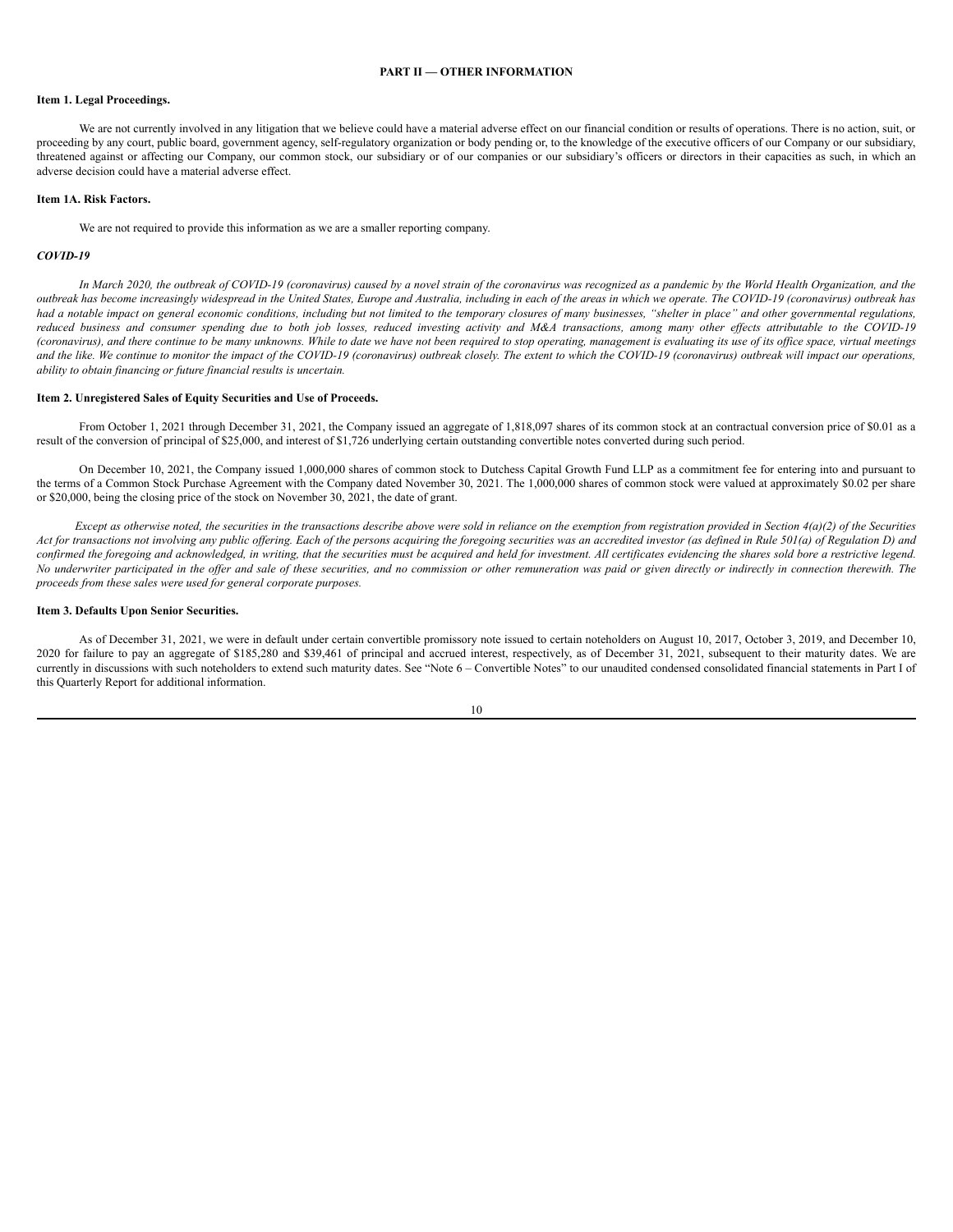# <span id="page-40-0"></span>**Item 4. Mine Safety Disclosures.**

Not Applicable.

# <span id="page-40-1"></span>**Item 5. Other Information.**

There is no other information required to be disclosed under this item which has not been previously disclosed.

# <span id="page-40-2"></span>**Item 6. Exhibits.**

| <b>Exhibit</b><br><b>Number</b> | <b>Description</b>                                                                                                                                                       |
|---------------------------------|--------------------------------------------------------------------------------------------------------------------------------------------------------------------------|
|                                 |                                                                                                                                                                          |
| $31.1*$                         | Certification of Principal Executive Officer and Principal Financial Officer pursuant to Rule 13a-14a or 15d-14(a) under the Securities Exchange Act of 1934, as         |
|                                 | amended, and adopted pursuant to Section 302 of the Sarbanes-Oxley Act of 2002.                                                                                          |
| $32.1*$                         | Certification of the Principal Executive Officer and Principal Financial Officer pursuant to 18 U.S.C. Section 1350, as adopted pursuant to Section 906 of the Sarbanes- |
|                                 | Oxley Act of 2002.                                                                                                                                                       |
| $101$ . INS                     | XBRL Instance Document - the instance document does not appear in the Interactive Data File because its XBRL tags are embedded within the Inline XBRL document           |
| 101.SCH                         | Inline XBRL Taxonomy Extension Schema Document                                                                                                                           |
| 101.CAL                         | Inline XBRL Taxonomy Extension Calculation Linkbase Document                                                                                                             |
| 101.DEF                         | Inline XBRL Taxonomy Extension Definition Linkbase Document                                                                                                              |
| 101.LAB                         | Inline XBRL Taxonomy Extension Label Linkbase Document                                                                                                                   |
| 101.PRE                         | Inline XBRL Taxonomy Extension Presentation Linkbase Document                                                                                                            |
| $104*$                          | Cover Page Interactive Data File - the cover page from the Registrant's Quarterly Report on Form 10-Q for the quarter ended December 31, 2021, is formatted in Inline    |
|                                 | XBRL.                                                                                                                                                                    |
|                                 |                                                                                                                                                                          |

\* Filed herewith.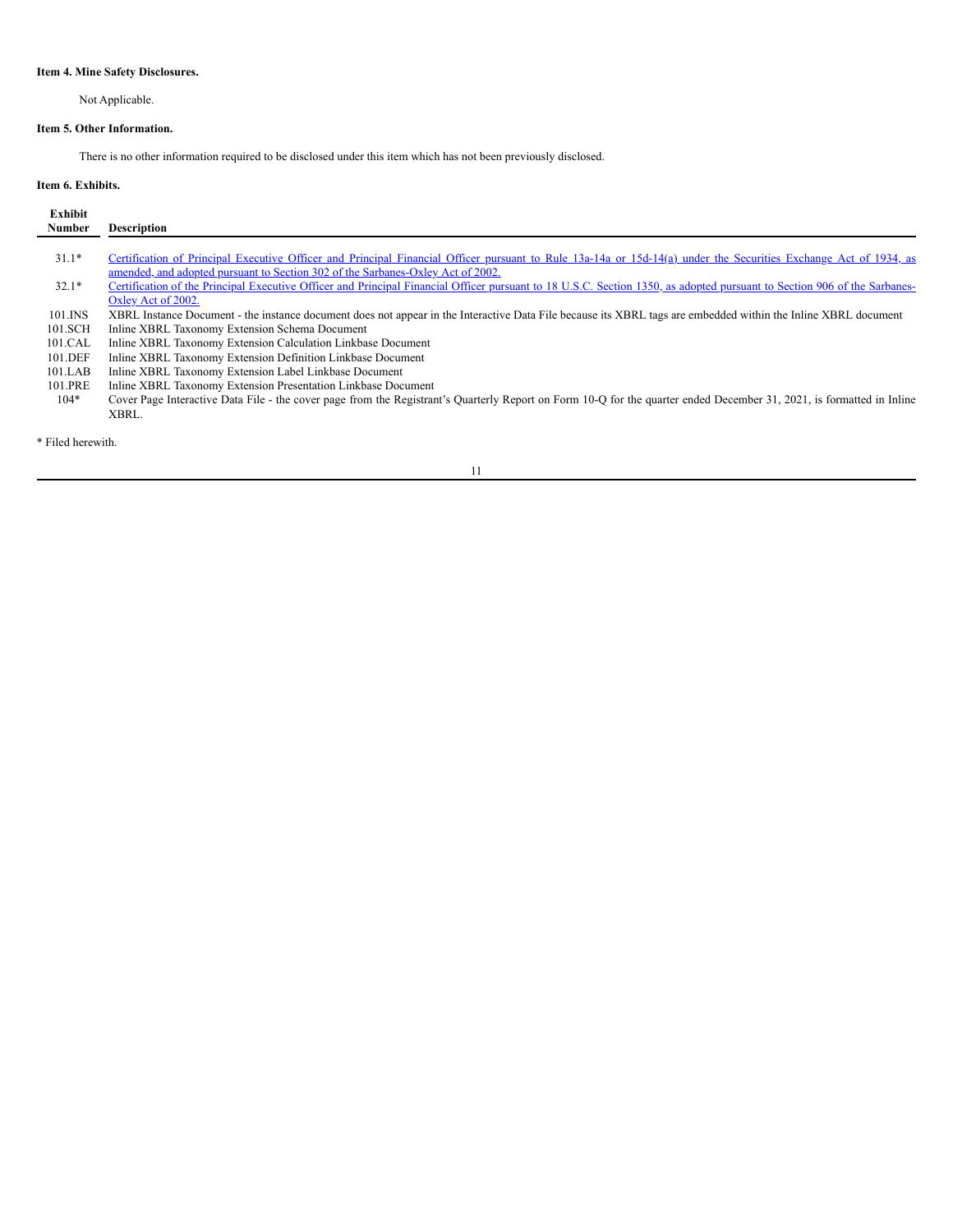# **SIGNATURES**

<span id="page-41-0"></span>Pursuant to the requirements of the Securities Exchange Act of 1934, the registrant has duly caused this report to be signed on its behalf by the undersigned thereunto duly authorized.

# **PROPANC BIOPHARMA, INC.**

Dated: February 14, 2022 By: */s/ James Nathanielsz*

Name: James Nathanielsz

Title: Chief Executive Officer and Chief Financial Officer (Principal Executive Officer, Principal Financial Officer and Principal Accounting Officer)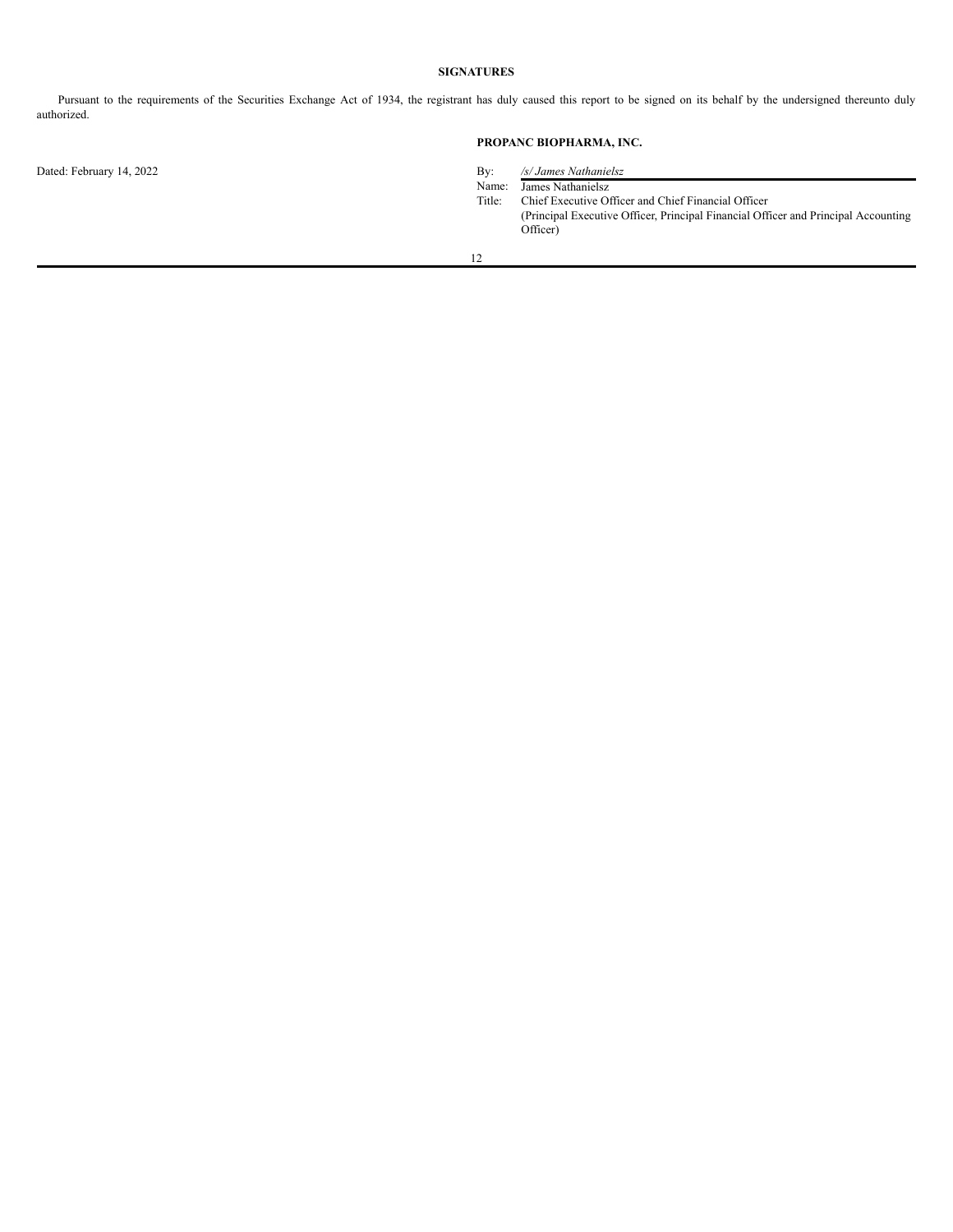# CERTIFICATION OF PRINCIPAL EXECUTIVE OFFICER AND PRINCIPAL FINANCIAL OFFICER PURSUANT TO RULE 13A-14A OR 15D-14(A) UNDER THE SECURITIES EXCHANGE ACT OF 1934, AS AMENDED, AND ADOPTED PURSUANT TO SECTION 302 OF THE SARBANES-OXLEY ACT OF 2002.

I, James Nathanielsz, certify that:

1. I have reviewed this Form 10-Q of Propanc Biopharma, Inc. for the period ended December 31, 2021;

2. Based on my knowledge, this report does not contain any untrue statement of a material fact or omit to state a material fact necessary to make the statements made, in light of the circumstances under which such statements were made, not misleading with respect to the period covered by this report;

3. Based on my knowledge, the financial statements, and other financial information included in this report, fairly present in all material respects the financial condition, results of operations and cash flows of the small business issuer as of, and for, the periods presented in this report;

4. I am responsible for establishing and maintaining disclosure controls and procedures (as defined in Exchange Act Rules 13a-15(e) and 15d-15(e)) and internal controls over financial reporting (as defined in Exchange Act Rules 13a-15(f) and 15d-15(f)) for the registrant and have:

- a) designed such disclosure controls and procedures, or caused such disclosure controls and procedures to be designed under our supervision, to ensure that material information relating to the registrant, including its consolidated subsidiaries, is made known to us by others within those entities, particularly for the period in which this quarterly report is being prepared;
- b) designed such internal control over financial reporting, or caused such internal control over financial reporting to be designed under our supervision, to provide reasonable assurance regarding the reliability of financial reporting and the preparation of financial statements for external purposes in accordance with generally accepted accounting principles;
- c) evaluated the effectiveness of the registrant's disclosure controls and procedures and presented in this report our conclusions about the effectiveness of the disclosure controls and procedures, as of the end of the period covered by this report based on such evaluation;
- d) disclosed in this report any change in the registrant's internal control over financial reporting that occurred during the registrant's most recent fiscal quarter that has materially affected, or is reasonably likely to materially affect, the registrant's internal control over financial reporting;

5. I have disclosed, based on our most recent evaluation, to the registrant's auditors and the audit committee of the registrant's board of directors (or persons performing the equivalent function):

- a) all significant deficiencies in the design or operation of internal controls which could adversely affect the registrant's ability to record, process, summarize and report financial data and have identified for the registrant's auditors any material weaknesses in internal controls; and
- any fraud, whether or not material, that involves management or other employees who have a significant role in the registrant's internal controls over financial reporting.

Date: February 14, 2022

By: */s/ James Nathanielsz* James Nathanielsz Chief Executive Officer and Chief Financial Officer

(Principal Executive Officer and Principal Financial Officer)